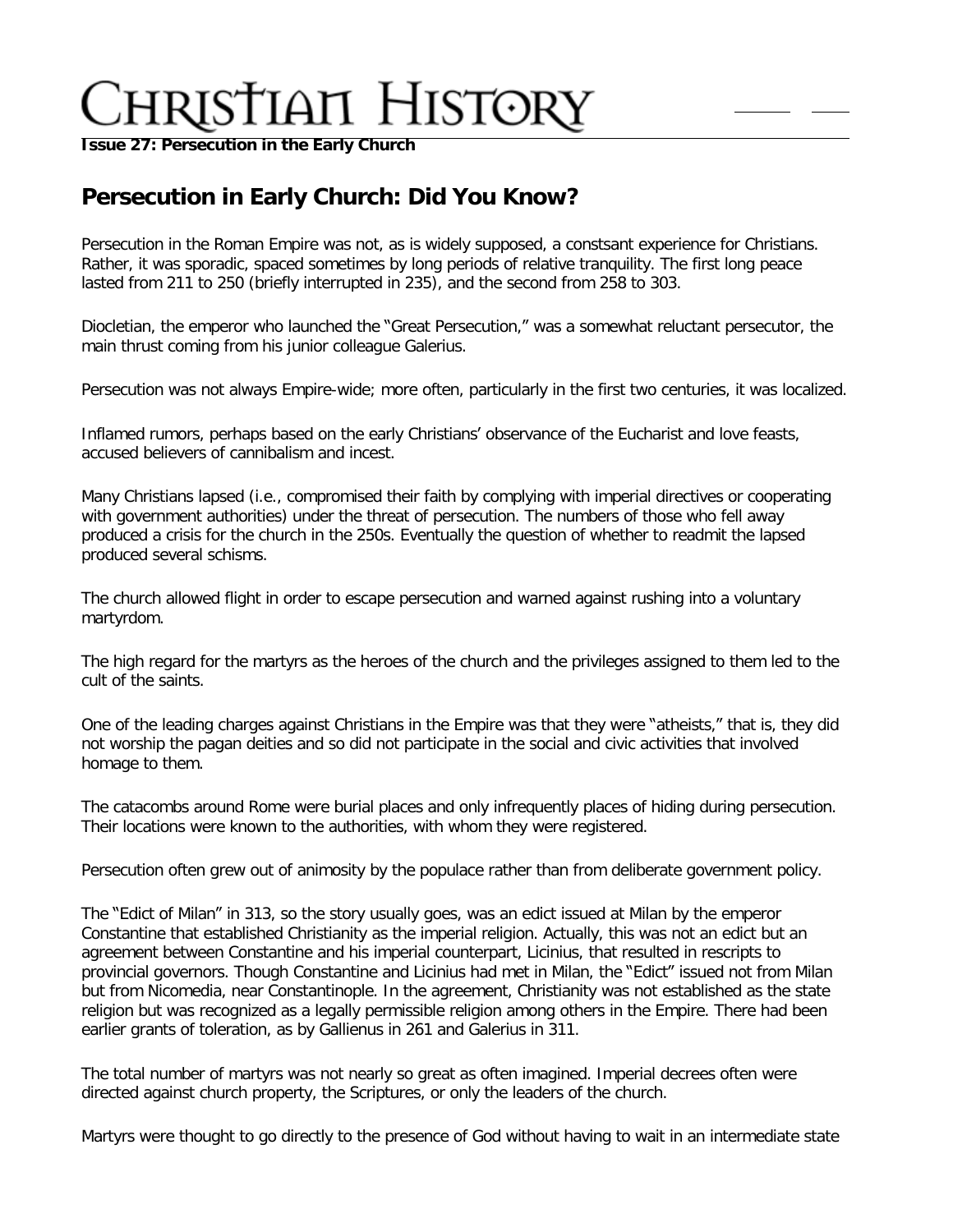for the final judgment.

Perhaps the most severe persecution, the "Great Persecution," was also the last, beginning in 303 and continuing off and on in places until 324.

It is estimated that more people have been martyred for Christ in the past 50 years than in the church's first 300 years.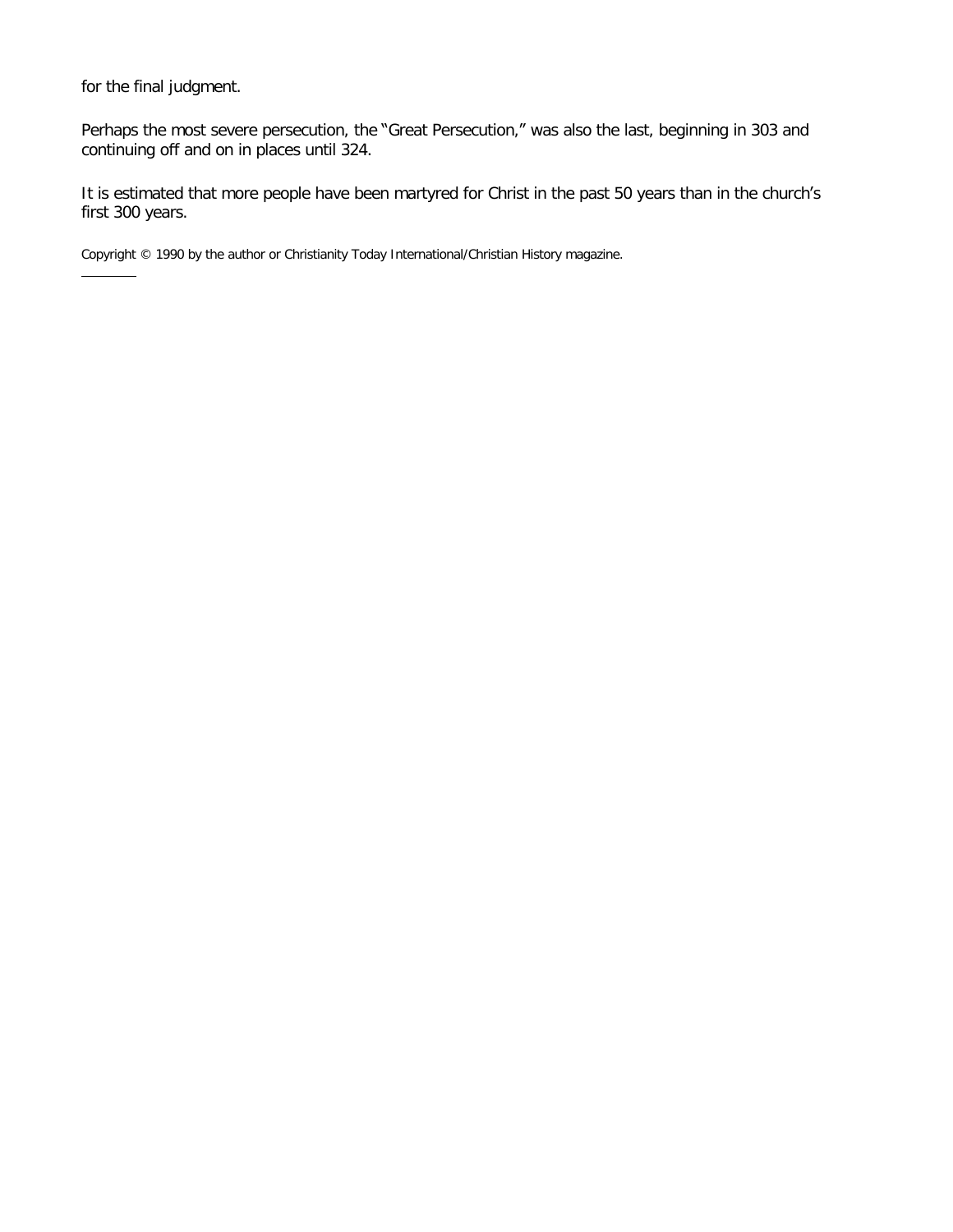# hristian Histor

**[Issue 27: Persecution in the Early Church](http://ctlstaging/ch/cdrom/collection.html?id=337)**

### **From the Editor: Tomb of the Unknown Christians**

KEVIN A. MILLER

Last year I visited Arlington National Cemetery, a peaceful expanse (despite the tour buses) on a slope overlooking Washington, D.C. Its central monument is the huge marble sepulchre dedicated to soldiers whose names elude the government and military historians. No doubt most were young, far from home, and filled with a perplexing mix of fear and bravery when they died. A United States marine keeps constant vigil; at prescribed moments he or she crisply traces steps in front of the Tomb and blows a mournful taps.

Though a few Christians martyred under the Roman Empire are well known—Ignatius, Justin, Blandina, Origen—many are unknown. **The Book of Saints** (Morehouse, 1989) lists some of them without comment:

"—d. c. 304: Thirty soldiers martyred under Diocletian

"—d. c. 303: Many martyrs who suffered under Diocletian for refusing to give up the holy books

"-d. 303: Twenty-three martyrs who suffered on the Salarian Way under Diocletian."

Yet no sepulchre rises at the ruins of the Roman amphitheater in Carthage. No one keeps vigil in Lyons. Taps is not sounded throughout the subterranean web of Roman catacombs.

Despite this, the many faceless Christians who died for their faith in the first few centuries do have a lasting and fitting memorial: a church that continues 1700 later.

Who today worships Mithras? Who follows Mani? Who burns incense to Isis, Osi'is, Minerva, and the countless other deities in the Roman pantheon?

Yet the church of Jesus Christ continues unabated, in no small part becuse its early members were wiling to die for him. Among the many reasons that Christianity survived and flourished in the Roman Empire, certainly one of the most compelling, in the words of William H.C. Frend, is that it "never lost its martyr spirit."

You and I would not and could not hold faith in Christ today, if many of the early Christians had not marched into the arena or toiled in the mines, unbent and unconpromised.

Each time you and I meet a Christian, we are viewing a monument to the unknown early Christian martyrs.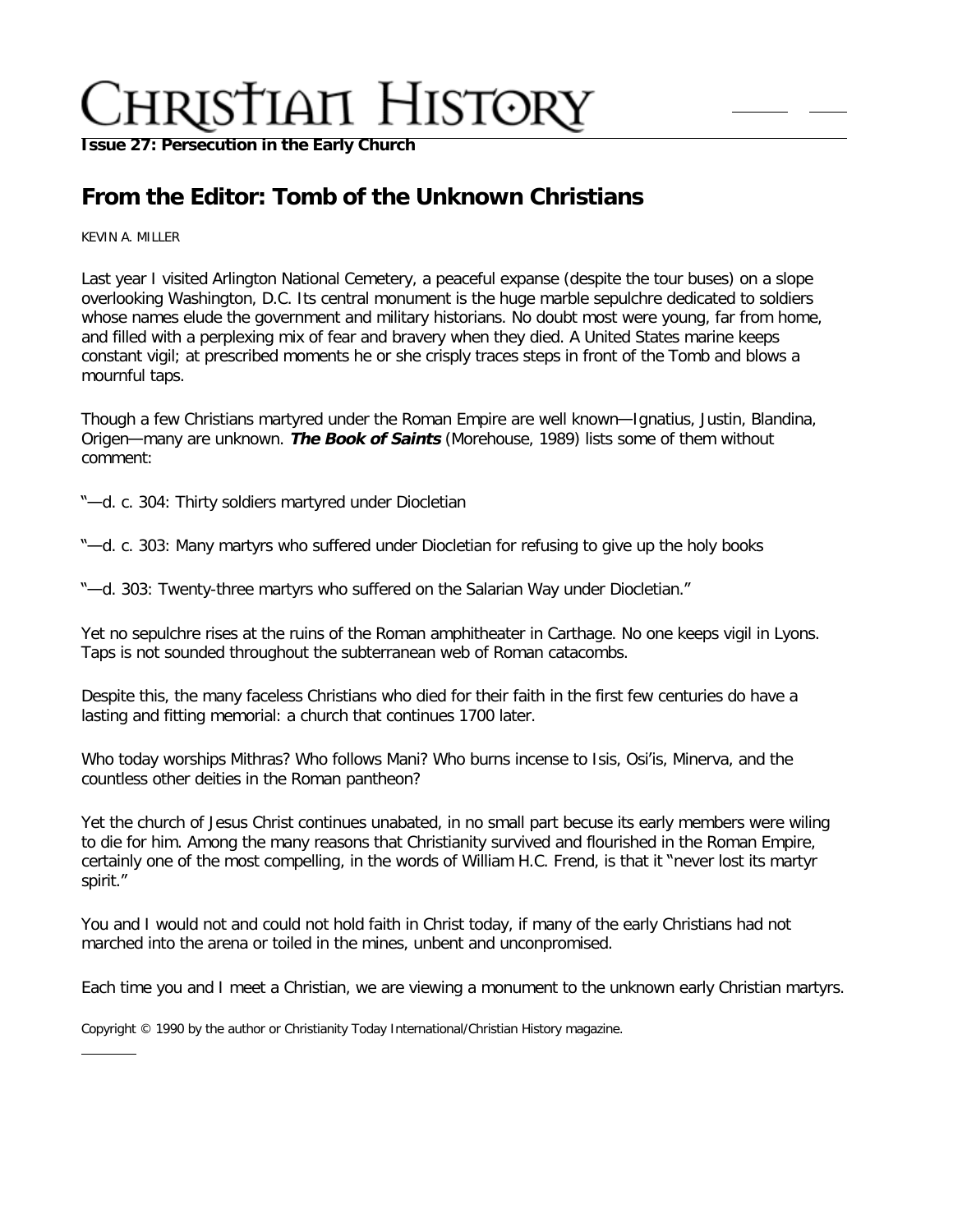## hristian History

**[Issue 27: Persecution in the Early Church](http://ctlstaging/ch/cdrom/collection.html?id=337)**

### **Persecution in the Early Church: Did You Know?**

**Beginning as a despised, illicit religious sect, Christianity endured 300 years of hostility to emerge as the dominant force in the Roman Empire.**

Dr. Everett Ferguson is professor of Bible at Abilene Christian University and author of Backgrounds of Early Christianity (Eerdmans, 1987)

Early Christians expected suffering. Christ had died on the cross, so there was no higher honor than to imitate that death through accepting martyrdom (witness by one's blood). The Jewish legacy portrayed, in writings such as the Fourth Book of the Maccabees, the glorious nature of death rather than renunciation of Israel; even without this, Christianity would inevitably have held the martyr's death in high esteem. As the writer of 1 Peter expressed it, "If you suffer as a Christian, do not be ashamed, but praise God that you bear that name." (4:16).

#### **Why Were Christians Persecuted?**

How was it that the church underwent such sacrifices? The Roman religion was not intolerant; Rome had accepted into its pantheon deities from the Italian tribes and from Asia Minor. In the provinces, the great territorial gods—such as Saturn in North Africa and Jehovah among the Jews—were accepted as "legal religion" on the grounds that their rites, even if barbarous, were sanctified by ancient tradition. Countless local gods and goddesses, worshiped by the ordinary inhabitants of the Greco-Roman world, were often provided with a classical equivalent name and worshiped as "Roman" deities.

Despite this toleration, by the early second century the Roman governor of Bithynia (on the Black Sea) had no hesitation in sending to immediate execution those who had been denounced as being Christians. The name alone was a sufficient death warrant.

Reasons for the persecution emerge from the record of Christianity's first three centuries.

#### **Fratricidal Strife**

Persecution did not begin with the Roman authorities. The New Testament writings tell of fratricidal strife between Jews and Christians, the latter challenging the Jews by claiming to be "the New Israel." In the early chapters of Acts, Stephen (7:57) and James, the brother of John the disciple (12:2), became victims of the Jerusalem mob and of King Herod Agrippa, respectively. Indeed, the writer of Luke-Acts appears to go out of his way to reassure the Roman authorizes of the loyalty and general value of the Christians and the hostility of the Jews toward them.

The persecutors and their motives changed in A.D. 64. On July 19 that year a great fire engulfed much of Rome; only four of the fourteen quarters of the city escaped damage. Suspicion immediately fell on Emperor Nero: was this a madcap way of clearing part of the city to make room for new, magnificent streets and buildings in his honor? Nero, however, managed to deflect blame first, apparently, on the Jews, who had a reputation for large-scale arson but also had friends at court; and then onto the Christians. Many Christians (perhaps including Peter) were seized, tortured, and done to death in the arena.

Tacitus, writing in c. 115, included an account of the incident in his **Annales** (XV, 44). Except for the manner of the Christians' deaths, which he thought excessively cruel, he showed no sympathy for the Christians. Recording that "Christus, from whom the name [Christians] had its origin" was executed by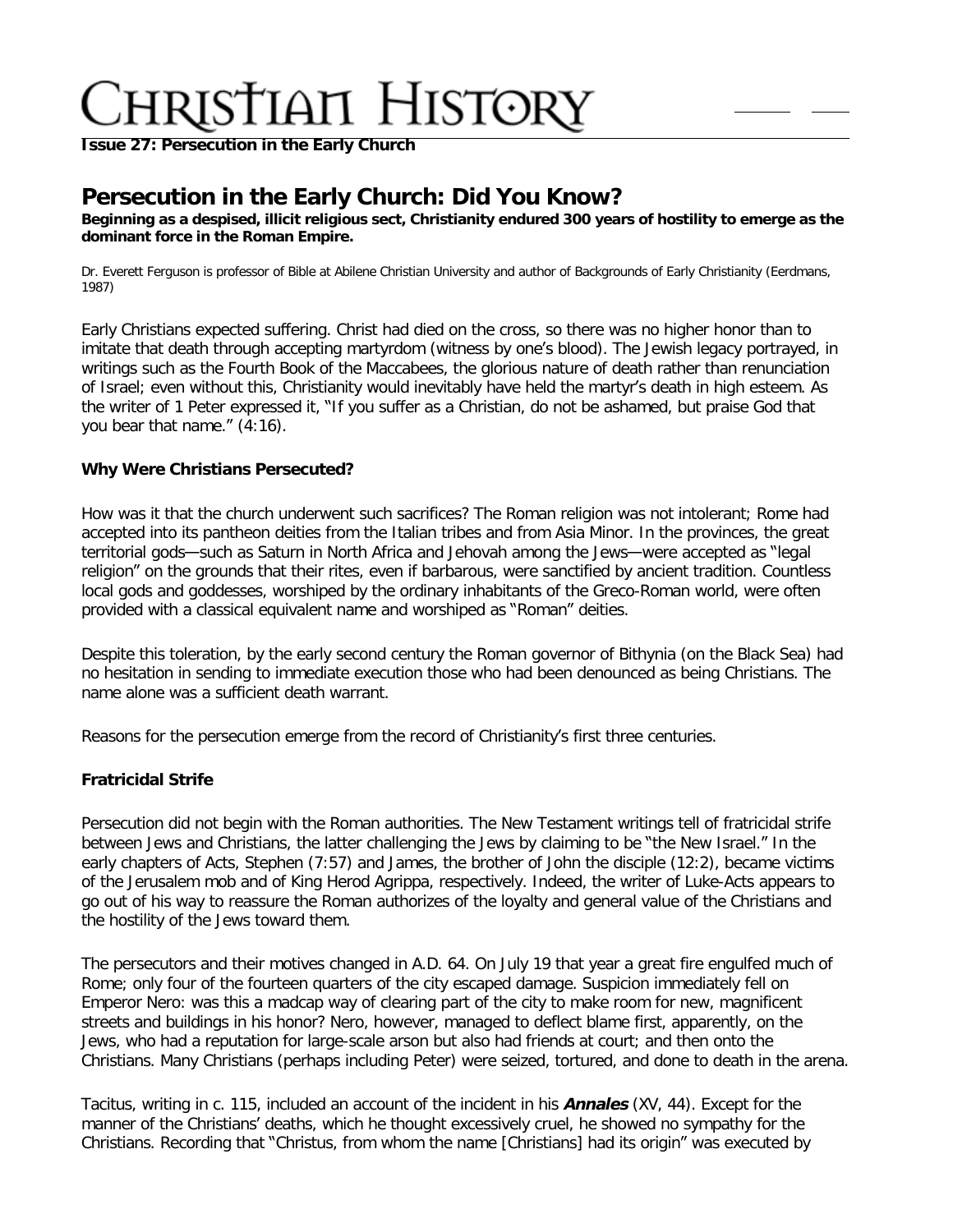"one of our procurators, Pontius Pilate," Tacitus described the Christians as a "class hated for their abominations" and guilty of "hatred of the human race," an accusation he also made against the Jews. Theirs was not a "religion" but a "deadly superstition," and hence worthy of repression. Though there was no immediate sequel to Nero's persecution, the fire forfeited any chance Christians might have had of being recognized as "legal religion" (**religio licita**) separate from Judaism.

#### **Imperial Policies**

Another 30 years pass before we hear of further action against the Christians, and then the evidence is not watertight.

Emperors were extremely suspicious of anything that seemed like "superstition" (for example, carrying a memento given by a Druid priest cost one Roman officer his life!). In 95–96, the emperor Domitian acted drastically against some members of the Roman nobility accused of "atheism" and "lapsing into Jewish customs." It is not sure that Christianity was meant. However, Domitlla, the emperor's kinswoman (**neptis**) who was exiled to the island of Pantelleria [near Sicily], was believed to have been a Christian. The accusation of "atheism"—denial of the existence and power of the gods—might point in that direction.

The veil is lifted, however, about 15 years later. In c. 112, Pliny was sent by the emperor Trajan (98–117) to Bithynia to restore the province from ravages caused by maladministration and corruption. He toured the province and when he reached the far east end, near Amastris, he encountered Christians. Pliny, though a lawyer by profession, had never been at a trial of Christians. The procedure he used was the same as for the vast majority of criminal cases in the province: **cognitio extra ordinem**, an arbitrary system of trial before a magistrate for offenses that fell outside the range of "statutory crimes" such as treason, forgery, or adultery.

As already mentioned, Pliny condemned to immediate execution those who confessed to being Christians, "for I held no question that whatever it was that they admitted, in any case obstinacy and unbending perversity deserve to be punished." Christianity itself was punishable, but the defiant, martyr-attitude of the accused left Pliny in no doubt that his action was right.

Pliny's difficulties arose when individuals agreed that they had been Christians once but were so no longer, and his letter to the emperor indicated his preference for lenience toward them. Trajan responded in an ambiguous but fair-minded way. Christians were "not to be sought out" (i.e., treated like common criminals). If they recanted and "worshiped our gods," they were to be freed, but those who persisted must be punished. Anonymous denunciations, however, were to be rejected as being "a bad example and unworthy of our times."

Twelve years later (in 124–125), Christian gained a further concession. Anti-Christian riots had broken out in the province of Asia (western Asia Minor) in 122–123, and the governor had written to Emperor Hadrian for advice. In response, Hadrian's rescript (imperial order) allowed cases against Christians to be brought to trial, but ordered that the Christians had to be proven guilty of illegal acts before they could be condemned. Once again, "slanderous attacks" against Christians were forbidden. The rescript helped protect Christians, for now the emphasis was less on their name than on specific misdeeds. Christians might be unpopular, and their cult technically illegal, but it would take a bold man to file an accusation that, if in any way flawed, could rebound with serious consequences. An accuser also had to await the arrival of the one senior of ficial (the proconsul) able to try a capital case in the large province of Asia. No wonder Justin Martyr attached the text of Hadrian's rescript to the end of his **First Apology**, written c. 155.

#### **Precarious Toleration**

Between 125 and 160, Christians enjoyed a precarious toleration. Few martyrdoms are recorded in this era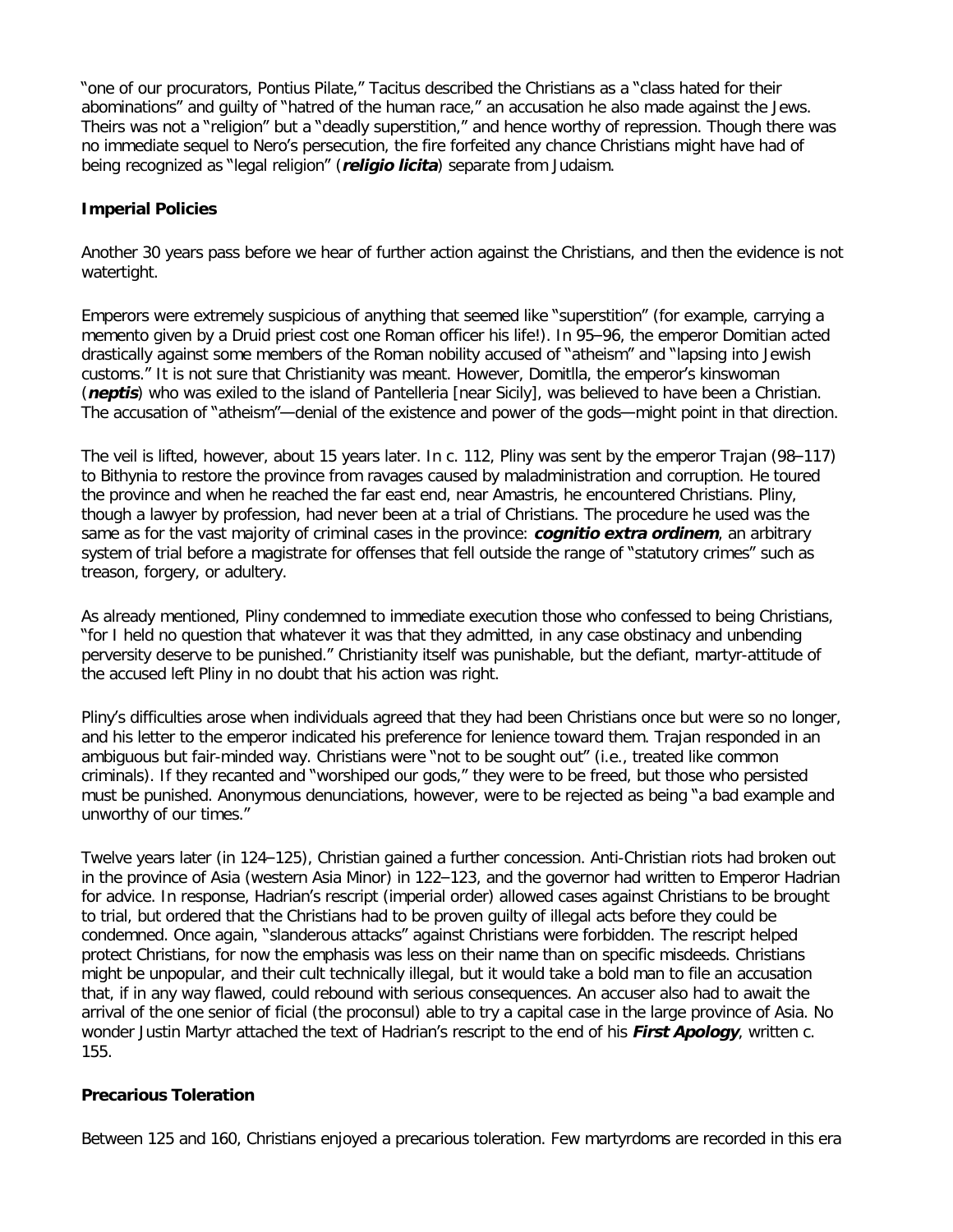of prosperity that marked the climax of the Greco-Roman achievement.

With the accession of Marcus Aurelius as emperor in 161, however, the situation changed. First, the Christians were becoming exceedingly unpopular; they were blamed for causing natural disasters by refusing to worship the deities that protected communities. Christians were also accused of immorality, unnatural vice, and black magic, all calculated to bring the rest of the population into peril.

An urban mob demanded the arrest of Polycarp, bishop of Smyrna, during what the ecclesiastical historian Eusebius of Caesarea termed "great persecutions that disturbed the province of Asia" (perhaps in February 156, but more likely 166–69). Other Christians had been seized, tried, and executed before Polycarp was arrested. One, a Phrygian, had rushed toward martyrdom—only to recant at the sight of the beasts in the amphitheater.

Polycarp was brought before the proconsul, who begged him to have respect for his great age (he was probably nearly 100), saying, "Swear by the genius of Caesar" and denounce "the atheists." But Polycarp, seeing "the lawless heathen" in the amphitheater, "waved his hands at them, and looked up to heaven with a groan and said, 'Away with the atheists.' " The proconsul persisted, "Swear, and I will release you. Curse Christ." And Polycarp replied, "Eighty-six years have I served him, and he has done me no wrong; how can I blaspheme my King who saved me?" He was condemned to death and burned alive.

The story shows the efforts made by an average, reasonable administrator in the second century to persuade a Christian leader not to sacrifice his life, and the latter's complete commitment to Christianity, even in the face of death. Between the two outlooks there was little room for compromise.

Later in Marcus's reign, in c. 175, we hear of "new decrees," probably emanating from the proconsul of Asia, making it easier for enemies to denounce Christians and seize their property. In one terrible pogrom at Lyon in Gaul [modern France] in 177, forty-eight Christians were done to death in the amphitheater.

#### **Rising Tension**

A new dynasty, the Severan Dynasty, seized power in 193, at a crucial moment in the church's relations with the Empire. Though it remained illegal, the church was now much stronger than in the previous century. Christians were consolidated around urban communities governed by bishops, who were in frequent contact by letter with one another. The church had its own liturgy, its own sacred writings separate from those of the Jews, and established rules of faith on which orthodox doctrines could be built. It also had begun to acquire property (the **Areae**, or cemeteries; and in Rome, the earliest catacombs date to c. 200). Most important, the church had recovered its missionary urge, which after St. Paul and his disciples seems to have diminished through much of the second century. The result was great tension between Christians and pagans in provinces where the church was strong.

The dynasty's individual emperors—Septimius Severus (193–211), Caracalla (211–217), Elagabalus (218– 222), and Alexander Severus (222–235)—do not seem to have been personally ill-disposed toward Christians. In Alexander Severus's reign, the first building identifiable as a house-church was erected in the frontier town of Dura-Europos on the River Euphrates. The emperors' individual dispositions, however, were nullified by the wave of anti-Christian feeling in Carthage, Alexandria, Rome, and Corinth from about 202 to 210. The recorded victims of persecution were mainly converts—such as Perpetua and Felicitas in Carthage (martryed March 7, 203), or the disciples of Origen in Alexandria. The bishops and clergy seem not to have been affected.

The end of the Severan Dynasty in 235 brought another brief period of persecution under its supplanter, Maximinus Thrax (235–238), aimed, according to Eusebius, against the "leaders of the Church."

This was followed, however, by 12 years of calm in which the church expanded, extended its catacombs in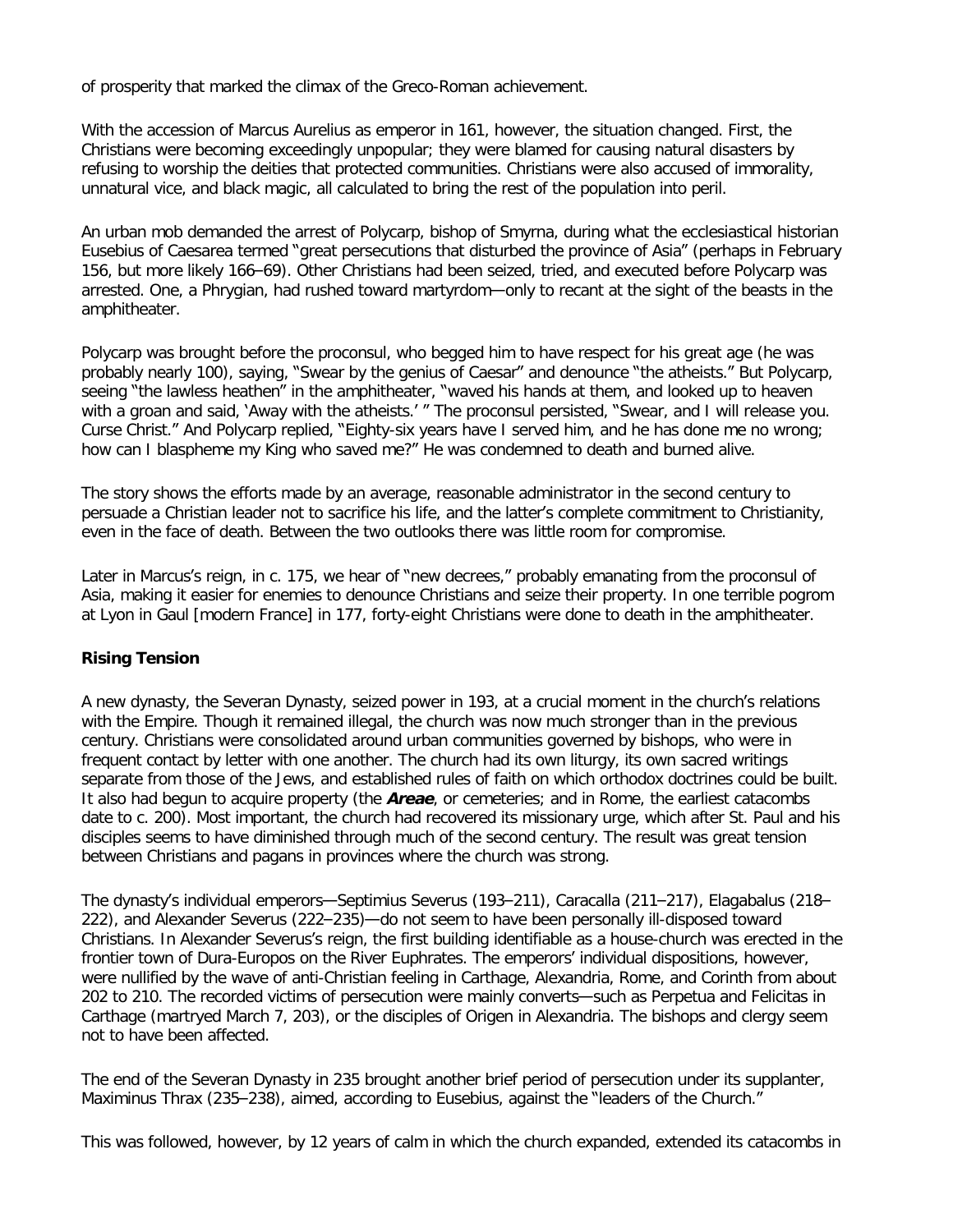Rome, and through its great teacher Origen (186–254), established for the first time an intellectual superiority over its pagan contemporaries. Origen, however, perceived the danger of the situation. There might not have been many martyrs to date, but persecution, if it came now, would be on a worldwide scale. He was right.

#### **Empire-Wide Persecution**

Under the emperor Decius (249–251) the church experienced what, in retrospect, was its most severe test. Decius had come to power at a moment of grave military threat from the Goths, and economic and social decline in the cities. He blamed his predecessor, Philip, for military incompetence and the Christians, whom he believed Philip had favored, for the breakdown of morale in the Empire. His remedy was an explicit return to former Republican virtues (Roman **mores**) and the association of all inhabitants of the Empire with the emperor's yearly sacrifice to the gods of Rome on the Capitol. Decius combined this move, evidently, with an order (probably in December 249) to seize leading Christians. By January 20, 250, Pope Fabian had been tried before the emperor himself and sentenced to be executed.

The authorities went to great lengths to ensure compliance. In major cities, such as Carthage, commissions saw that individuals did perform sacrifice and punished those who refused. In Egypt, at least, there were commissioners in the country areas, and 44 of the certificates (**libelli**) have survived. They follow a set pattern. One reads, "To those appointed to see the sacrifices: From Aurelia Charis of the Egyptian village of Theadelphia. I have always continued to sacrifice and show reverence to the gods, and now, in your presence, I have poured a libation and sacrificed and eaten some of the sacrificial meat. I request you to certify this for me below." The date and official signatures follow, occupying several lines of papyrus. Charis retained one certificate for herself, and the other was deposited in the official archives, so one can imagine the bureaucratic nightmare the order caused.

Contemporaries, both pagan and Christian, and Christian historians of the next century indicate that Decius's measures were initially very successful. "All cowered with fear," as one contemporary writer said of the Christians in Alexandria. Many fled; few wished to defy the emperor openly. Alexandria and Carthage saw massive apostasies. In Smyrna, the bishop himself performed sacrifice. Those who defied the authorities, like the presbyter Pionius of Smyrna, were often regarded as simpletons or fanatics eager to throw away their lives. The edict caused deep divisions among Christians, moreover, that brought merriment to pagan authorities.

Decius's main aim had been to secure universal support by a sacrifice to the gods to "restore Roman liberty." Once that had been achieved, by the early months of 251, the persecution was over. Decius died in June 251 on a campaign against the Goths, and Bishop Cyprian, who had fled, returned to Carthage to aid demoralized and disorganized congregations.

The church recovered its adherents rapidly but faced problems: what to do about the multitudes who had lapsed, and how to treat the Novatianist schism in Rome and North Africa, which had repercussions throughout much of the church. The Novatianists, according to Eusebius, called themselves "the pure." They would not allow those who had given in during the persecution to return to the church. Their movement foreshadowed more permanent division in the Christian church between those who put its integrity above all other values, and those who regarded universality (the **Katholike**) as all important.

#### **"Sacrilegious Instigators"**

The new emperor, Valerian (253–60), at first tolerated the Christians but in the summer of 257 suddenly altered his attitude. The emperor's policy was not to destroy the Christian church but to bring it into conformity with public rites (aimed at safeguarding the empire in time of peril). In July-August he sent orders to deport Cyprian, bishop of Carthage, and Dionysius, bishop of Alexandria. Other bishops were sent to the mines. In addition, Christian places of worship and cemeteries were closed, and anyone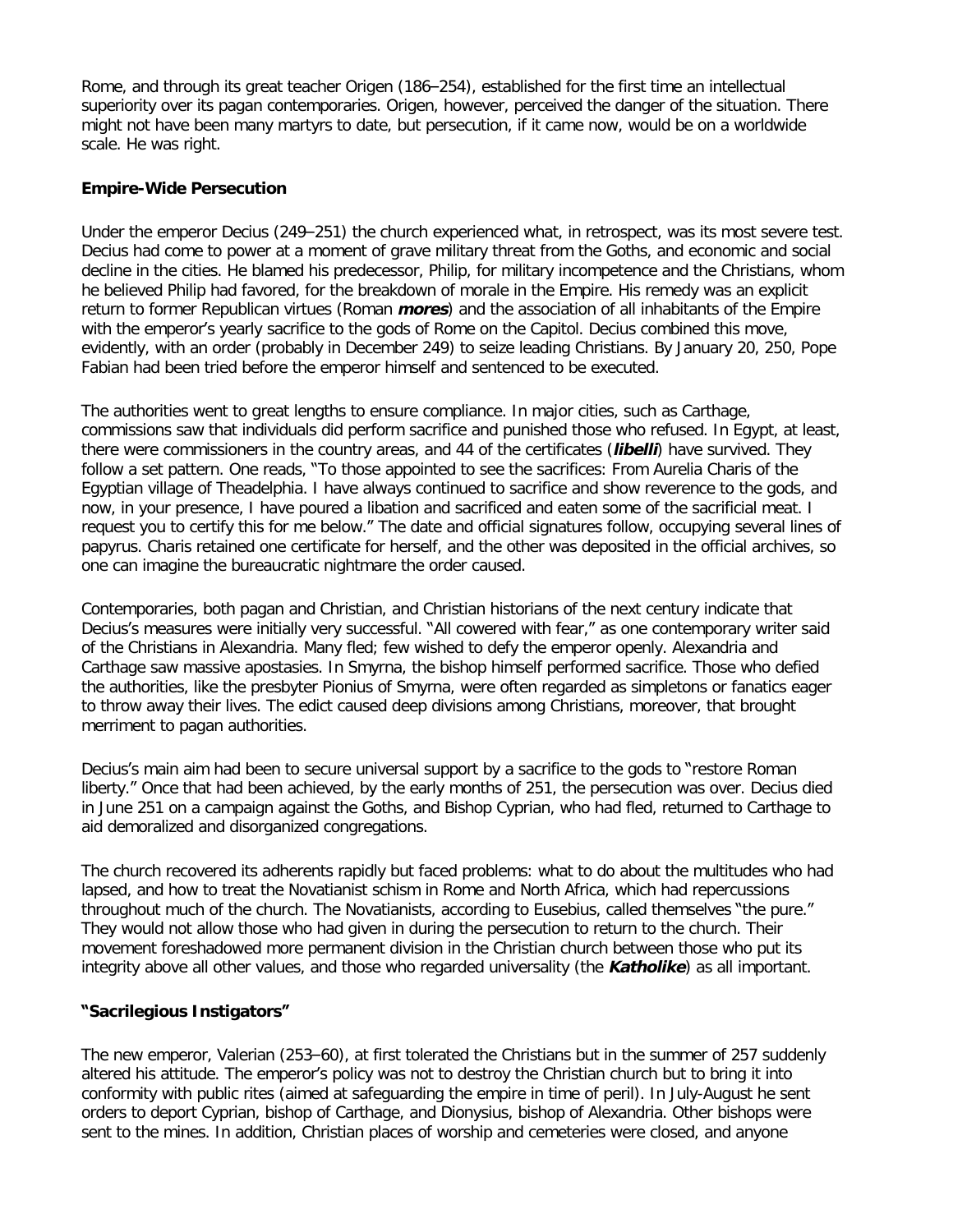entering did so at risk of execution.

For nearly a year there was an uneasy calm. The Christians, however, were not cowed as they were a few years before. We learn of numbers of visitors to Curubis, where Cyprian was living; of forbidden Christian assemblies in a suburb of Alexandria; and of proselytizing by Dionysius where he had been exiled.

The emperor's patience broke. Around July 258, Valerian ordered that bishops, priests, and deacons be executed, that church property be confiscated, that socially superior (**honorati**) laity lose their privileges and imperial civil servants (**Caesariani**) be reduced to slavery (a status from which many had emerged).

In some parts of the Empire this persecution of 258 259 was the bloodiest the church endured. On August 6 Pope Sixtus II was discovered conducting a service in the Catacomb of Praetextatus and was martyred, as were all seven of his deacons. Next month, Cyprian was brought from his place of exile to face the ailing governor, Galerius Maximus. Once again Cyprian refused to perform sacrifice. In words that summed up the authorities' case against the Christians, the proconsul said, "You have lived a sacrilegious life, and you have gathered around yourself many vicious men in a conspiracy. You have set yourself up as an enemy of the Roman gods and of their sacred rites. And the pious and most religious emperors Valerian and Gallienus Augusti, and Valerian, the most noble Caesar, have been unable to bring you back to the observance of their own sacred rituals. Therefore, having been apprehended as the instigator and ringleader of a criminal conspiracy … you will be executed." Conspiracy, illegal association, enmity toward the gods of Rome—these charges formed the basis for the persecutions during the first three centuries.

#### **Lull Before the Storm**

Valerian's death brought more than 40 years of peace (260–303). Christian could still be arrested, however. For example, a Christian soldier, Marinus, lost his life when a jealous fellow soldier found that Marinus was to be promoted to the rank of centurion and denounced him as a Christian. Yet bishoprics multiplied, and church building seems to have gone on unhindered. In the imperial capital at Nicomedia (on the opposite side of the Bosporus to Constantinople), the Christian church stood in full view of the imperial palace. More important, the church now became a movement of the countryside as well as of the towns. In his **Ecclesiastical History**, Eusebius quoted Dionysius of Alexandria, who hailed Gallienus as an emperor under whom "the monarchy, as it were, put aside its old age and cleansed itself from its former wickedness and now blossoms forth in fuller bloom.… "

#### **Final, "Great Persecution"**

In 303, however, came 10 years of persecution, the "Great Persecution" as it became known. How and why, after 43 years of peace, did this happen?

First, while the church appeared to be accepted, opposition to it was never far below the surface. Since 270 the pagans, inspired by the Neo-Platonist philosopher, Porphyry, had begun to mount a serious intellectual assault on Christianity. "The evangelists," Porphyry wrote in 15 books **Against the Christians** (c. 280–290) "were the inventors, not the historians, of those things they record about Jesus." This propaganda war between Christian and pagan champions intensified in the 290s.

Second, in 284 Diocletian seized power by a coup d'etat and survived to become one of the greatest conservative reformers of all time. In March 286 he appointed a comrade-in-arms, Maximian, as coemperor (Augustus) in the West; and on March 1, 293, the two Augusti appointed two other military men, Constantius and Galerius, as their assistants, or Caesars. The emperors' ideal was to return to the traditional values of Rome. They imposed a uniform system of administration, currency and, in 301, prices throughout the Empire. Uniformity and discipline were the watchwords of the age, yet Christian remained a standing challenge to the unifying and conservative ideals of the emperors.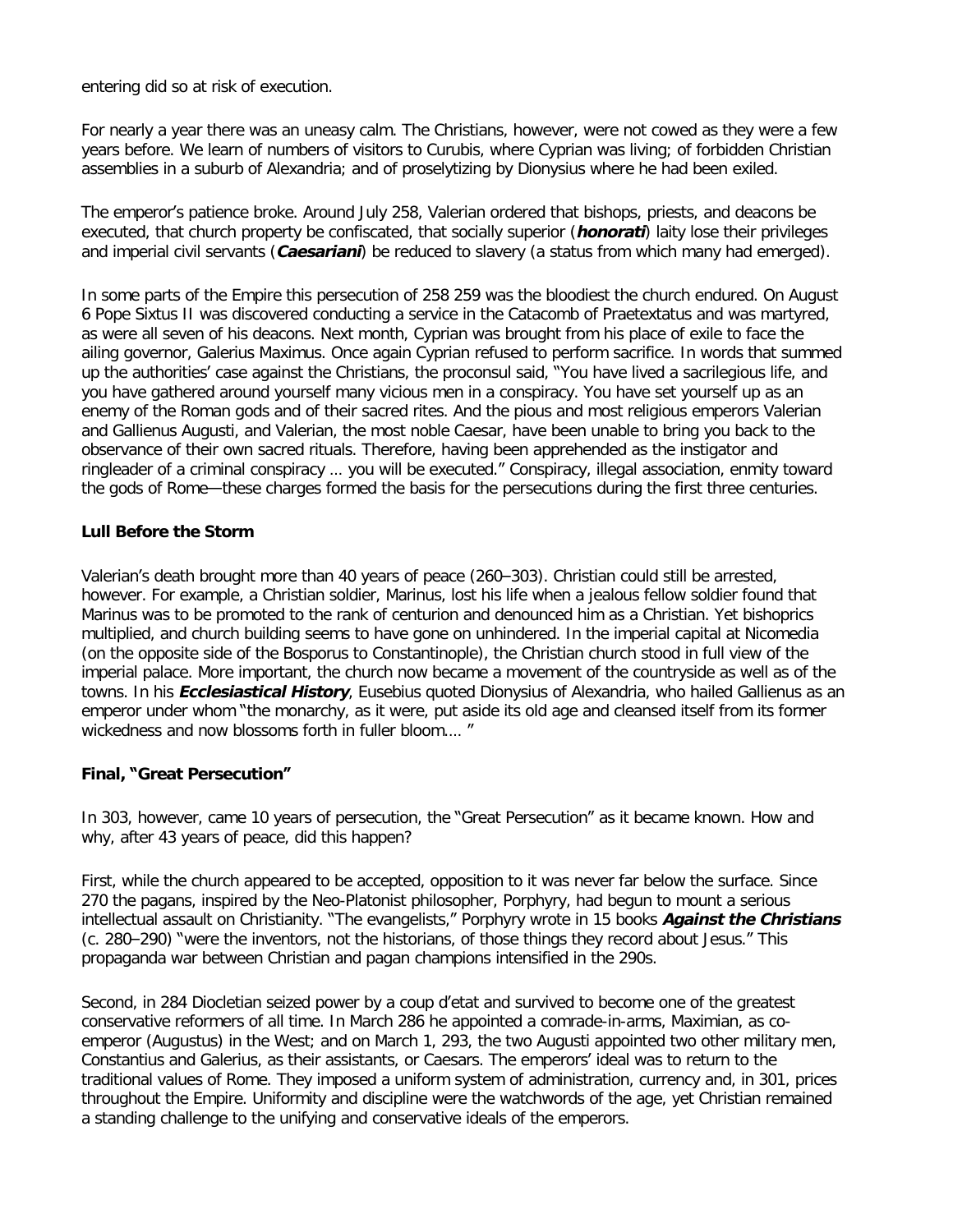Persecutions might not have occurred, however, but for the fortunes of war. In 296 Caesar Galerius, who was strongly anti-Christian, won a decisive victory over the Persians. With his victory his influence over Diocletian increased. Diocletian's family contained some who were pro-Christian, and he was unwilling to act against the Christians. But his hand was forced, partly by Galerius's steady pressure and partly by anti-Christian propaganda from some provincial governors. Between 298 and 302 the civil service and army were gradually purged of Christians Late in 302 the emperors visited the shrine of Apollo at Didyma and the oracle complained of the baneful influence of the Christians ("the just on earth") in its pronouncements. The die was now cast. On February 23, 303, the Feast of Terminalia, repression would start.

Churches were destroyed, Christian services banned, and the Scriptures seized and burned. Christians in high places lost civil rights, and "those in households" (perhaps meaning, "private citizens") were deprived of their liberty. One concession Diocletian secured: no bloodshed.

A second edict imposed an obligation on all clergy to sacrifice, but the prisons became too full, and in the autumn of 303 this was modified and most of those imprisoned for refusing were released.

So far the persecution had not been as severe as under Valerian. Scriptures were seized, but among Christians there was often consternation and grudging compliance. Only a minority of determined souls held out. Years later, the "day of handing over" was remembered as a day of disaster by the North African Christians.

In 304, with Diocletian ill in Rome, Galerius seized his chance and imposed a universal obligation to sacrifice on pain of death. Up to then only the clergy had been involved directly; now the pressure was on every Christian. The number of martyrs increased, as did the defiance of the Christians. One inscription from a North African church lists 34 men and women who "suffered under the laws of the divine emperors Diocletian and Maximian." In Phrygia a whole community was wiped out, and Egypt saw eight years of ruthless repression, which among the Coptic Christians earned the reign of Diocletian the title "The era of the martyrs. "

#### **A Grudging Concession**

This phase ended on May 1, 305, when Diocletian and his western colleague, Maximian, formally abdicated, to be succeeded by Galerius and Constantius respectively. In the West, Constantius took no further action, and on his death, his son Constantine was proclaimed emperor by his troops. In the next five years Constantine gradually increased his authority, and though an adherent of Apollo, followed his father's policy of toleration toward Christians.

In the East, however, Galerius renewed persecution, accompanied by anti-Christian propaganda and a great effort to reorganize paganism along Christian hierarchical structures.

It was too late. Steam gradually ran out of the enforcement of the edicts, and no martyrs are recorded in this phase after 310. In April 311, Galerius, realizing that he was dying, decided that enough was enough and revoked the edicts of persecution. In the spirit of Diocletian's reform, he wrote, "We wished previously, always acting for the good of the commonwealth, to correct all things according to the ancient laws and public discipline of the Romans." However, too many Christians had failed to conform, and rather than they should not worship any god, "they might henceforth exist again. Their meeting houses were to be restored," and their prayers "for our good estate" were asked. This last request was in vain, for Galerius died six days later. Galerius' concession of failure was grudging but decisive. The Empire could not be preserved by the "immortal gods" with the Christian God possessing a veto over their powers.

In the spring of 312, Constantine entered on a final bid for supremacy in the West. Campaigning against his rival, Maxentius, through north and central Italy, he reached within five miles of Rome on October 27.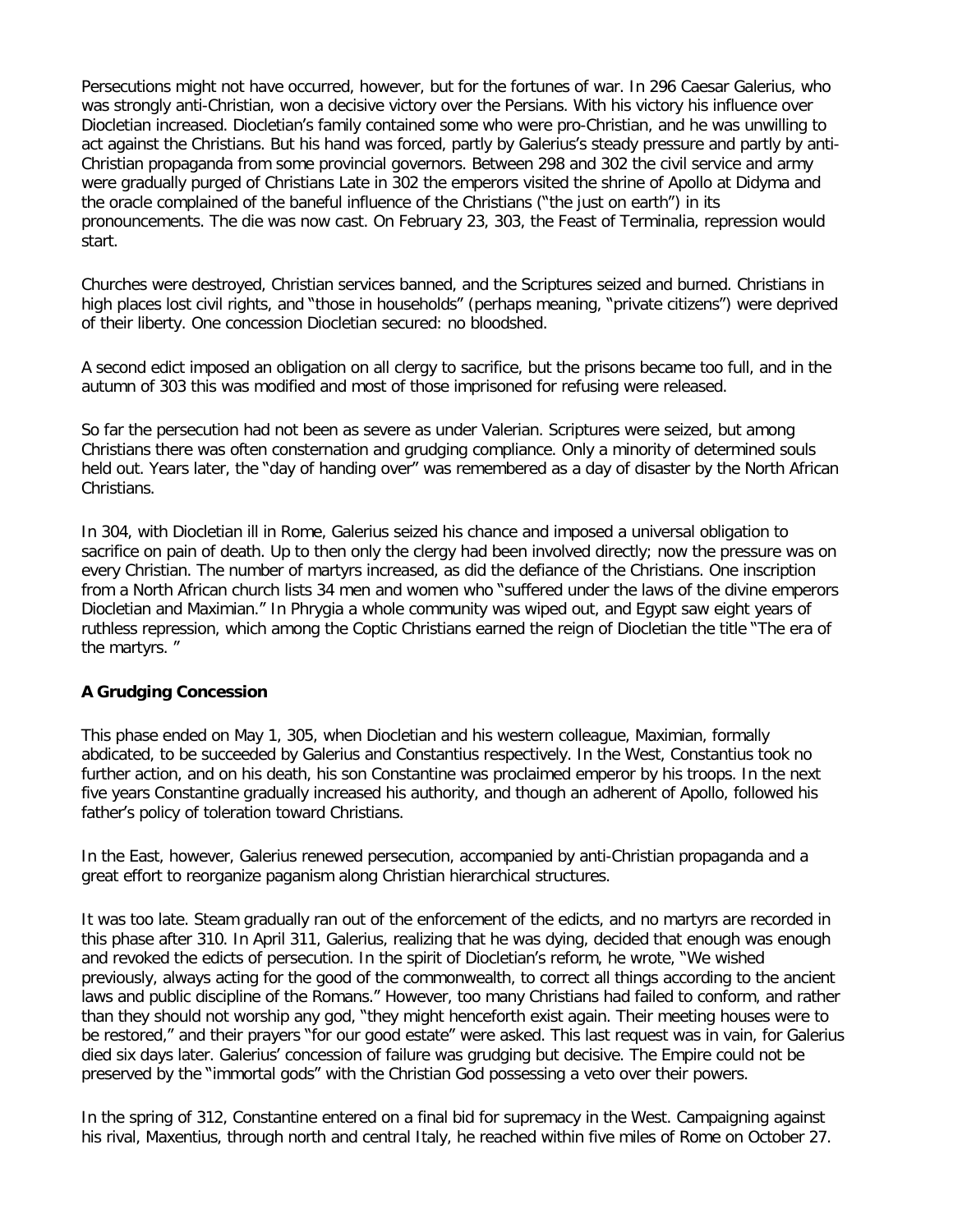That night he had a vision or dream that convinced him that his own destiny lay with Christianity. Next day he defeated Maxentius's superior forces and entered Rome in triumph. In February 313 Constantine met Licinius (who had succeeded to Galerius' European dominions), and in a document that has become known as the Edict of Milan formally ended the persecution. All individuals were to be free to follow their own consciences. In fact, the Edict proved to be the deathknell of the immortal gods. Eleven years later (in 324), Constantine defeated Licinius and proclaimed his adherence to Christianity and his aim that Christianity should become the religion of the Empire now united under his sole rule. The church had triumphed.

#### **Why the Christians Triumphed**

Why had the Christians won?

First, they had become too strong to be defeated. In some provinces, such as Bithynia and Cyrenaica [today, northern Egypt and Libyal, they may already have formed a majority, and they were well organized.

Further, Christians attracted people, as a Neo-Platonist philosopher explained c. 300, by their religion's "simplicity," its direct moral teaching and promise uncomplicated by its rivals' mythology.

More than that, Christianity had never lost its martyr spirit. As one contemporary (Lactantius) explained, "There is another cause why God permits persecutions to be carried out against us, that the people of God may be increased." People rejected the old gods because of the cruelties perpetrated in their names. People inquired what was so good that it seemed preferable to life itself, "so that neither loss of goods, nor of the light, nor bodily pain or tortures deter them." In Egypt in 311–312, Eusebius of Caesarea was an eyewitness of the final horrors of Maximinus's persecution. He writes that "we ourselves beheld, when we were at these places, many [Copts] all at once in a single day, some of whom suffered beheading, others punishment by fire, so that the murderous axe was dulled, and worn out, was broken in pieces, and the executioners grew utterly weary.… It was then that we observed a most marvelous eagerness and a truly divine power and zeal in those who placed their faith in the Christ of God. Thus, as soon as sentence was given against the first, some from one quarter and others from another would leap up to the tribunal before the judge and confess themselves Christians.… "

Popular opinion had been changing in favor of Christianity in the previous 30 years. Against such spirit the pagan authorities were powerless. They might sometimes win intellectual combats, proving Plato was a cleverer man than St. Paul, but those who regarded death as liberation had the last word.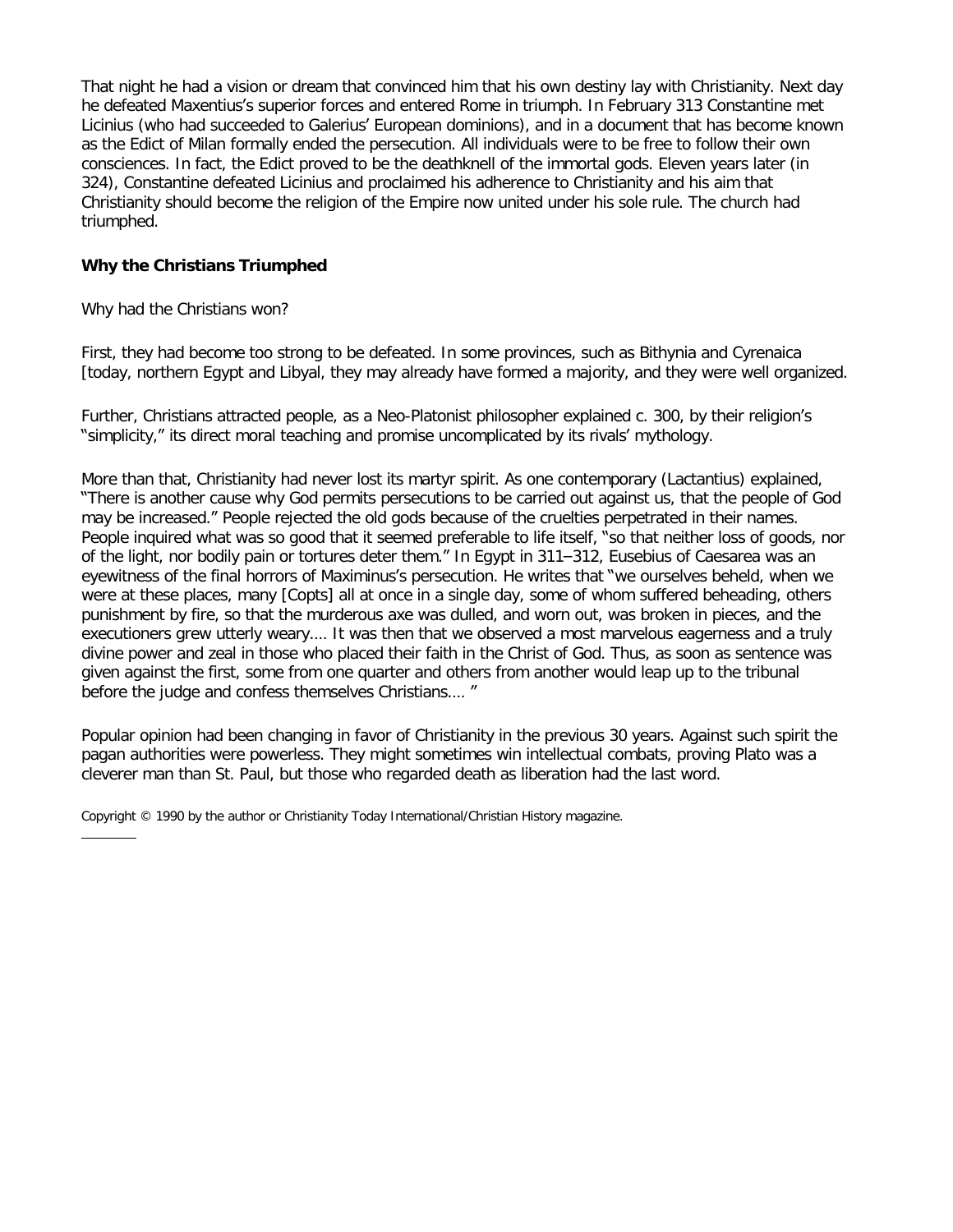# hristian Histor

**[Issue 27: Persecution in the Early Church](http://ctlstaging/ch/cdrom/collection.html?id=337)**

### **When Christianity Triumphed**

**The achievement brought new difficulties.**

Dr. William H. C. Frend, clerk in holy orders for the Diocese of Peterborough (U.K.), is professor emeritus of ecclesiastical history at Glasgow University and author of Martyrdom and Persecution in the Early Church (Oxford: Blackwell; New York: New York University, 1965).

The Christians' triumph over the pagan Empire brought its own problems.

Constantine's imperial patronage did, of course, assure Christianity's victory. And the Emperor summoned the first general councils of the church, at in 314 and Nicea in 325.

The imperial presence, however, had its less happy side. The persecution under Diocletian and his colleagues had caused schism in the North African church. In 312 the North African majority rejected Caecilian as bishop of Carthage, on the grounds that he had shown insensitivity toward imprisoned confessors, and that he allowed himself to be Consecrated by a bishop who (wrongly, as it turned out) had handed over the Scriptures to the authorities. Unfortunately for the objectors, Emperor Constantine supported Caecilian, and his lead was followed by the rest of Christendom. The Emperor's intervention in the quarrel thus caused a deep and permanent schism. In addition, North Africa lost its role as a powerhouse of western Christianity until St. Augustine's time almost a century later.

Further, too soon the victorious church itself turned persecutor—against the remnants of paganism and dissenters in its own ranks. By the end of the fourth century, for example, when Catholic Christianity had become the established religion of the Empire, Augustine invoked state aid against the Donatists. The way was opened for the persecution of religious minorities that has marred the church's history to our own day. Even so, the survival of the church in the first three centuries was a historic athievement.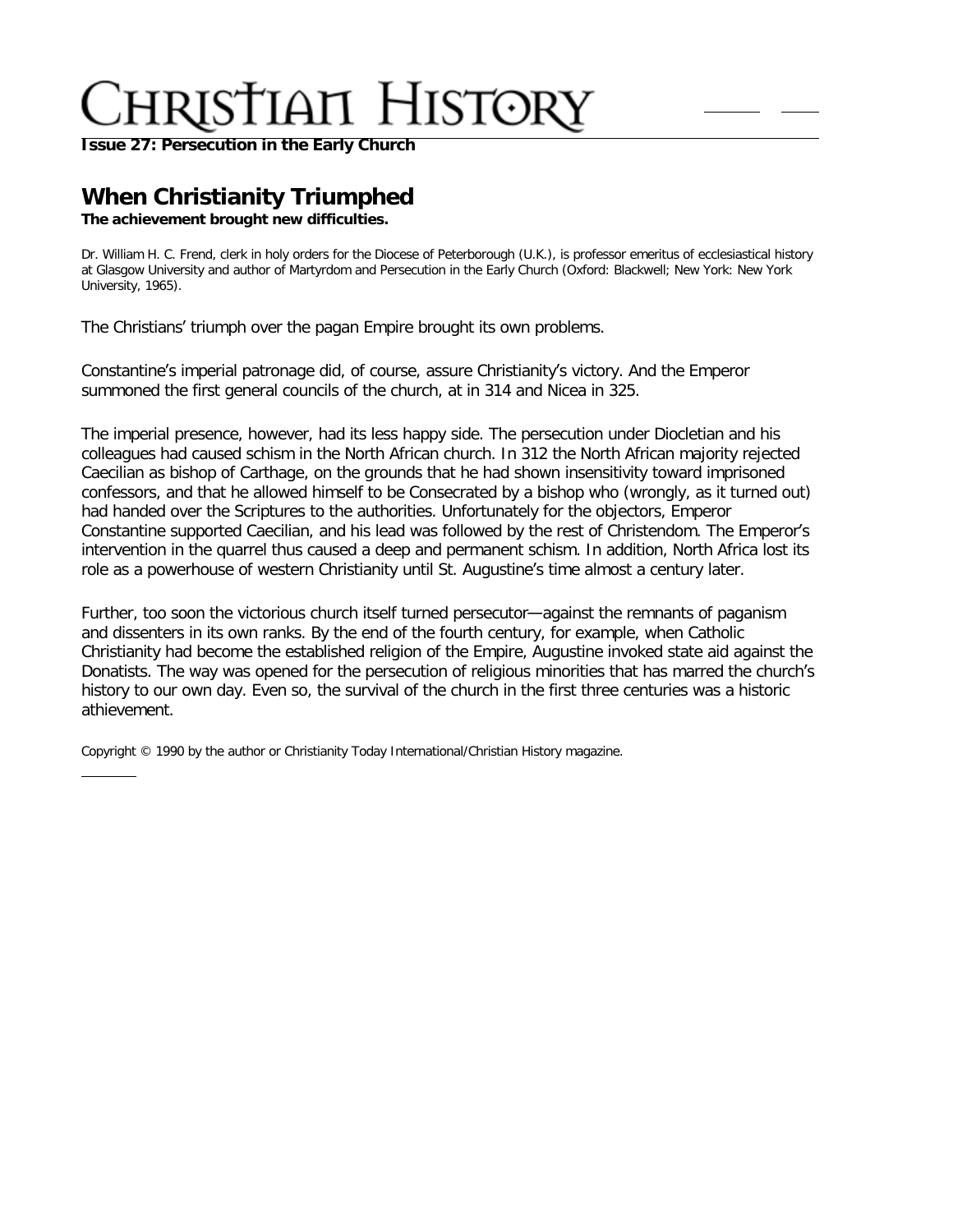## hristian History

**[Issue 27: Persecution in the Early Church](http://ctlstaging/ch/cdrom/collection.html?id=337)**

### **From the Archives: Perpetua & Polycarp: Two Heroic Martyrs**

#### **Perpetua**

**In A.D. 202, Emperor Septimius Severus disallowed conversions to Christianity. In the wake of that act, severe persecution broke out against Christians, particularly in North Africa. Living in Carthage at the time was Perpetua, a young noblewoman and new Christian who was preparing for baptism. Though Perpetua was only about 22 years old, and was still nursing her infant son, she (with four other catechumens) was arrested and thrown into prison.** 

While we were still under arrest, my father, out of love for me, was trying to persuade me and shake my resolution. "Father," I said, "do you see this vase here, for example, or water pot or whatever?"

"Yes, I do," said he.

And I told him: "Could it be called by any other name than what it is?"

And he said: "No."

"Well, so too I cannot be called anything other than what I am, a Christian. "

At this my father was so angered by the word "Christian" that he moved toward me as though he would pluck my eyes out. But he left it at that and departed, vanquished along with his diabolical arguments.

Then Tertius and Pomponius, those blessed deacons who tried to take care of us, bribed the soldiers to allow us to go to a better part of the prison to refresh ourselves for a few hours. Everyone then left that dungeon and shifted for himself. I nursed my baby, who was faint from hunger. In my anxiety I spoke to my mother about the child, I tried to comfort my brother, and I gave the child into their charge. I was in pain because I saw them suffering out of pity for me. These were the trials I had to endure for many days. Then I got permission for my baby to stay with me in prison. At once I recovered my health, relieved as I was of my worry and anxiety over the child. My prison had suddenly become a palace, so that I wanted to be there rather than anywhere else.

#### **Perpetua's vision**

Then my brother said to me: "Dear sister, you are greatly privileged; surely you might ask for a vision to discover whether you are to be condemned or freed."

Faithfully I promised that I would, for I knew that I could speak with the Lord, whose great blessings I had come to experience.… Then I made my request, and this was the vision I had.

I saw a ladder of tremendous height made of bronze, reaching all the way to the heavens, but it was so narrow that only one person could climb up it at a fume. To the sides of the ladder were attached all sorts of metal weapons: there were swords, spears, hooks, daggers, and spikes; so that if anyone tried to climb up carelessly or without paying attention, he would be mangled, and his flesh would adhere to the weapons.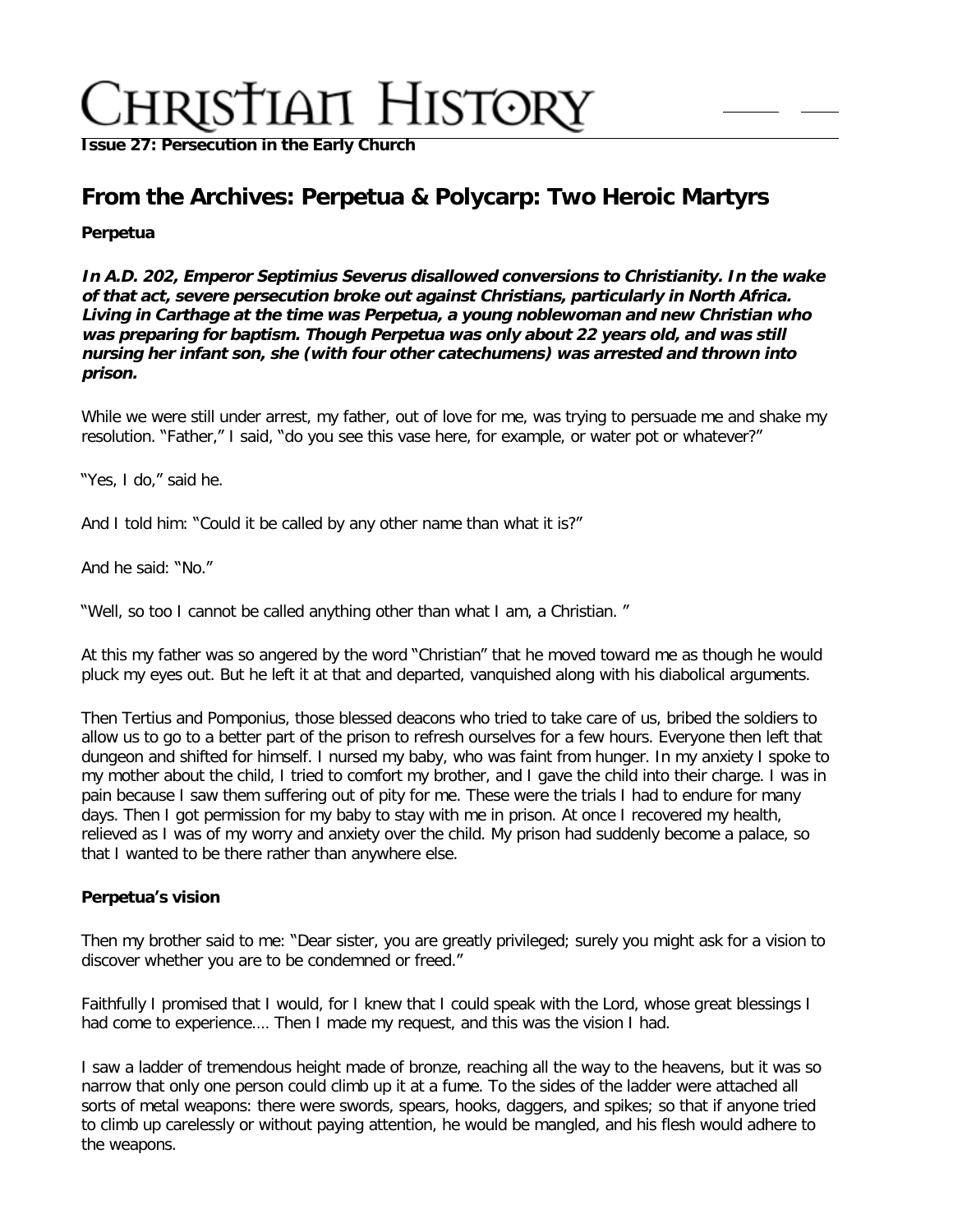At the foot of the ladder lay a dragon of enormous size, and it would attack those who tried to climb up and try to terrify them from doing so. And Saturus [Perpetua's instructor in the Christian faith] was the first to go up, he who was later to give himself up of his own accord. He had been the builder of our strength, although he was not present when we were arrested. And he arrived at the top of the staircase, and he looked back and said to me: "Perpetua, I am waiting for you. But take care; do not let the dragon bite you."

"He will not harm me," I said, "in the name of Christ Jesus."

Slowly, as though he were afraid of me, the dragon stuck his head out from underneath the ladder. Then, using it as my first step, I trod on his head and went up.

Then I saw an immense garden, and in it a gray-haired man sat in shepherd's garb; he was tall, and milking sheep. And standing around him were many thousands of people clad in white garments. He raised his head, looked at me, and said: "I am glad you have come, my child."

He called me over to him and gave me, as it were, a mouthful of the milk he was drawing; and I took it in my cupped hands and consumed it. And all those who stood around said, "Amen!" At the sound of this word I came to, with the taste of something sweet still in my mouth. I at once told my brother, and we realized that we would have to suffer, and that from now on we would no longer have any hope in this life.

A few days later there was a rumor that we were going to be given a hearing. My father also arrived from the city, worn with worry, and he came to see me with the idea of persuading me.

"Daughter," he said, "have pity on my grey head—have pity on me your father, if I deserve to be called your father, if I have favored you above all your brothers, if I have raised you to reach this prime of your life. Do not abandon me to be the reproach of men. Think of your brothers; think of your mother and your aunt; think of your child, who will not be able to live once you are gone. Give up your pride! You will destroy all of us! None of us will ever be able to speak freely again if anything happens to you."

This was the way my father spoke out of love for me, kissing my hands and throwing himself down before me.… I tried to comfort him, saying, "It will all happen in the prisoner's dock as God wills, for you may be sure that we are not left to ourselves but are all in his power."

And he left me in great sorrow.

One day while we were eating breakfast we were suddenly hurried off for a hearing [before Hilarianus the governor].… All the others when questioned admitted their guilt. Then, when it came my turn, my father appeared with my son, dragged me from the step, and said: "Perform the sacrifice—have pity on your baby!"

Hilarianus the governor … said to me, "Have pity on your father's grey head; have pity on your infant son. Offer the sacrifice for the welfare of the emperors."

"I will not," I retorted.

"Are you a Christian?" said Hilarianus.

And I said: "Yes, I am."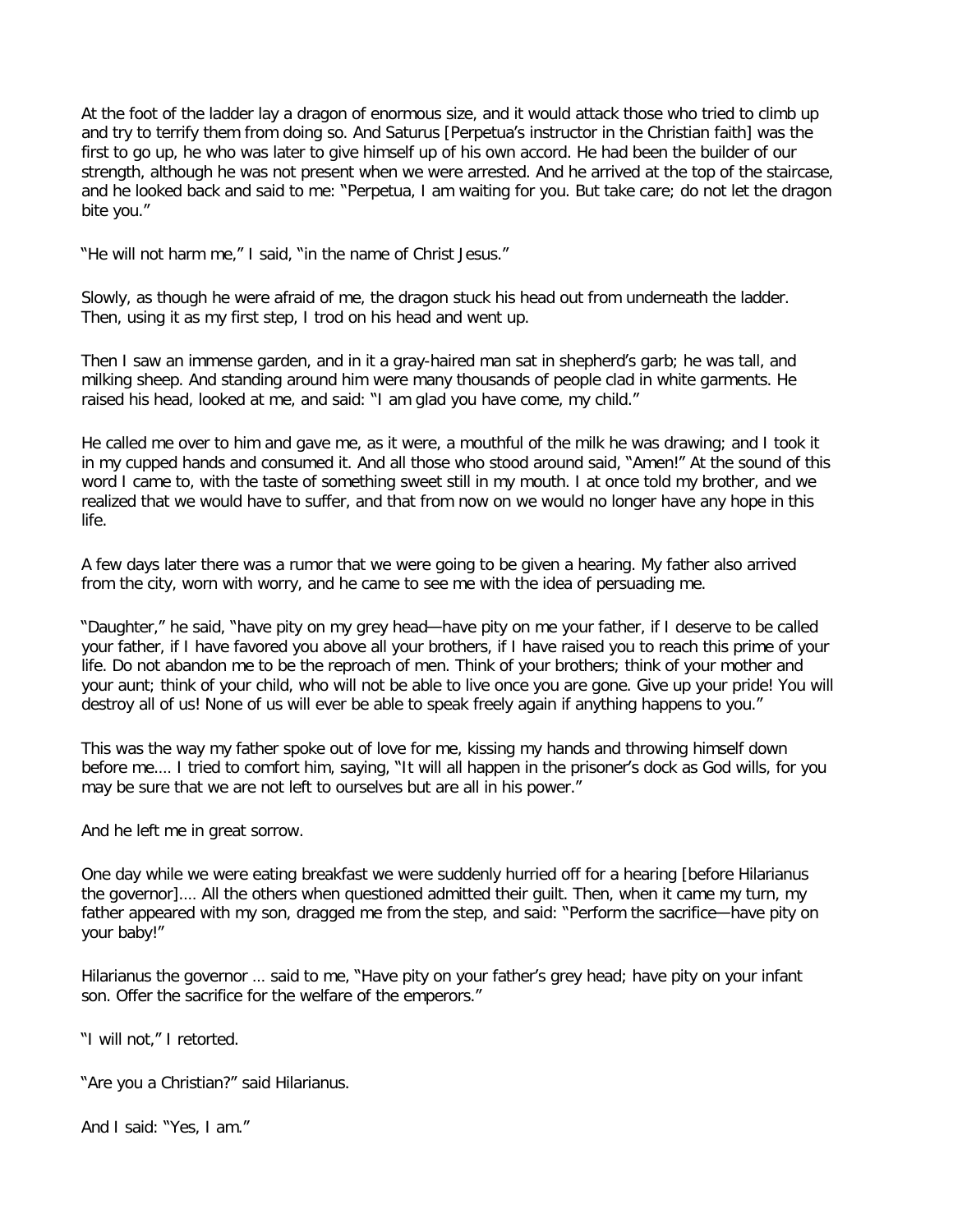When my father persisted in trying to dissuade me, Hilarianus ordered him to be thrown to the ground and beaten with a rod. I felt sorry for Father, just as if I myself had been beaten. Then Hilarianus passed sentence on all of us: We were condemned to the beasts, and we returned to prison in high spirits ...

#### **Into the amphitheater**

#### [**An observer picks up the story and describes the events of March 7, 203.**]

The day of their victory dawned, and they marched from the prison to the amphitheater joyfully, as though they were going to heaven, with calm faces, trembling, if at all, with joy rather than fear. Perpetua went along with shining countenance and calm step, as the beloved of God, as a wife of Christ, putting down everyone's stare by her own intense gaze.…

They were then led up to the gates, and the men were forced to put on the robes of priests of Saturn, the women the dress of the priestesses of Ceres. But the noble Perpetua strenuously resisted this to the end.

"We came to this of our own free will, that our freedom should not be violated. We agreed to pledge our lives provided that we would do no such thing. You agreed with us to do this."

Even injustice recognized justice. The military tribune agreed. They were to be brought into the arena just as they were. Perpetua then began to sing a psalm; she was already treading on the head of the Egyptian [dragon?]. Revocatus, Saturninus, and Saturus began to warn the onlooking mob. Then, when they came within sight of Hilarianus, they suggested by their motions and gestures: "You have condemned us, but God will condemn you" was what they were saying.

At this time the crowds became enraged and demanded that they be scourged before a line of gladiators. And they rejoiced at this, that they had obtained a share of the Lord's sufferings.…

For the young women, however, the Devil had prepared a mad heifer. This was an unusual animal, but it was chosen that their sex might be matched with that of the beast. So they were stripped naked, placed in nets and thus brought out into the arena. Even the crowd was horrified when they saw that one was a delicate young girl and the other was a woman fresh from childbirth with the milk still dripping from her breasts. And so they were brought back again and dressed in unbelted tunics.

First the heifer tossed Perpetua, and she fell on her back. Then sitting up, she pulled down the tunic that was ripped along the side so that it covered her thighs, thinking more of her modesty than of her pain. Next she asked for a pin to fasten her untidy hair; for it was not right that a martyr should die with her hair in disorder, lest she might seem to be in mourning in her hour of triumph.

Then she got up. And seeing that Felicitas [Perpetua's Christian slave] had been crushed to the ground, she went over to her, gave her her hand, and lifted her up. Then the two stood side by side. But the cruelty of the mob was now appeased, and so they were called back through the Gate of Life.…

Perpetua then called for her brother and spoke to him together with the catechumens and said: "You must all stand fast in the faith and love one another, and do not be weakened by what we have gone through."

… Immediately as the contest was coming to a close, a leopard was let loose, and [as Saturus predicted,] after one bite Saturus was … drenched in blood.… Shortly afterward, he was thrown unconscious with the rest in the usual spot to have his throat cut. But the mob asked that their bodies be brought out into the open. And so the martyrs got up and went to the spot of their own accord, and kissing one another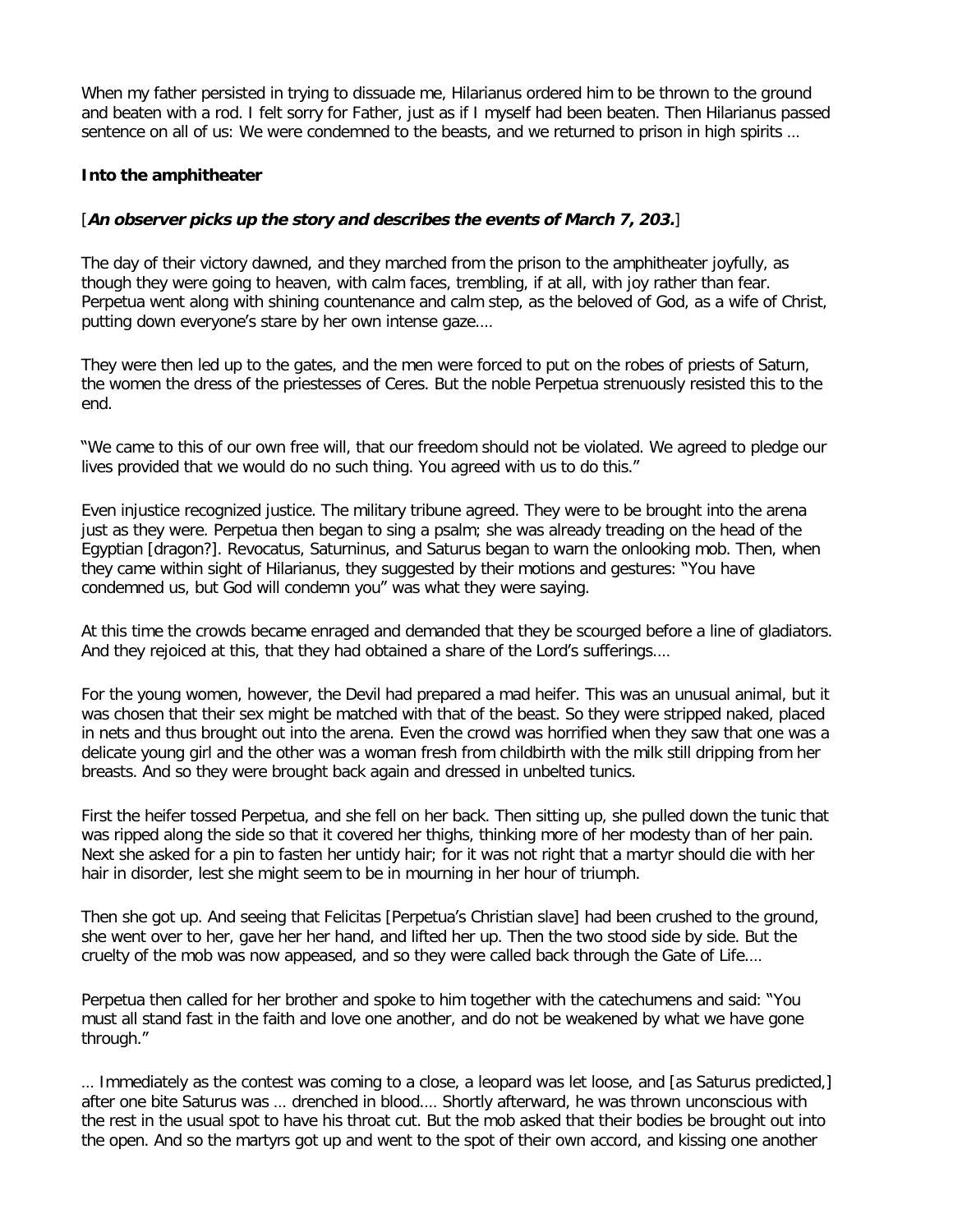they sealed their martyrdom with the ritual kiss of peace. The others took the sword in silence and without moving, especially Saturus, who being the first to climb the stairway was the first to die. For once again he was waiting for Perpetual.

Perpetua, however, had yet to taste more pain. She screamed as she was struck on the bone; then she took the trembling hand of the young gladiator and guided it to her throat. It was as though so great a woman could not be dispatched unless she herself were willing.

Ah, most valiant and blessed martyrs! Truly you are called and chosen for the glory of Christ Jesus our Lord!

#### [**It is not known what happened to Perpetua's husband and son.**]

#### **Polycarp**

**Polycarp was born about A.D. 70, and he knew eyewitnesses of Jesus, possibly including the apostle John. Before 110 Polycarp was named bishop of Smyrna, and throughout his life he stood for orthodoxy. At a pagan festival c. 156 (though possibly later), Polycarp was arrested at the demands of an angry mob. This account was written by Christians in Smyrna shortly there after and is the earliest extant account of a Christian martyr outside of the New Testament.** 

III.… All the crowd, astonished at the noble conduct of the God-beloved and God-fearing race of Christians, cried out, "Away with the atheists; let search be made for Polycarp."

V. But the most admirable Polycarp, when first he heard of this, was not dismayed but wished to remain in the city. The majority, however, prevailed on him to withdraw. And he withdrew to a small estate not far from the city. There he passed the time with a few companions, wholly occupied night and day in prayer for all men and for the churches throughout the world; as, indeed, was his habit. And while at prayer he fell into a trance three days before his arrest and saw his pillow set on fire. And he turned and said to his companions, "I must needs be burned alive."

[By torturing one of Polycarp's servants, the authorities discover his whereabouts. ] VII. So, on the day of the preparation, mounted police … found him in a cottage, lying in an upper room. He could have gone away to another farm, but he would not, saying "The will of God be done." So, hearing their arrival, he came down and talked with them, while all that were present marveled at his age and constancy, and that there was so much ado about the arrest of such an old man. Then he ordered that something should be served for them to eat and drink, at that late hour, as much as they wanted. And he besought them that they should grant him an hour that he might pray freely. They gave him leave, and he stood and prayed, being so filled with the grace of God that for two hours he could not hold his peace, while they that heard were amazed, and the men repented that they had come after so venerable an old man.

IX. Now, as he was entering the stadium, there came to Polycarp a voice from heaven, "Be strong, Polycarp, and play the man." And no one saw the speaker, but the voice was heard by those of our people who were there. Thereupon he was led forth, and great was the uproar of them that heard that Polycarp had been seized. Accordingly, he was led before the proconsul, who asked him if he were the man himself. And when he confessed, the proconsul tried to persuade him, saying, "Have respect to shine age," and so forth, according to their customary form: "Swear by the genius of Caesar," "Repent," "Say 'Away with the atheists!' " Then Polycarp looked with a severe countenance on the mob of lawless heathen in the stadium, and he waved his hand at them, and looking up to heaven he groaned and said, "Away with the atheists." But the proconsul urged him and said, "Swear, and I will release thee; curse the Christ." And Polycarp said, "Eighty and six years have I served him, and he hath done me no wrong; how then can I blaspheme my king who saved me?"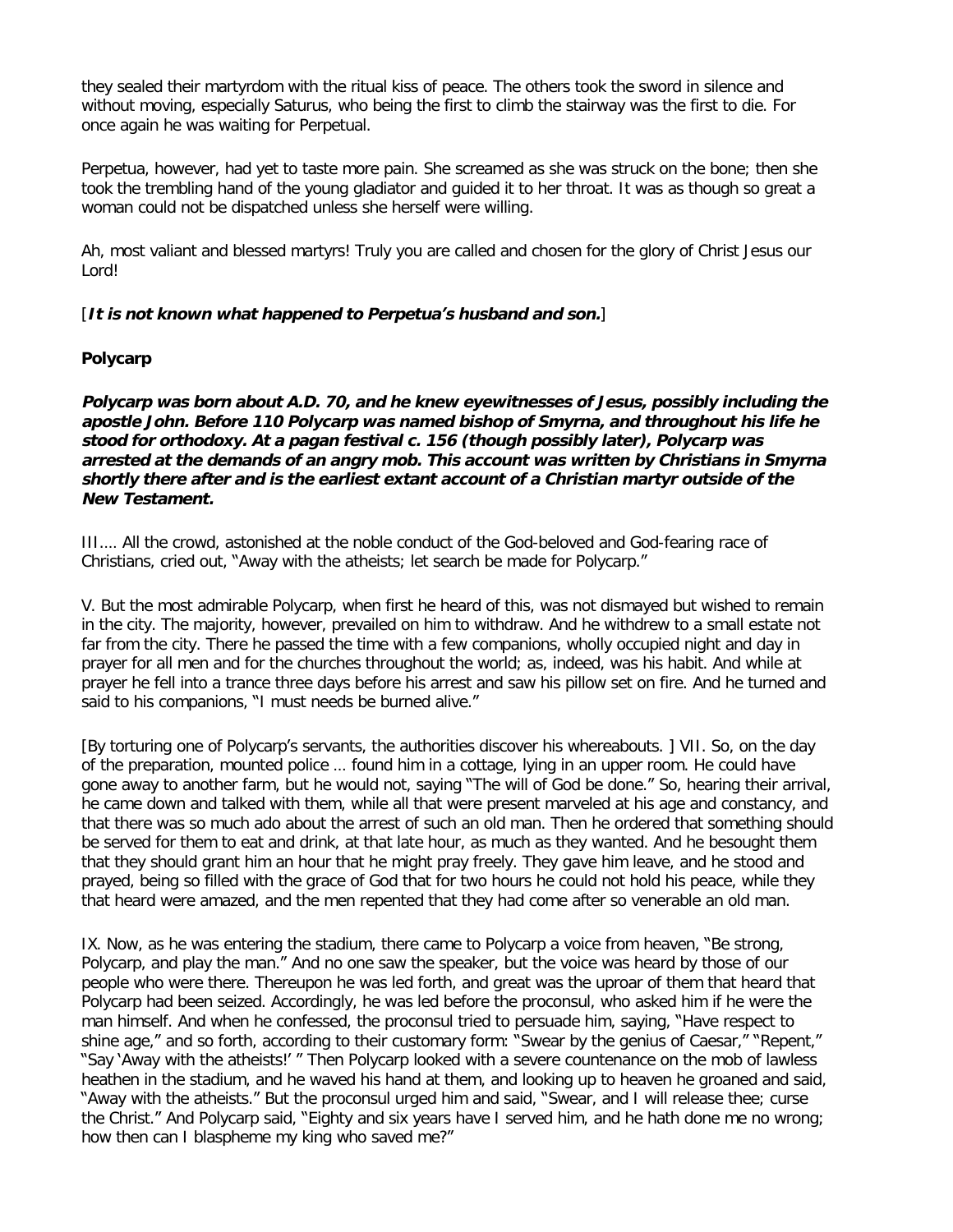XI. Then said the proconsul, "I have wild beasts; if thou repent not, I will throw thee to them." But he said, "Send for them. For repentance from better to worse is not a change permitted to us; but to change from cruelty to righteousness is a noble thing." Then said the proconsul again, "If thou cost despise the wild beasts, I will make thee to be consumed by fire, if thou repent not." And Polycarp answered, "Thou threatenest the fire that burns for an hour and in a little while is quenched; for thou knowest not of the fire of the judgement to come, and the fire of the eternal punishment, reserved for the ungodly. But why delayest thou? Bring what thou wilt."

XII. As he spake these words and many more, he was filled with courage and joy; and his countenance was full of grace, so that not only did it fall not in dismay at what was being said to him, but on the contrary the proconsul was astonished and sent his herald to proclaim thrice in the midst of the stadium, "Polycarp hath confessed himself to be a Christian." When this was proclaimed by the herald the whole multitude of Gentiles and Jews who dwelt in Smyma cried out with ungovernable rage and in a loud voice, "This is the teacher of Asia, the father of the Christians, the destroyer of our gods, that teacheth many not to sacrifice nor worship." They kept shouting this, asking Philip, the Asiarch, to loose a lion at Polycarp. But he said that it was not lawful for him, since he had finished the sports. Then they decided to shout with one accord that he should be burned alive. For the matter of his vision of the pillow must needs be fulfilled, when he saw it burning while he was at prayer, and turned and said prophetically to his companions. "I must needs be burned alive."

XIII. And now things happened with such speed, in less time than it takes to tell; for the mob straightway brought together timber and faggots from the workshops and baths, the Jews giving themselves zealously to the work, as they were like to do.… They were about to nail him to the stake, when he said, "Let me be as I am. He that granted me to endure the fire will grant me also to remain at the pyre unmoved, without being secured with nails."

XVI. So at length the lawless ones, seeing that his body could not be consumed by the fire, bade an executioner approach him to drive in a dagger. And when he had done this there came out [a dove and] abundance of blood so that it quenched the fire, and all the multitude marveled at the great difference between the unbelievers and the elect.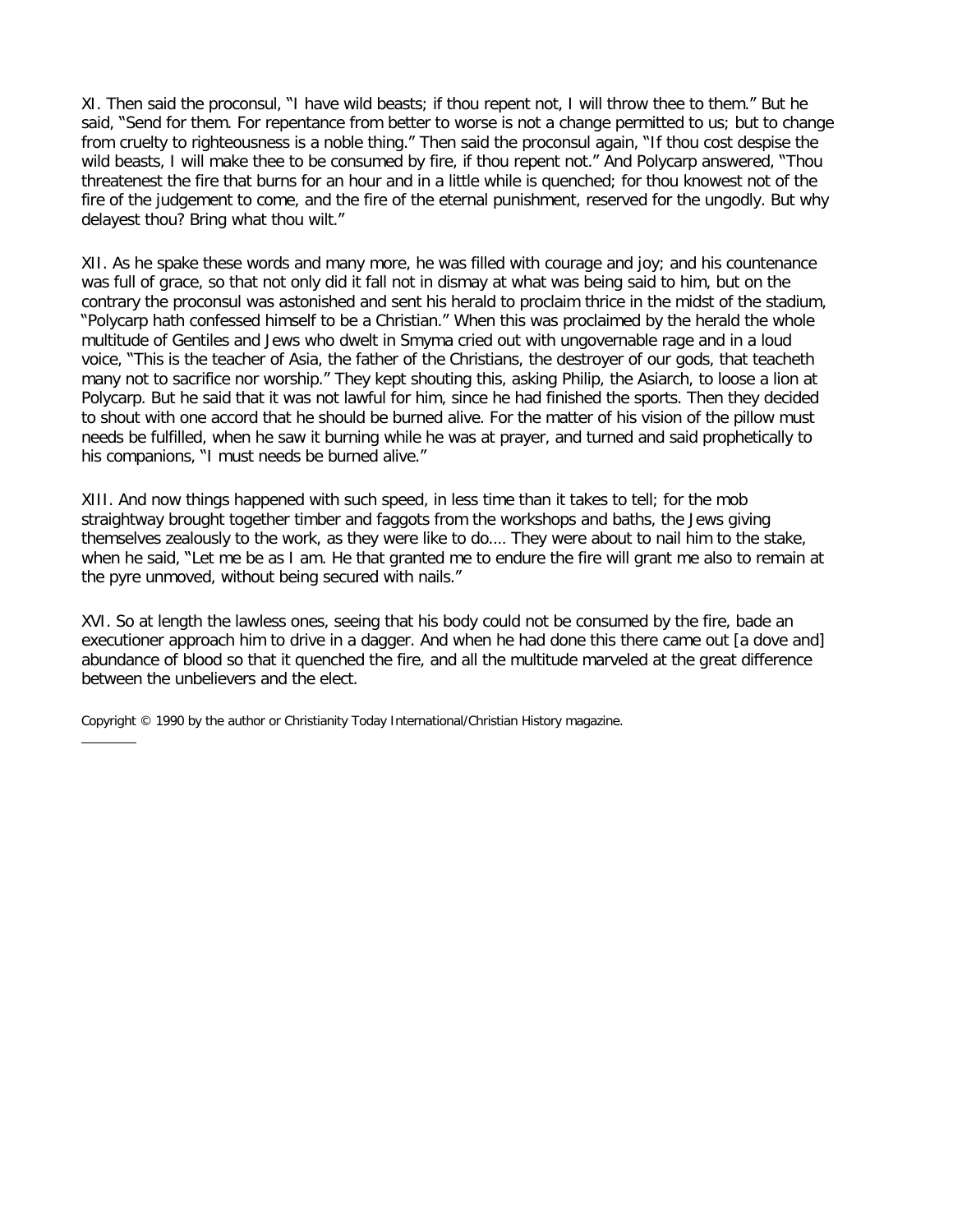# hristian History

**[Issue 27: Persecution in the Early Church](http://ctlstaging/ch/cdrom/collection.html?id=337)**

### **The Piety of the Persecutors**

**In the Roman mind, there were valid religious reasons to halt the spread of Christianity.**

Dr. Robert L. Wilken is the William R. Kenan, Jr., Professor of the History of Christianity at the University of Virginia. He is author of The Christians as the Romans Saw Them (Yale University Press, paper edition, 1985).

Persecutors seldom get good press. Whether the reporting is done by the journalist or the historian, it is always easier to side with the victims. The courage and fortitude of martyrs holds greater appeal than the haughty rationalizations of their judges and executors. Thus, the persecutors are seen as cruel and capricious tyrants, sybarites, inattentive to the needs of their subjects and indifferent to the ways of God.

In the writing of Christian history, the emperors most closely identified with the persecution of Christians— Domitian, Decius, and Diocletian—have long been the object of obloquy and abuse. One early Christian writer, Lactantius, even wrote a book entitled **On the Death of the Persecutors**. Its purpose was to describe in lurid detail the torturous end of the "enemies of God."

#### **Humane Roman Officials**

Yet the writing of history is more than the celebration of the deeds of noble and virtuous men and women; it is also the challenge to understand what offends and disturbs our moral sensibilities.

The earliest document on Christianity written by a Roman official bears no marks of cruel indifference; its author, Pliny (governor of the province of Bithynia in Asia Minor), is humane, cautious, prudent, fair, and pious.

Pliny had been sent (c. 111) by the emperor Trajan to tour the cities of Bithynia and to oversee the social and economic affairs of the region. At one of these cities, located on the southern shore of the Black Sea, the local citizens lodged a complaint against Christians living in the region. What prompted the petition is not known, but it may have had to do with the refusal of Christians to participate in the public cult.

When Pliny looked into the matter, he discovered that the "sum total of their guilt or error amounted to no more than this: [the Christians] had met regularly before dawn on a fixed day to chant verses alternately among themselves in honor of Christ as if to a god, and also to bind themselves by oath.… After this ceremony it had been their custom to disperse and reassemble later to take food of an ordinary, harmless kind."

In his investigation, Pliny is not being cruel; he is simply conscientiously fulfilling his duty to maintain public order.

#### **Halting a Degenerate Cult**

To what, then, does Pliny object?

In his letter Pliny calls Christianity a "degenerate sort of cult carried to extravagant lengths." The term he uses for a degenerate cult is **superstitio**. (This same word is used by two contemporaries, the historians Tacitus and Suetonius, to designate Christianity. Tacitus terms Christianity a "deadly superstition," and Suetonius calls Christians a "class of persons given to a new and mischievous superstition.")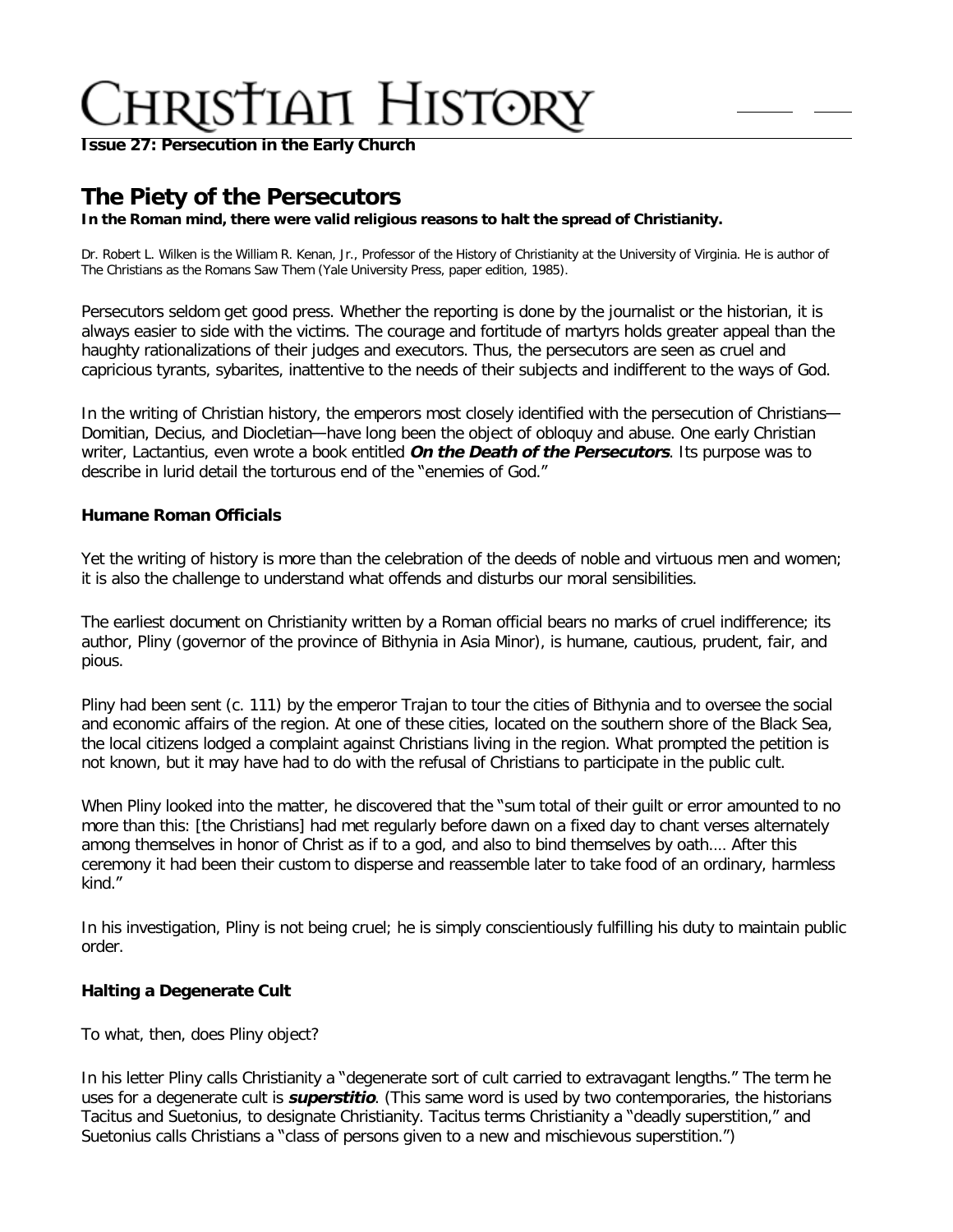The Latin word **superstitio** has somewhat different overtones than our English superstition; in its most common sense it designates practices and beliefs associated with foreign peoples—for example, the Germanic tribes in northern Europe or the Egyptians. Jews, too, were thought to be tainted with superstition: they worshiped a single supreme deity, refrained from work on the Sabbath, refused to eat pork (a meat Romans loved), and circumcised their male children.

To say that a group was "superstitious" meant that its rites and customs set the people apart from the rest of society. The superstitious did not conform their lives to the traditions of most citizens. They were "other," just as the saffron-robed Hare Krishna monks are to most Americans. Their otherness was, however, not simply social; it was also religious. What set them apart were not only national customs and familial traditions but also religious rituals and beliefs. In saying that Christians were "superstitious," the Romans were making a religious judgment about their way of life.

#### **The Romans' Public Piety**

To understand why the Romans persecuted Christians and sought to exclude them from society, we have to look at the way Romans viewed religion.

In most history books and courses on ancient civilization, little is said about Roman religion. What are celebrated and admired are Roman law, politics, road building, architecture, and administration. When religion is discussed, it is portrayed as cold and unfeeling, the perfunctory performance of lifeless ritual. Although the poems of Virgil are filled with the names of Roman gods and goddesses, and public monuments depict religious scenes, only a few specialists give much attention to Roman religion.

Traditional Roman religion emphasized the **utilitas** (usefulness) of religious belief for the well-being of the commonwealth, the **res publica**. Hence, it has been easy, especially for a civilization nurtured on the "personal" religion of Christianity, to assume that the Romans did not actually believe in the gods, but rather deemed belief in the gods merely advantageous to the life of society and to the state.

The term used most frequently to designate the religious attitudes of people such as Pliny and Tacitus was **piety** (**pietas** in Latin, **eusebeia** is Greek). When the Capitol—the temple of Jupiter, Juno, and Minerva in Rome—was rebuilt after the civil wars of 68–69, Tacitus described the public ceremony of dedication as an act of piety. Its rebuilding was at once a religious rite and a civic festival. It was religious in that it was an act of piety toward the gods, and civic in that it was a public occasion involving the populace. The dedication ceremony was presided over by religious as well as civic officials. In American society, it would be more like a Memorial Day celebration than a religious service of a church or synagogue. In short, piety designated loyalty and obedience to the customs and traditions of Rome, as well as reverence for the gods and respect for the rituals by which the gods were honored.

In the cities of the Roman Empire, religion was inextricably intertwined with social and political life. Piety toward the gods was thought to insure the well-being of the city, to promote a spirit of kinship and mutual responsibility, to bind together the citizenry. "In all probability," wrote Cicero, "disappearance of piety toward the gods will entail the disappearance of loyalty and social union among men as well, and of justice itself, the queen of all the virtues." In the most profound sense, then, impiety toward the gods disrupted society, and when piety disappears, said Cicero, "life soon becomes a welter of disorder and confusion."

By the standards of the individual and personal religion familiar to most Westerners, it is difficult for us to appreciate the social and public character of Roman religion. But "separation of the concept of piety into a familiar and a cultic half is clearly a product of modern sensibilities; in antiquity piety formed a unity." For the Romans, religion sustained the life of the state. The new Christian superstition undermined it.

#### **Impious Christians**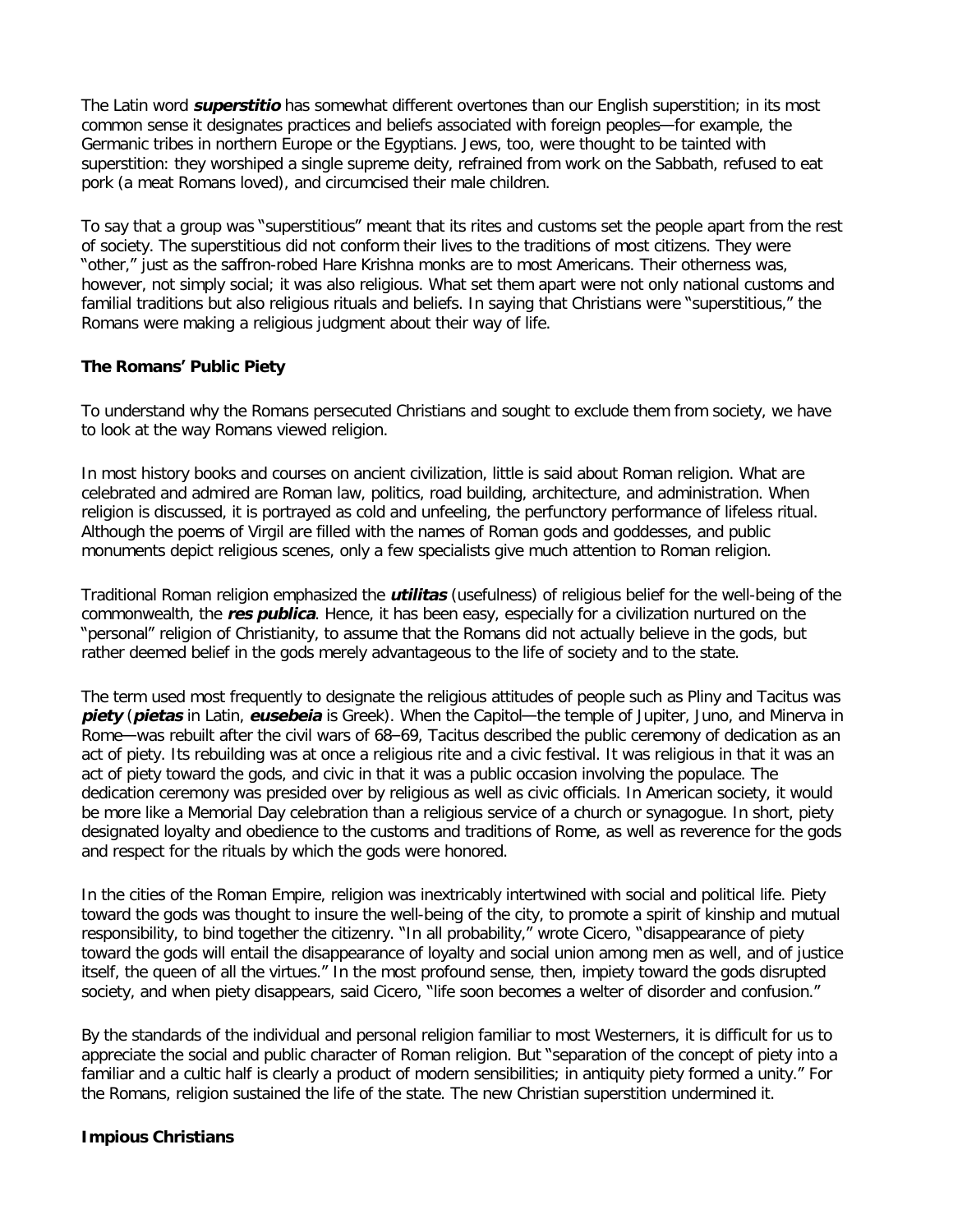In this view of religion, tradition and custom are the final arbiters. For the Romans, the ultimate legitimation of religious beliefs did not rest on philosophical arguments about the nature of the gods but on rites that had been passed from generation to generation. Religion was also tied to place and to people. Because Christianity had no homeland and did not constitute a people or nation, and was not the bearer of an ancient tradition, its way of life could make no claim on religious truth. Hence, Christians were considered impious.

When the Romans called Christianity a superstition they meant that it promoted impiety. Superstitious practices did not contribute to the public good. In Tacitus's phrase, Christians were hostile to humankind. By saying this, he did not mean simply that he did not like Christians and found them a nuisance (though that was certainly true), but that they were an affront to his social and religious world. There were, then, "spiritual" reasons for the persecution of Christians.

For 200 years Roman writers charged the Christians with impiety and superstition. When Porphyry wrote a book against the Christians in the mid third century, he used language reminiscent of Pliny and Tactitus. "How can people not be in every way impious and atheistic who have apostatized from the customs of our ancestors through which every nation and city is sustained? … What else are they than fighters against God?"

During the final persecution of Christians at the beginning of the fourth century, the emperor Maximinus Daia (310–313) restated this traditional Roman belief. The Christians, he wrote to a city in Asia Minor, should be "driven from your city . . . so that it may be purged of all contamination and impiety, and in pursuit of its set purpose may with due reverence give itself to the regular worship of the immortal gods."

#### **Superstition's New Meaning**

By the beginning of the fourth century Christianity was a large and influential social and religious force within Roman society, no longer a tiny, unknown foreign sect. Yet from the perspective of Roman officials Christians remained a people apart. They contributed little to the public life of society, and by their devotion to their own deity, Jesus of Nazareth, they undermined the religious foundations of the cities in which they lived.

With the advent of a Christian emperor, Constantine the Great, in the next decade, and the gradual transformation of the Roman Empire into a Christian Empire, the impiety of the Christians became the new "piety" of the Roman world. When Christianity became the religion of society, the term once applied to the Christians, "superstition," took on a new meaning: Pliny and Tacitus and the emperors who had persecuted the Christians were said to be captive to deadly superstition.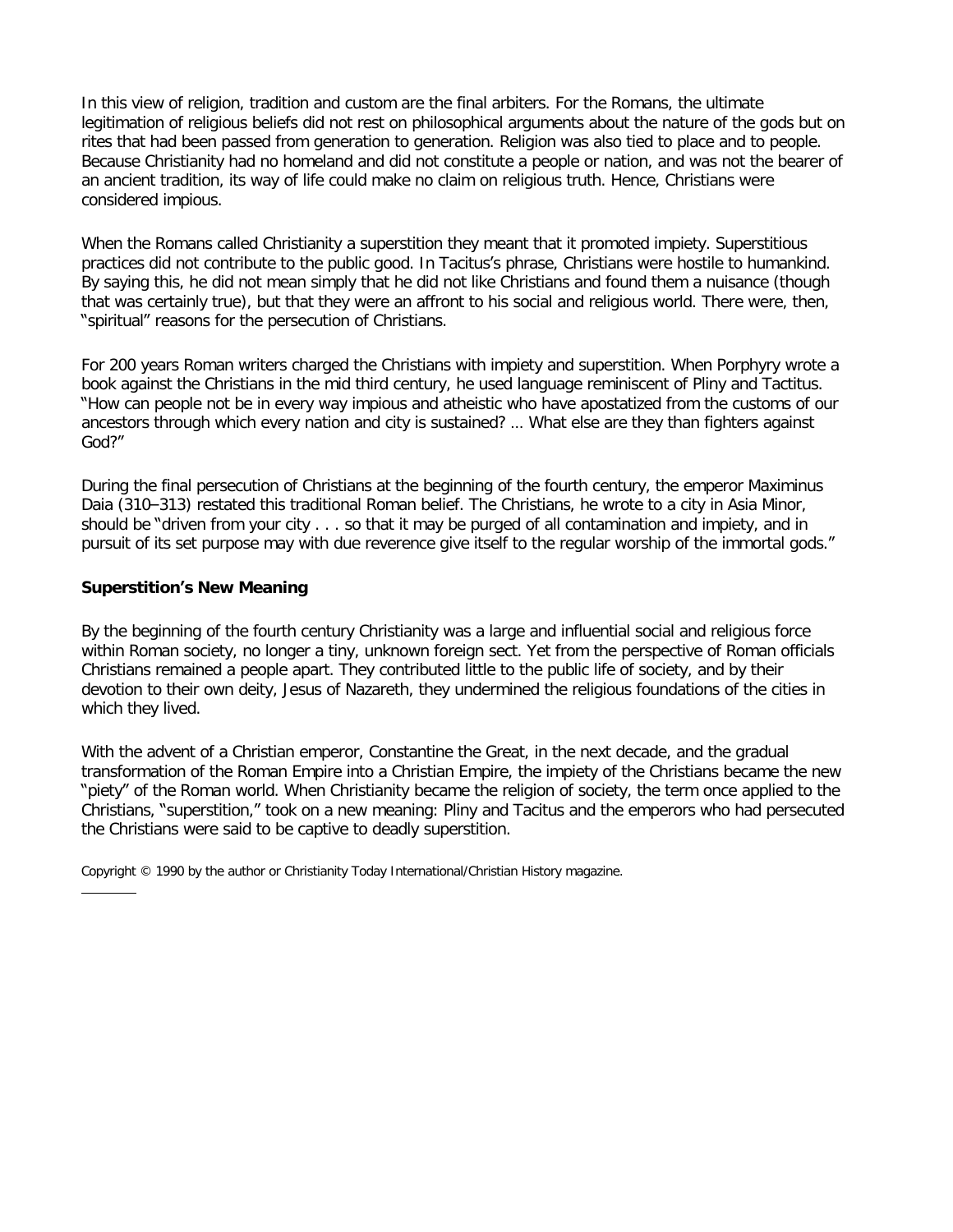# hristian Histor

**[Issue 27: Persecution in the Early Church](http://ctlstaging/ch/cdrom/collection.html?id=337)**

### **Rome's Religious Ferment**

**The first-century Empire swirled with an exotic mix of religions.**

Dr. Herbert Schlossberg, Project Director, Fieldstead Institute.

Just as Jesus and the apostles were victims of the overarching and exclusive religious system that they threatened, so those who followed them suffered for similar reasons. (In fact, it may be true that all persecutions are conducted from the background of a comprehensive world view, such as pantheism or Marxism, that people are found to be transgressing.)

The first century was a time of religious and ethical ferment. Some of the older religious beliefs that had fallen into disuse enjoyed a revival, and newer ones, like the worship of Isis and Mithra (mystery religions), came into vogue.

Charitable foundations, guilds, and endowments for the benefit of hospitals and schools came into being, and the harsher elements of slave ownership were mitigated by reforms. Some of this ethical reform may have come from the cultural influence of Judaism, even as its political influence was being crushed.

This strengthening of the religious impulse in the first century, of course, had nothing to do with the worship of the one true God. Religious sensibility was dominated by fear of the unknown, and the gods had to be propitiated with occult rites and ceremonies. A demonology developed and people relied on dreams and omens. Chaldean astrology made a comeback.

#### **The Unifying Imperial Cult**

Superimposed upon this variety of religious expression was the imperial cult, which provided a surface uniformity over the diversity of the Empire and was intended to cement political authority. In the context of an official freedom of worship, the requirement that incense be offered to the emperor presented no problem to the multitude of pagan religions. But it was disastrous for the Christians.

Given the dominance of the imperial cult, it was inevitable that Christians should come into conflict with the state. Central to the very existence of the church was the conviction that Christ was Lord of all. This relativized all other loyalties, including political ones. Even though the Christians might insist they were aloof from politics, they held to a source of law higher than the emperor, and therefore perennially endangered a system that was absolutist. As one historian expressed it " … the rise of the 'slaves of Christ' meant the fall of the rule of the Caesars."

Sometimes religious zeal motivated the pagans, and they thought they were serving their gods when participating in the persecutions. One of the most famous of the early Christians, Tertullian, put it this way: "If the Tiber floods the city, or the Nile refuses to rise, or the sky withholds its rains, if there is an earthquake, famine, or pestilence, at once the cry is raised: 'Christians to the lions!'"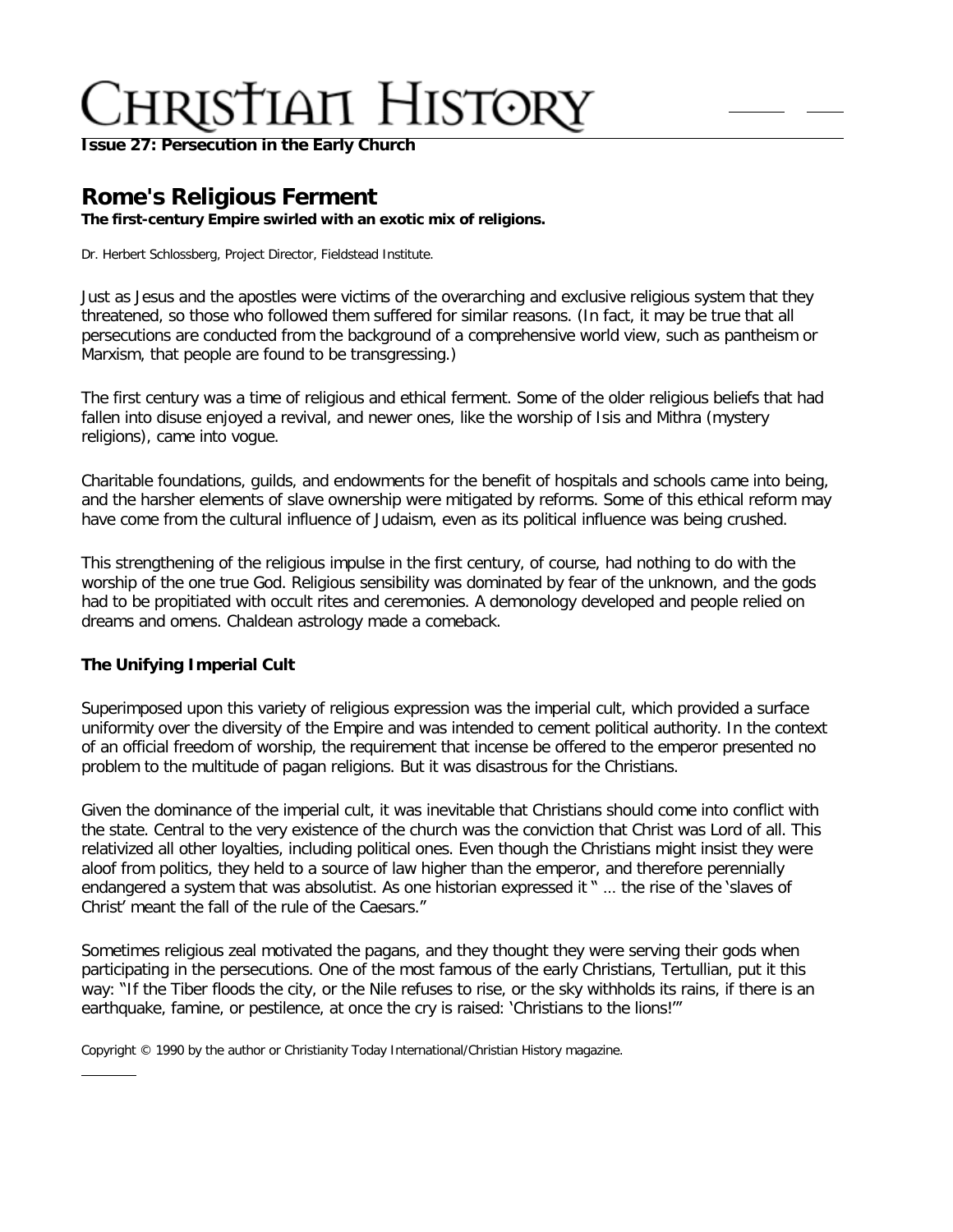## hristian History

**[Issue 27: Persecution in the Early Church](http://ctlstaging/ch/cdrom/collection.html?id=337)**

### **Persecution in the Early Church: A Gallery of the Persecuting Emperors**

**From A.D. 30 to A.D. 311, a period in which 54 emperors ruled the Empire, only about a dozen took the trouble to harass Christians. Furthermore, not until Decius (249–251) did any deliberately attempt an Empire-wide persecution. Until then, persecution came mainly at the instigation of local rulers, albeit with Rome's approval. Nonetheless, a few emperors did have direct and, for Christians, unpleasant dealings with this faith. Here are the most significant of those rulers.** 

#### **Claudius (41–54)**

#### **Perhaps the first to persecute Christians—inadvertently**

Sickly, ill-mannered, and reclusive, Claudius devoted his early days to the quiet study of Etruscan and Carthaginian history, among other subjects. Understandably, he was an embarrassment to the activist imperial family. But the murder of his nephew, the emperor Gaius, in 41 propelled him to the throne nonetheless. During his reign, he wisely avoided potentially costly foreign wars, extended Roman citizenship at home, and showed tolerance toward a variety of religions.

However, "since the Jews were continually making disturbances at the instigations of Chrestus, he [Claudius] expelled them from Rome.… " So writes the Roman historian Suetonius about events in Rome around 52. "Chrestus" may have been a thorn in the side of Roman politicos anxious to be rid of him and his cohorts. Or "Chrestus" may be the way uninformed bureaucrats pronounced the name about which Jews argued: Christus. Such arguments between Jews and Christians were not unknown (e.g., in Ephesus; Acts 19). Claudius likely and inadvertently was the first emperor, then, to persecute Christians (who were perceived as a Jewish sect)—for, it seems, disturbing the peace.

#### **Nero (54–68) Savage madman in whose reign Peter and Paul were martyred**

Nero, a man with light blue eyes, thick neck, protruding stomach, and spindly legs, was a crazed and cruel emperor, a pleasure-driven man who ruled the world by whim and fear. It just goes to show the difference an upbringing makes.

His mother, the plotting Agrippina, managed to convince her husband, Claudius, to adopt her son Nero and put him, ahead of Claudius' own son, first in line for the throne. Maternal concern not satisfied, she then murdered Claudius, and Nero ruled the world at age 17.

The young Nero, having been tutored by the servile philosopher and pedophile Seneca, was actually repulsed by the death penalty. But he resourcefully turned this weakness into strength: he eventually had his mother stabbed to death for treason and his wife Octavia beheaded for adultery. (He then had Octavia's head displayed for his mistress, Poppaea, whom years later he kicked to death when she was pregnant ) The Senate made thank offerings to the gods for this restoration of public morality.

Unfortunately, that is but the tip of the bloody and treacherous iceberg of Nero's reign. Yet such activities overshadow the few constructive things he attempted, albeit without success: the abolition of indirect taxes (to help farmers), the building of a Corinthian canal, and the resettlement of people who had lost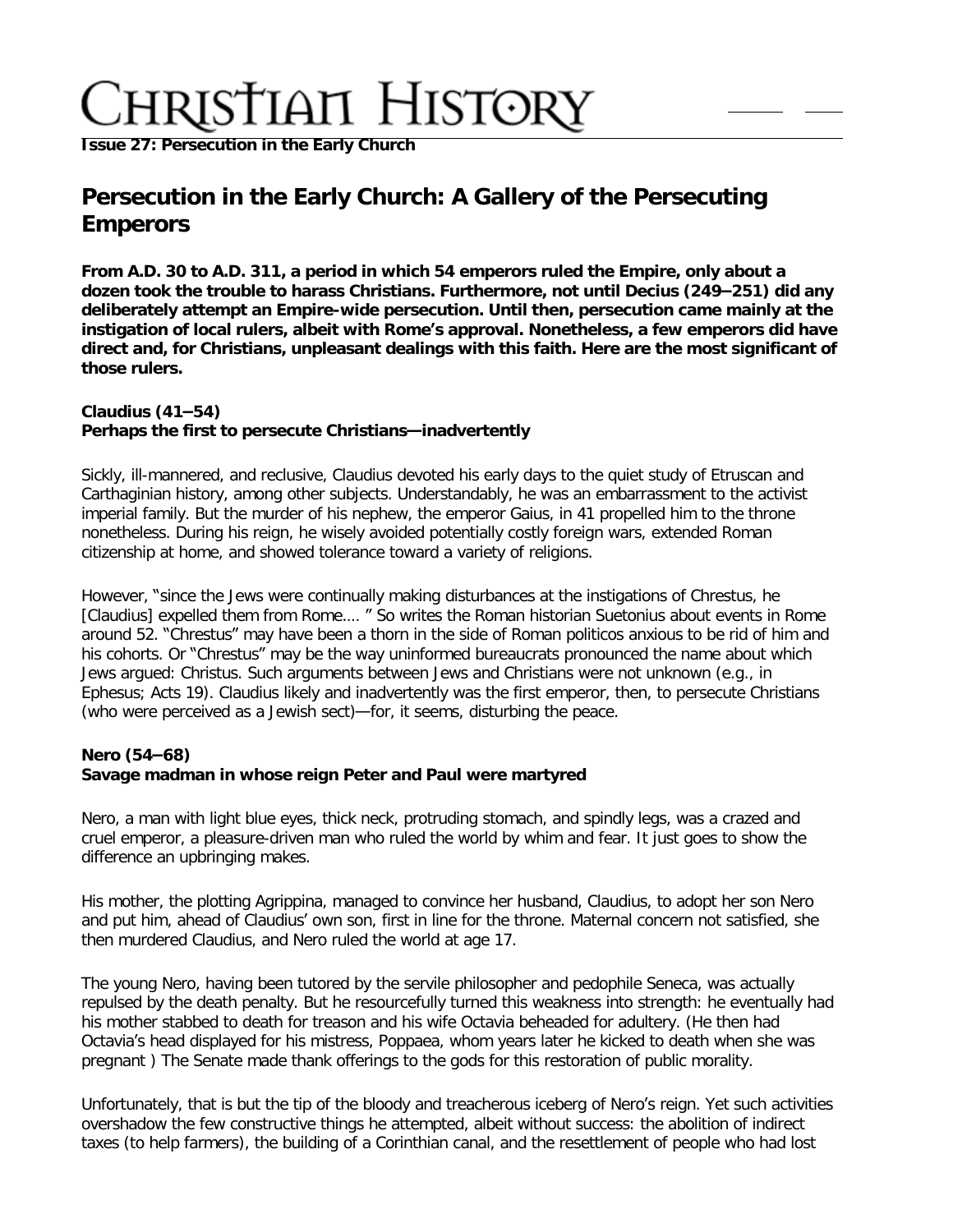their homes in the Great Fire of Rome in 64.

Nero tried to pin the blame for that fire on the city's small Christian community (regarded as a distinct, dissident group of Jews), and so, appropriately, he burned many of them alive. Peter and Paul were said to have been martyred as a result. But the rumors persisted that Nero had sung his own poem "The Sack of Troy" (he did not "fiddle") while enjoying the bright spectacle he had ignited. That business about singing was not unreasonable, for Nero had for years made a fool of himself by publicly playing the lyre and singing before, literally, command performances.

Political turmoil finally forced the troubled emperor to commit suicide. His last words were, "What a showman the world is losing in me!"

#### **Domitian (81–96)**

#### **Does Revelation depict him as a hideous beast?**

The historian Pliny called Domitian the beast from hell who sat in its den, licking blood. In the Book of Revelation, John of the Apocalypse may have referred to Domitian when he described a beast from the abyss who blasphemes heaven and drinks the blood of the saints.

Domitian repelled invasions from Dacia (modern-day Rumania)—something later emperors would have increasing difficulty doing. He also was a master builder and adroit administrator, one of the best who ever governed the Empire. Suetonius, who hated Domitian, had to admit that "he took such care to exercise restraint over the city officials and provincial governors that at no time were these more honest or just."

But there was something wrong with Domitian. He enjoyed catching flies and stabbing them with a pen. He liked to watch gladiatorial fights between women and dwarfs. And during his reign he was so suspicious of plots against his life, the number of imperial spies and informers proliferated, as did the number of casualties among suspect Roman officials.

Domitian was the first emperor to have himself officially titled in Rome as "God the Lord." He insisted that other people hail his greatness with acclamations like "Lord of the earth," "Invincible," "Glory," "Holy," and "Thou Alone."

When he ordered people to give him divine honors, Jews, and no doubt Christians, balked. The resulting persecution of Jews is well-documented; that of Christians is not. However, the beast that the author of Revelation describes, as well as the events in the book, are perhaps best interpreted as hidden allusions to the rule of Domitian. In addition, Flavius Clemens, consul in 95, and his wife, Flavia Domitilla, were executed and exiled, respectively, by Domitian's orders; many historians suspect this was because they were Christians.

But what goes around, comes around. An ex-slave of Clemens, Stephanus, was mobilized by some of Domitian's enemies and murdered him.

#### **Trajan (98–117) Skilled ruler who established policies for treating Christians**

So well did Trajan rule that senators and emperors of the later Empire wished that new emperors should be "more fortunate than Augustus, better than Trajan."

Trajan began his rule intent on conquests that would excel those of his hero Julius Caesar. Although he did not succeed, his conquest of Dacia turned out to be the last major conquest of ancient Rome. Between military campaigns, Trajan found time to be an effective, albeit conservative, civilian administrator, protecting the privileges of the senate. He is also known for the impressive public works he undertook, especially his Aqua Trajana, the last of the aqueducts to serve Rome; Trajan's Baths, which included soaring concrete arches, apses, and vaults; and the complex and magnificent Forum of Trajan. A series of letters with Bithynian governor Pliny display Trajan's concern for the welfare of the provinces. Unfortunately for Christians, this concern was combined with suspicious preoccupation with state security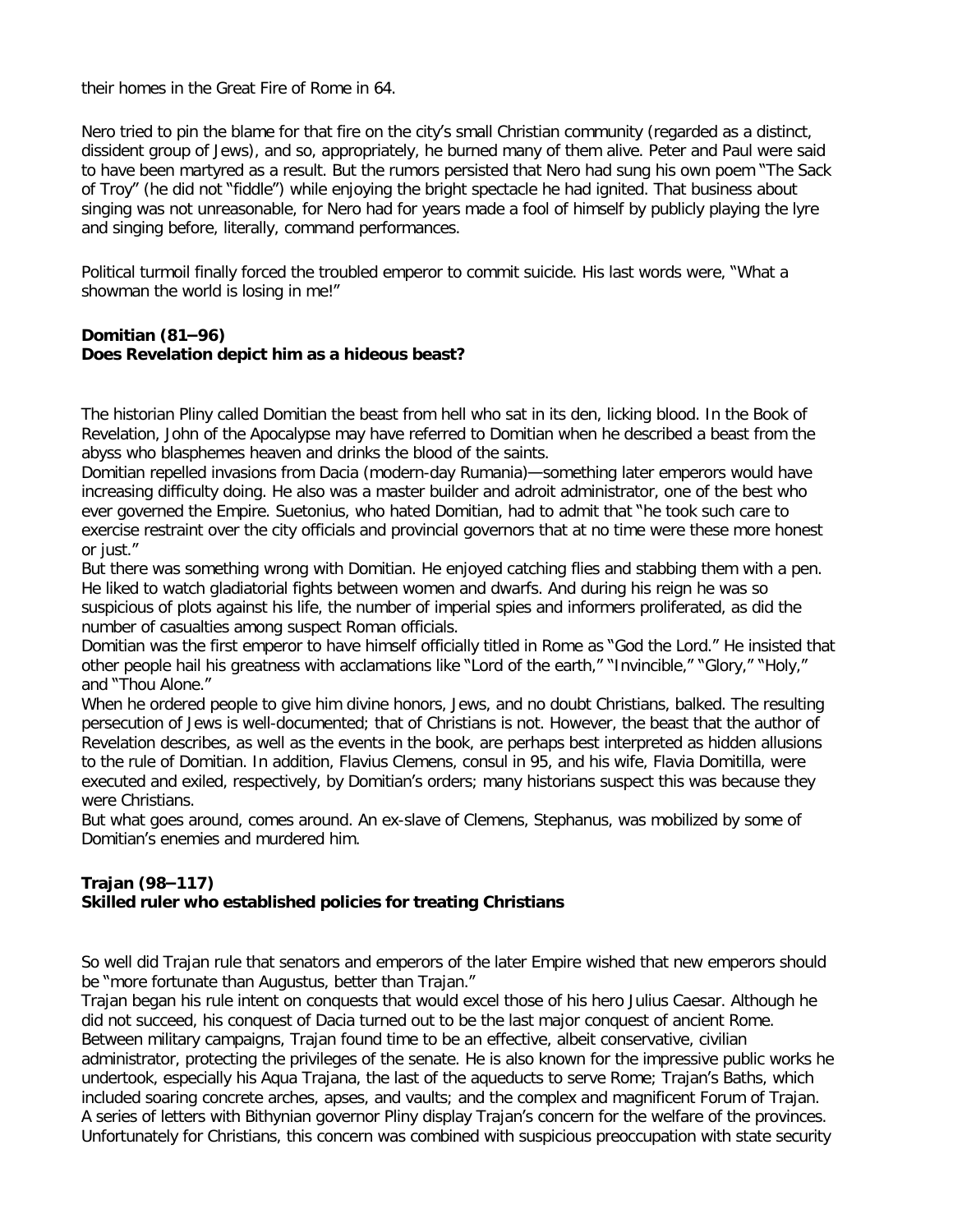and a tendency to interfere in internal affairs of ostensibly self-governing cities. In one letter he tells Pliny how to deal with Christians "They are not to be hunted out. [Although] any who are accused and convicted should be punished, with the proviso that if a man says he is not a Christian and makes it obvious by his actual conduct—namely, by worshiping our gods—then, however suspect he may have been with regard to the past, he should gain pardon from his repentance. "

Even though relatively temperate, the great Trajan became the first emperor known to persecute Christians as fully distinct from the Jews. Ignatius, bishop of Antioch, was perhaps the best known to have suffered death during his reign.

#### **Marcus Aurelius (161–180) Great Stoic philosopher whose reign fueled anti-Christian hostilities**

Marcus Aurelius actively pursued military campaigns nearly his entire reign. From 161 to 167, Rome battled the invading Parthians in Syria. To repel Germanic tribes who were marauding Italy and then retreating across the Danube, Marcus personally conducted a punitive expedition from 167–173. On an expedition to extend Rome's northern borders, he suddenly died in 180 at his military headquarters. This is not, of course, the Marcus Aurelius we've come to know and love. That Marcus ruminated eloquently in his philosophical **Meditations**. Having converted to Stoicism early in life, these personal reflections display lofty and bracing austerity: we must show patient long-suffering; our existence on this earth is fleeting and transitory. Yet, there is also this humane strain in Marcus: all men and women share the divine spark, so they are brothers and sisters. "Men exist for each other," he wrote. "Then either improve them, or put up with them."

As for himself, he tried to improve them. It was during his reign that the **Institutes** of Gaius, an elementary handbook about which our modern knowledge of classical Roman law is based, was written. Also, numerous measures were taken to soften the harshness of the law against the weak and helpless. Except those Christians. Officially, Marcus took the position of his predecessor Trajan, also followed by Hadrian and Antoninus Pius. But his philosophical mentors convinced him that Christianity was a dangerous revolutionary force, preaching gross immoralities.

So under Marcus, anti-Christian literature flourished for the first time, most notably Celsus's **The True Doctrine**. More regrettably, Marcus allowed anti-Christian informers to proceed more easily than in the past, with the result that fierce persecutions broke out in various regions. In Lyons in 177, the local bishop was martyred, bringing Irenaeus to the office. In addition, Justin, the first Christian philosopher, was martyred during Marcus's reign.

During the reign of the magnanimous, philosopher-king Marcus Aurelius, then, Christian blood flowed more profusely than ever before.

#### **Septimius Severus (193–211) Consummate soldier in whose reign Perpetua was killed**

Severus was a soldier, first and last. He militarily dispensed with Pescennius Niger, rival emperor in the east, in 195, and then with Clodius Albinus in 197, rival emperor in the West. In 208 he set out for Britain to shore up its defenses, and on that trip succumbed to illness in 211. At death, he is said to have summoned his two sons, Caracalla and Geta, and said, "Keep on good terms with each other, be generous to the soldiers, and take no heed of anyone else."

That generosity to soldiers was one of Severus's trademarks. During his reign he raised their pay 67 percent and ennobled the military so that it became a promising path for many different careers. In addition, the deity most popular with soldiers, the sun-god Mithras, began to edge out the competition in the Roman pantheon.

During the first part of his reign, Severus was not unfriendly toward Christians. Some members of his household, in fact, professed the faith, and he entrusted the rearing of his son, Caracalla, to a Christian nurse.

However, in 202 Severus issued an edict that forbade further conversions to Judaism and Christianity. A persecution followed, especially in North Africa and Egypt. The North African theologian Tertullian penned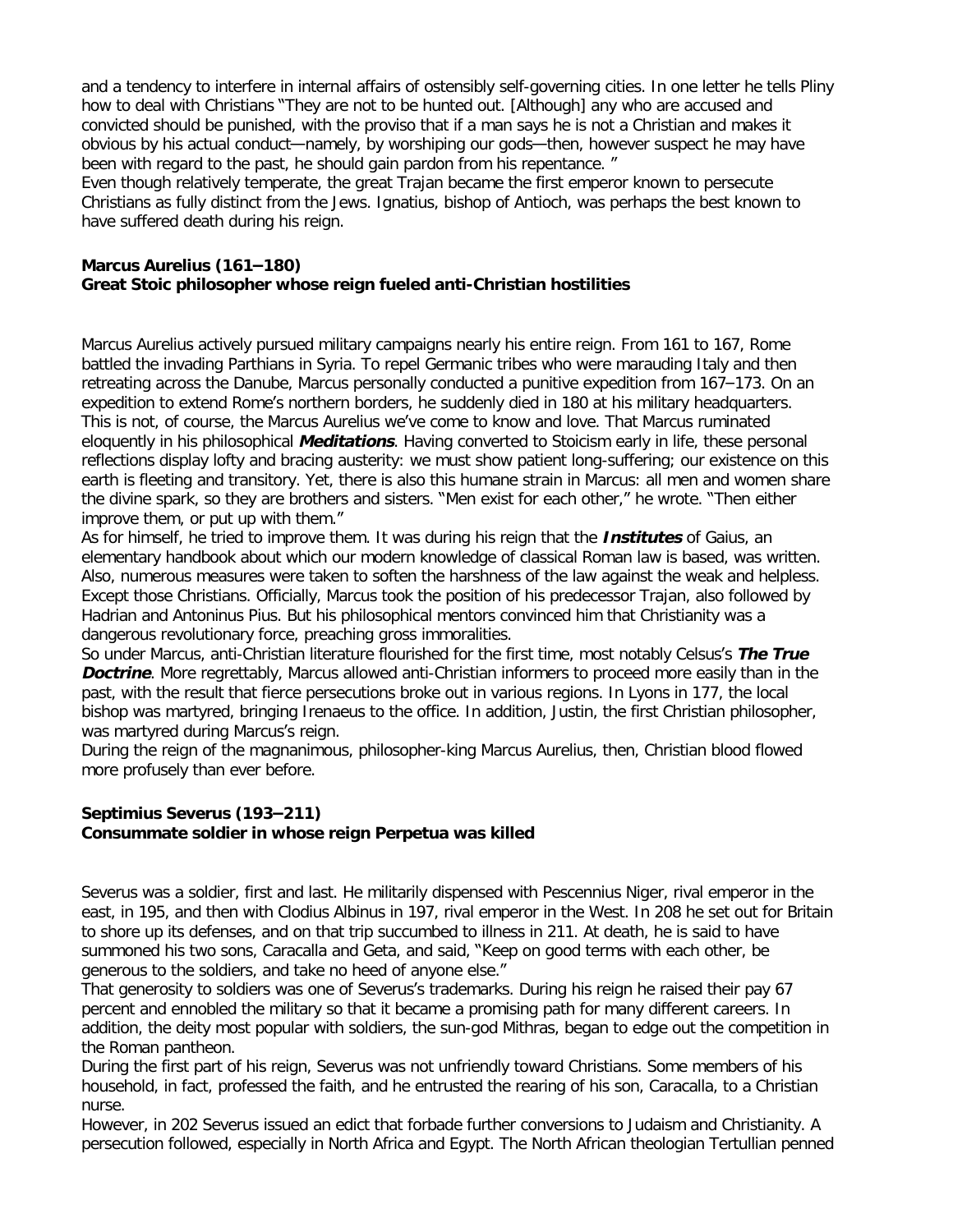his famous apologetic works during this period, but to no avail. Among others, the dramatic martyrdom of Perpetua and her servant Felicitas occurred under Severus. Clement of Alexandria also perished, as did the father of Origen. (Tradition holds that Origen, in his youthful ardor, wished to share his father's fate, but his resourceful mother prevented his leaving the house by hiding his clothes. )

But the persecution ended at Severus's death, and except for a brief bout under Maximinus (235–238), Christians were free from persecution for some 50 years.

#### **Decius (249–251) Leader of the first Empire-wide persecution**

For decades, Roman emperors had become increasingly concerned with the ragged edges of the Empire and the invading barbarian tribes that harassed them. Decius, from a village near the Danube, at the northern frontier of the Empire, recognized the military dimensions of the problem but perceived some spiritual ones as well.

He was concerned that traditional polytheism was weakening, and thought a resurrection of devotion to the deified Roman rulers of the past would help restore Roman strength. Naturally, monotheistic Christians stood in the way.

Although they still constituted a small minority, their efficient and self-contained organization, with no need of the state, irritated him. Consequently, Decius became the first emperor to initiate an Empire-wide persecution of Christians, apparently one with intensity. After executing Pope Fabian he is said to have remarked, "I would far rather receive news of a rival to the throne than of another bishop of Rome." Although he did not actually order Christians to give up their faith, he did expect them to perform one pagan religious observance. When undertaken, Christians would receive a Certificate of Sacrifice (**libellus**) from the local Sacrificial Commission and so be cleared of suspicion of undermining the religious unity of the Empire.

As expected, many Christians succumbed to this pressure; others paid bribes to receive the certificate. But many refused to compromise and died as a result. Origen was arrested and tortured during this time. Though released, he died within a few years.

Decius, a not-incompetent general, died in Scythia Minor (in modern-day Bulgaria and Rumania) while engaging in battle, the other tactic he thought necessary to shore up the troubled Empire.

#### **Valerian (253–260) He blamed Christians for the Empire's woes**

Valerian seems to have been honest and well intentioned, but he inherited an empire nearly out of control. Plague and civil strife raged within the provinces. At the eastern borders, Germanic tribesmen invaded with greater efficiency and more numbers. Meanwhile, attacks from the north were underway. Valerian, recognizing that one emperor could not simultaneously defend north and east, extended in 256– 257 the principle of collegiate rule to his son and colleague Gallienus, who was already fully occupied to the north.

To divert attention from the troubles that beset the Empire, Valerian blamed the Christians. In August 257 he intensified Decius's policies by ordering clergy to sacrifice to the gods of the state (although, with usual Roman pragmatism, they were not prohibited from worshiping Jesus Christ in private.) A year later clergy became liable to capital punishment. Pope Sixtus II and St. Lawrence were subsequently burned to death in Rome, and Cyprian was executed at Carthage. In addition, the property of Christian laity, especially that of senators and equites (a class immediately below senators) was confiscated, and Christian tenants of imperial estates were condemned to the mines.

In 259, the Persians, under Shapur I, launched a second series of attacks in Mesopotamia. (In the first, 254–256, they had captured and plundered 37 cities.) Valerian took an army into Mesopotamia to drive Shapur back from the beseiged city of Edessa. However, in May 260, Valerian was taken prisoner. In Michael Grant's words, "The capture of a Roman emperor by a foreign foe was an unparalleled catastrophe, the nadir of Roman disgrace."

Fortunately, soon after Valerian's capture, in an attempt to win the favor of eastern Christians against the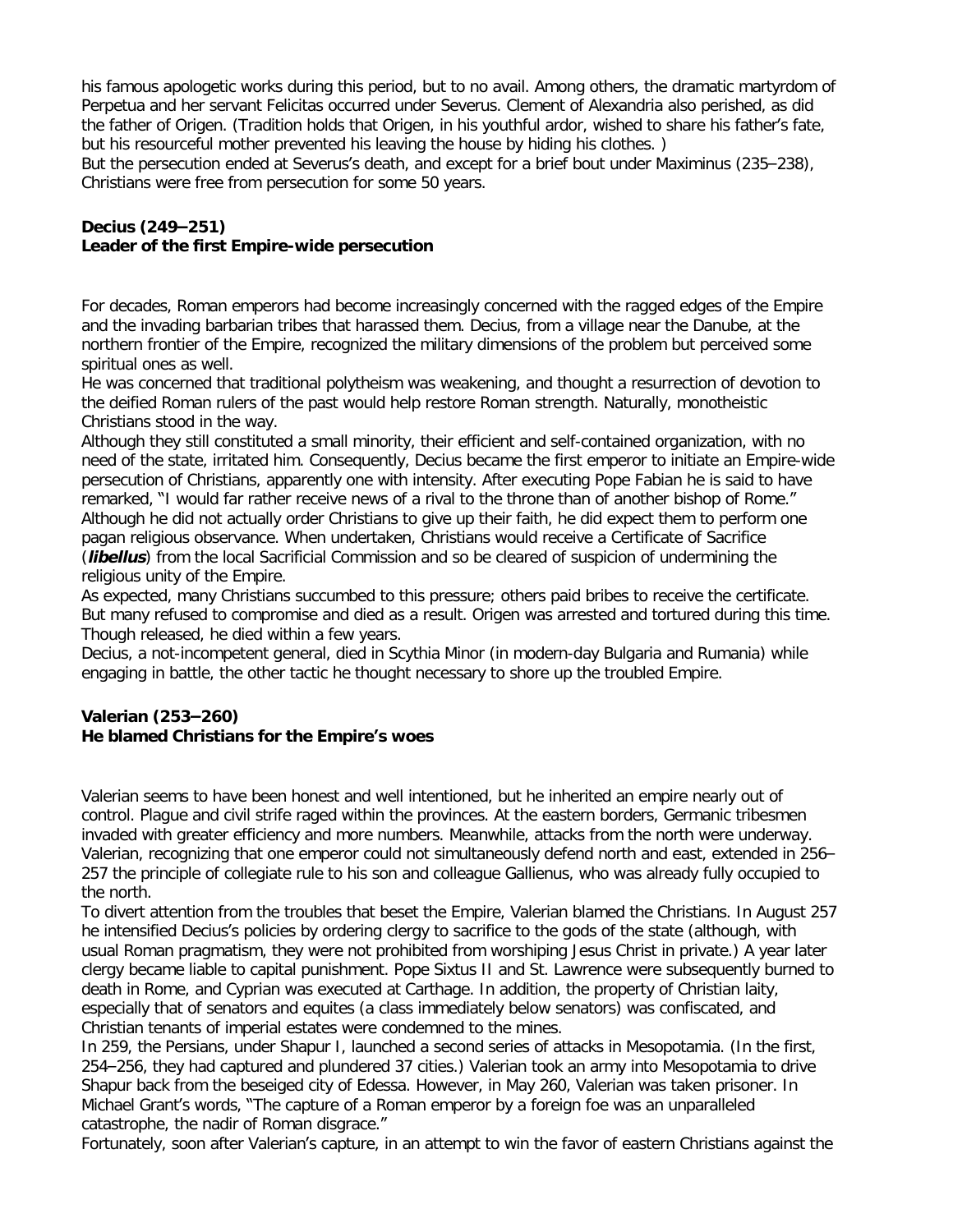Persians, Gallienus lifted the edicts against Christians.

#### **Diocletian (284–305) Gifted organizer who led the Great Persecution to extinguish Christiantiy**

Diocletian was the most remarkable imperial organizer since Augustus, and that talent, unfortunately, was not lost on Christians.

He is most famous for his reconstruction of the Empire into a Tetrarchy. The Empire was divided between four men, two Augusti and, under them, two Caesars. However, the multiplying of ruling authorizes did not ease the transition of rulers, as Diocletian had hoped, but only made for more strife.

Diocletian also presided over a complete reconstruction of the Empire's military system, which included the garnering of enormous taxes to pay for its half-million soldiers, a huge increase from the previous century. He tried to insure that tax burdens were equitably distributed, but for all its fairness, the new system tended to freeze people in their professions and social positions, and led, on paper, to a thoroughgoing totalitarian state (in practice, however, there was no way to fully implement the new rules).

Diocletian's gift for mass organization, unfortunately, extended to things religious and patriotic. In 303, encouraged by his Caesar Galerius, and attempting to rouse patriotic feeling, Diocletian returned to hounding Christians, even though his wife, Prisca, belonged to the faith.

It was the first time in almost 50 years that an emperor had taken the trouble. Yet, as never before, the motive of this Great Persecution was the total extinction of Christianity. It was, it seems, the final struggle between the old and new orders, and therefore the fiercest.

The first of Diocletion's edicts prohibited all Christian worship and commanded that churches and Christian books be destroyed. Two further edicts, required in the eastern provinces, ordered clergy to be arrested unless they sacrificed to pagan deities. By 304 this edict was extended to all Christians and was particularly vicious in Africa, under Diocletian co-Augustus Maximian.

After a serious illness in 304, Diocletian took the unprecedented step of abdicating the throne. Although called back for a brief period, he retired to farming in Salonae in Dalmatia (in modern-day Yugoslavia). The persecutions continued under Galerius, now promoted to Augustus. But falling seriously ill in 311, Galerius and his fellow emperors issued an edict canceling the persecution of Christians. The following year, Constantine emerged triumphant in the West after the battle at the Milvian Bridge. In 313 he and Licinius, soon to control the Eastern Empire, issued the Edict of Milan, which decreed full legal toleration of Christianity.

For all intents and purposes, no Roman emperor harassed Christians again.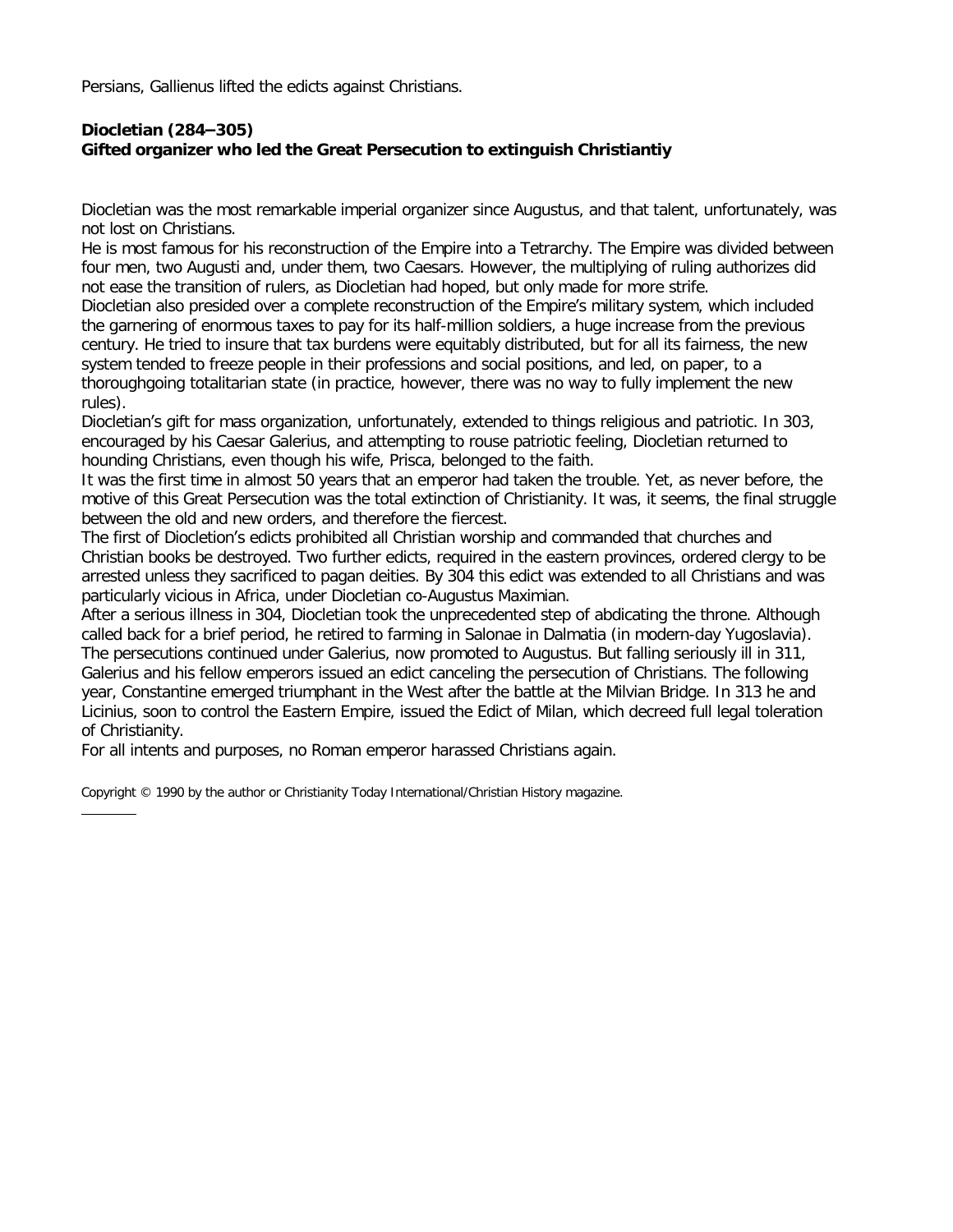# hristian History

**[Issue 27: Persecution in the Early Church](http://ctlstaging/ch/cdrom/collection.html?id=337)**

### **Controversial Constantine**

**The famous emperor ended the persecution of Christians. But was he a true believer, or merely a superstitious political opportunist?**

David F. Wright is dean of the Faculty of Divinity at the University of Edinburgh.

Constantine has earned a place in history for many reasons—not least because he brought to an end the persecutions of Christians by the pagan Roman Empire. A concordat agreed to with his fellow emperor, Licinius, at Milan in 313 granted "both to Christians and to all others full authority to follow whatever worship each person has desired.… Every one of those who have a common wish to follow the religion of the Christians may from this moment freely and unconditionally proceed to observe the same without any annoyance or disquiet." In retrospect, the agreement forms one of the major watersheds in the history of Christianity, bidding farewell to the age of the martyrs and presaging the era of the Christian Empire.

What sort of man was he, this Constantine "the Great," the first emperor of Rome to come out unambiguously on the side of the Christian church? How significant were the so-called Edict of Milan and the other actions he took as patron of the church? How truly Christian was he himself?

#### **Early Days**

Constantine was born on February 27, probably in 272, in the military town of Naissus—modern Nis in eastern Yugoslavia. His father, Constantius, was an army officer; his mother, Helena, was a woman of lowly origins whom Constantius later (probably by 290) found it prudent to divorce as his political aspirations took shape. Not much is known for certain about their religious attitudes. Helena became a Christian—and one of outstanding piety only after her famous son's conversion. Constantius enforced without enthusiasm only the first of the anti-Christian measures of the Great Persecution in Britain and Gaul (France)—the sector of the Empire he took charge of in 293 as a junior emperor (Caesar). One of his children by his second wife was named Anastasia, from the Greek word for "resurrection," which implies pro-Christian sympathies going beyond mere tolerance. Eusebius later portrayed him as a worshiper of the one true God, but not in unmistakably Christian terms. The evidence suggests that Constantine could have acquired from his father a predisposition to take a serious look at Christianity when the opportunity offered.

As the son of a Caesar and hence potentially an emperor himself, Constantine spent a dozen years (from about 293 to 305) in the East in the court of Diocletian, the senior emperor (Augustus), and Galerius, his deputy (Caesar). Constantine could be regarded both as an imperial apprentice and as a hostage (ensuring the good conduct of his father). He passed the time partly in Diocletian's palace at Nicomedia (modern Izmit, Turkey, not far from the eastern shore of the Bosporus) and partly in the field on military campaigns. Constantine's religious development in these formative years is largely hidden from us, but he could hardly have been unaware of the Christians in an area of the Empire where they were thickest. The ranks of Diocletian's officials and perhaps even his close family included some Christians, and the church building in Nicomedia was easily visible from the palace windows.

#### **Taking over**

The Great Persecution initiated from Nicomedia in 303 304 must have been highly distasteful to Constantine. In circumstances that scholars debate (did he flee at the first opportunity and take steps to prevent pursuit?), Constantine left Nicomedia soon after Galerius succeeded Diocletian (as Augustus) on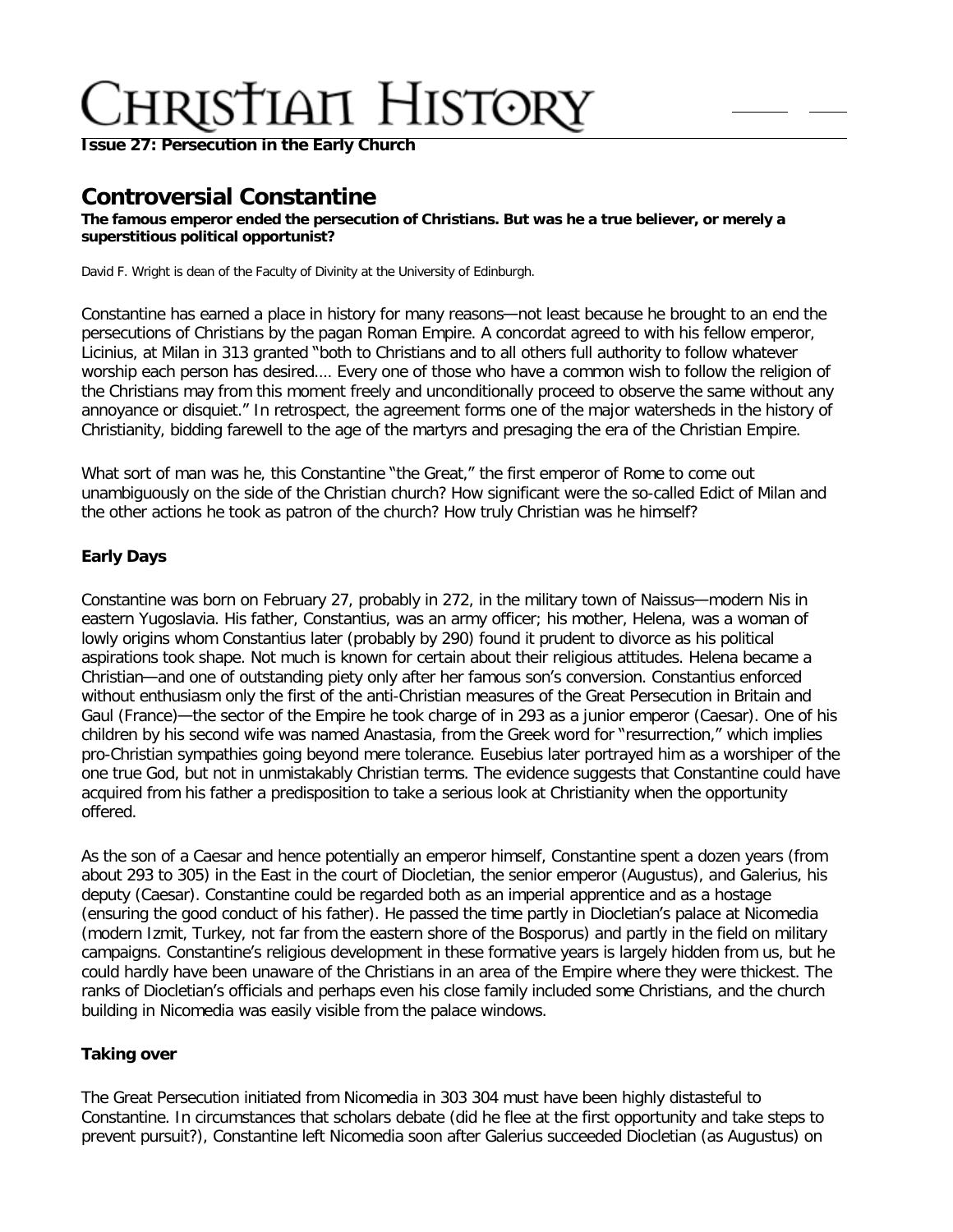May 1, 305, and made his way to Britain to his father—now also a senior emperor (Augustus). On Constantine's father's death at York on July 25, 306, his troops saluted Constantine as Augustus in his place. This was scarcely a regular (though not uncommon) route to the imperial throne, and Constantine would have to vindicate his right to rule on the battlefield.

To cut a tangled story short, on October 28, 312, he defeated Maxentius at the Milvian Bridge, a dozen miles up the Tiber from Rome, and thereby became sole master of the Western Empire. Twelve years later, he finally routed the forces of Licinius and became "Ruler of the Entire Globe"—or at least of the whole Empire.

#### **Favoring the Christians**

From the winter of 312–313 onward—that is, from soon after his triumphant entry into Rome as controller of the West—Constantine's actions reveal increasing favor toward the Christian church. During those months he sent three letters to Carthage (near modern Tunis), the capital of Roman North Africa. The first ordered the Roman governor to restore to "the catholic church of the Christians in any city" all the property it had formerly owned, irrespective of its present owner. The second letter informed the bishop of Carthage that funds would soon reach him for distribution to "certain specific ministers of the lawful and most holy catholic religion," and also assured him of protection against elements disruptive to the catholic church. The third letter, again to the governor, exempted clergy from the burdens of inherited responsibilities as local councillors. The reason given is highly significant: "The setting at nought of divine worship … has brought great dangers upon public affairs, and its lawful restoration and preservation have bestowed the greatest good fortune on the Roman name and singular prosperity on all the affairs of mankind (for it is the divine providence which bestows these blessings)." The clergy, "when they render supreme service to the Deity, ... confer incalculable benefit on the affairs of the state."

#### **Religious Convictions**

Sentiments like these resonate throughout Constantine's letters and edicts. They reveal a deeply religious man who believed that the well-being of the Empire was dependent on God, and that God would prosper the fortunes of the Empire so long as he was truly worshiped by its inhabitants. This true worship (so Constantine held, with ever-sharpening clarity) was the worship offered by the Christian church, and the true God was the God of the Christians.

How Constantine came by these controlling religious convictions has long been disputed. Two Christian writers, Lactantius and Eusebius, had direct contact with Constantine in later years. They write that on the eve of the Battle of the Milvian Bridge, Constantine had a dream (Lactantius) or a vision (Eusebius) that convinced him to enter the fray, trusting in the Christians' God, and to display a distinctively Christian emblem. The veracity of these accounts is, in the last resort, beyond corroboration. Nevertheless, they speak, in however embellished a form, of a decisive shift in religious allegiance—a conversion—and this is acknowledged today by eminent Roman historians, like Ramsay MacMullen and Timothy Barnes, who have no ecclesiastical axe to grind. As Norman H. Bayne wrote, Constantine's action in confronting Maxentius "is more explicable if Constantine was convinced that the Christian God had assured him victory."

It must be stressed, though, that the genuineness of Constantine's pro-Christian stance does not depend on the historicity of the dream and the vision. It is writ unmistakably large in his words and deeds from shortly after the decisive victory. This consideration, for those who carry no prejudice against divine communications through dreams and visions, may properly count in favor of their authenticity in Constantine's case.

#### **Superficial Faith?**

Constantine probably never gained a good grounding in Christian doctrine, however. As late as 324 he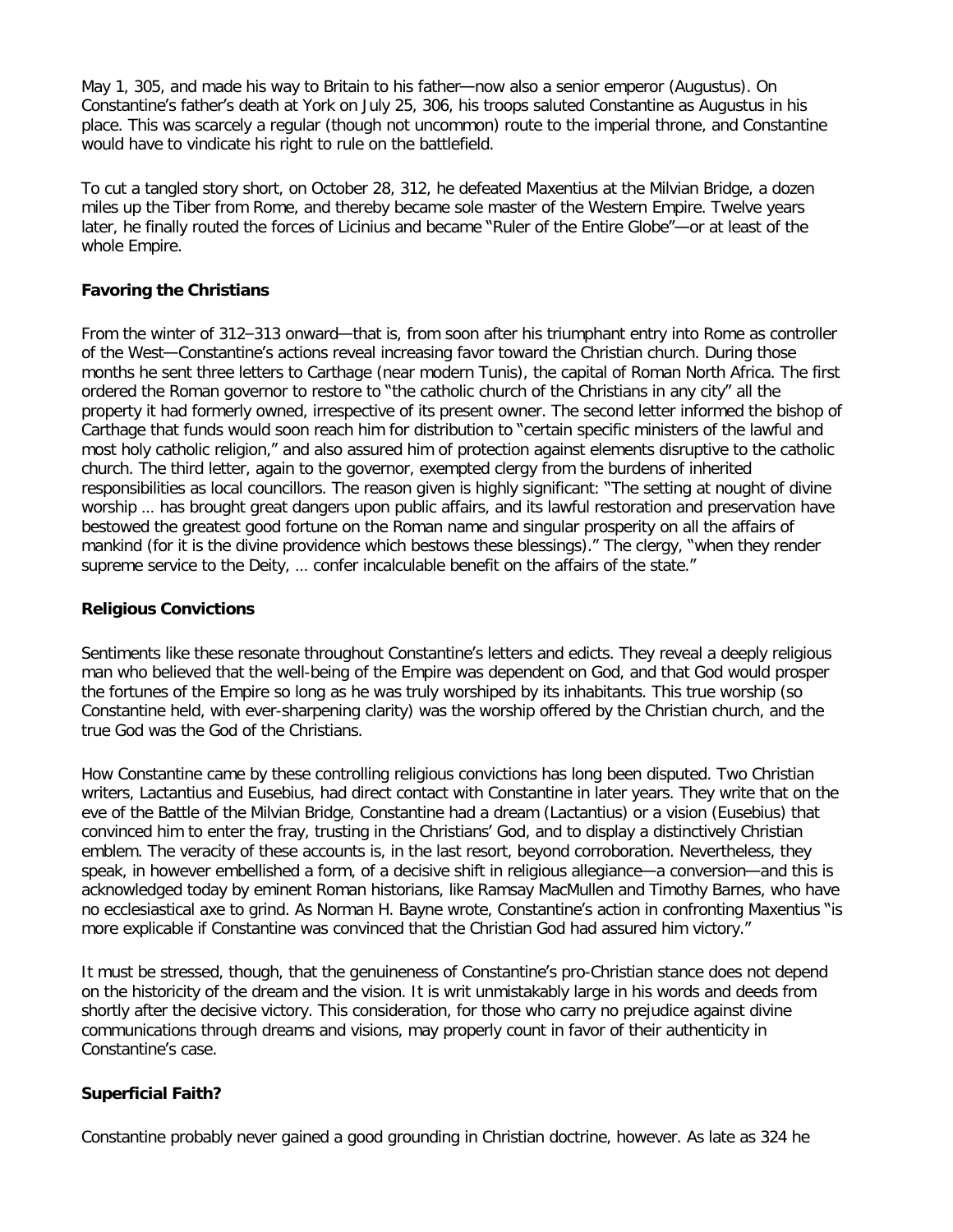could regard the momentous divide opening up between the heretic Arius and his opponents as "a small and very insignificant question." Only gradually and never frequently does he speak of "Christ" and "our Savior" rather than simply of "God" or, in more impersonal terms, "the divine power," "providence," "the supreme Deity," etc.

Constantine was baptized only after the onset of his final illness, not many days before his death on Pentecost, May 22, 337. But if only then do we see him as a penitent (and delayed baptism was the norm at the time), the explanation lies largely in a circumstance too often forgotten or minimized by critics who depict him as a hypocrite, an impostor, or even a monster. It is simply this: Constantine was the emperor of Rome, the civil and military (and religious) head of the Empire. Our sources give us little access to the private Constantine. His letters and edicts are all official utterances. It is perhaps more remarkable that they make his religious convictions so clear than that they speak so little of Jesus Christ in terms of personal devotion.

#### **Intermingled Paganism**

Constantine's religion is from first to last that of an autocratic ruler of an empire secured by military might —and still overwhelmingly pagan. If pagan elements did not disappear from his coinage immediately after his conversion, that should scarcely surprise us. Constantine's legislative and executive actions can be fairly understood only when judged not anachronistically, against some ideal portrait of the Christian monarch (there were, after all, no precedents, no available role models, to guide a Roman emperor who was also a Christian), but historically, in a brutal age that took harsh retributive punishments for granted. And so his wife and eldest son had to die for offenses of treason. Not in vain did this Constantine bear the sword.

Yet in many details a Christian inspiration can be glimpsed in his legal enactments—for example, on the treatment of prisoners and slaves, on the status-less underclass of Roman society, on the exposure of surplus children, on celibacy and marriage and extra-marital infidelity.

But it is important not to make Constantine out to be more consistently Christian than he was. His conversion was not accompanied by a sharp break with his former paganism. Rather, a transition is discernible from the worship of the divine Sun to the service of the one true Christian God. When, in 321, he made the first day of the week a holiday, he described it as the day of the sun (but so do Christians today!). Christian regard for the Lord's Day, however, alone motivated this ruling.

#### **Consequences**

Few individuals have set as many precedents as Constantine. He launched the church on its way to becoming the official, established religion of the Roman Empire—a journey it completed half a century later under Theodosius the Great. And by founding Constantinople as a "New Rome," a Christian Rome, he laid the foundations for the noble Christian civilization of the Byzantine or East Roman Empire that would survive for a millennium after the Empire in the West had disintegrated. By his patronage Constantine aligned the former church of the martyrs—persecuted, powerless, and pacifist—with the military might and earthly glory of the state. Christianity would never be the same again.

Soon the wars of the Empire became holy wars; church leaders looked for civil sanctions to back up their ecclesiastical judgments (the Council of Nicaea deposed Arius; Constantine exiled him); rulers began to convene synods of church leaders and to influence or intimidate their proceedings; the church hierarchies learned how to invoke state coercion against heretics and schismatics, and they came to control increasing property and wealth. Persecution soon resumed of Christians by Christians, of pagans by Christians, of Jews and Moslems by Christians.

Yet if blame must be apportioned, much belongs not to Constantine but to those church leaders who not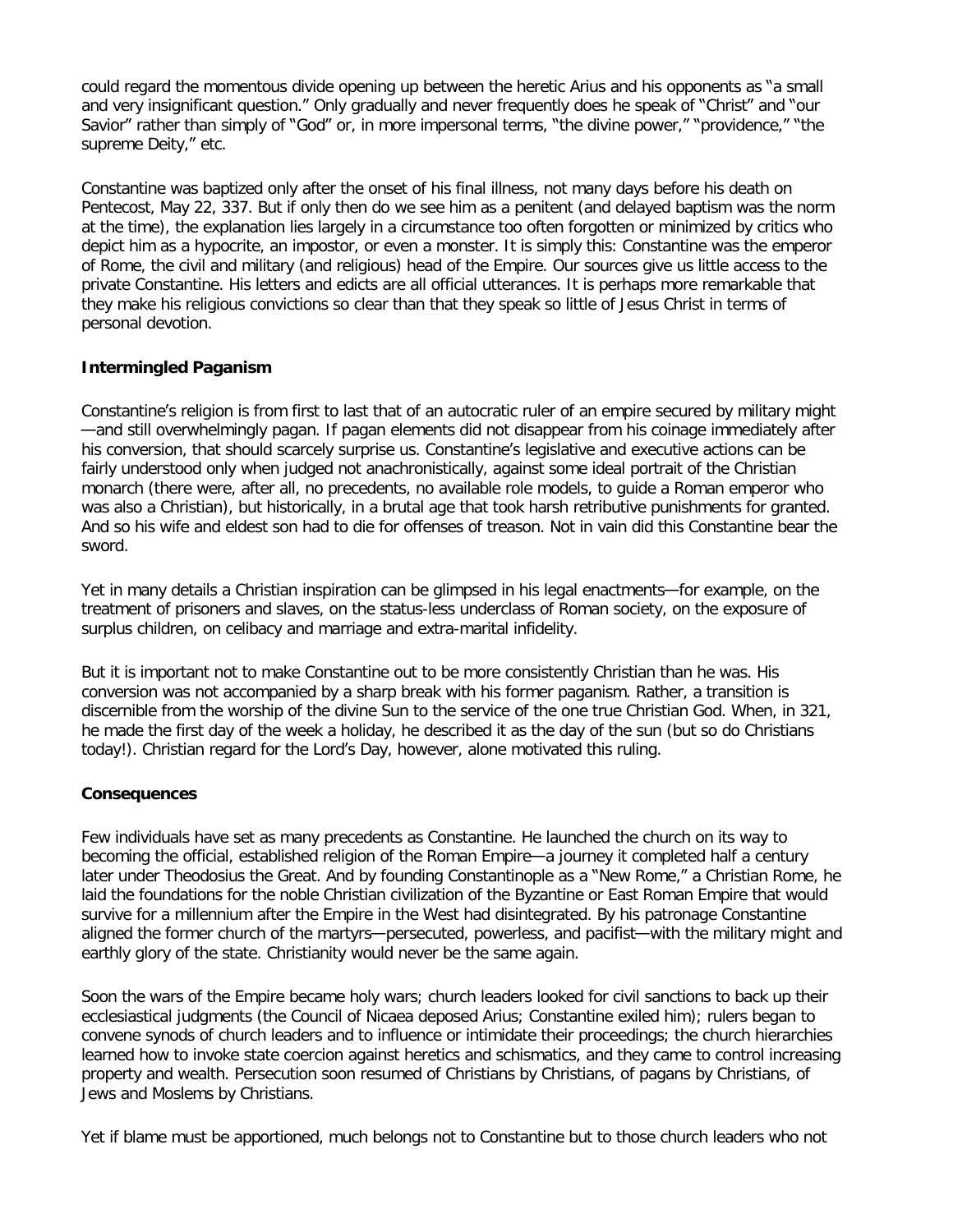only, it seems, failed to teach him any better, but even, like Eusebius above all, constructed an extravagant theology of the Christian emperor that made him almost the earthly embodiment of divine power.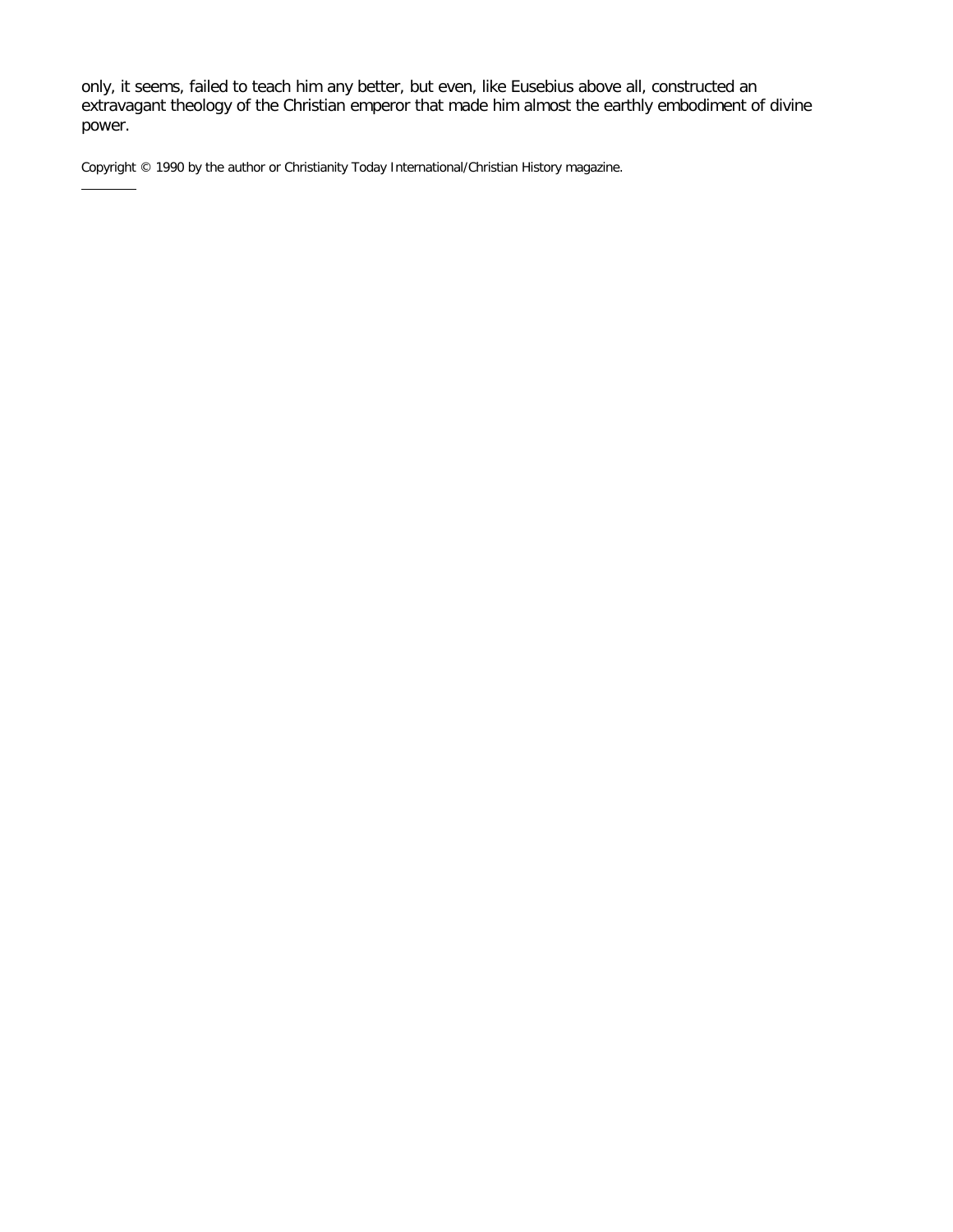# hristian Histor

**[Issue 27: Persecution in the Early Church](http://ctlstaging/ch/cdrom/collection.html?id=337)**

### **Constantine's Famous Emblem**

**The chi-rho symbol he adopted is now displayed in churches throughout the world.**

David F. Wright is dean of the Faculty of Divinity at the University of Edinburgh.

**In October 312, Constantine and his forces marched toward Rome. Arrayed against them were the armies of Maxentius—four times greater. At stake was control of Rome and sole rule of the Western Empire.** 

**According to Christian historian Eusebius, the troubled Constantine sought help in prayer to his father's god. Constantine then had a vision of a cross of light emblazoned against the sun and saw the words** In hoc signo vinces**: "In this sign you will win." Constantine ordered the monogram of Christ to be painted on his soldiers' shields. When he later engaged Maxentius, Constantine won a decisive victory. What was this emblem? Where did it originate? Historian David F. Wright offers this brief history.** 

The military standard or ensign carried by the Roman legions was normally a metal pole surmounted by a figure of an eagle and often bearing other decorative features. The name **labarum** (a word of disputed origin—perhaps Celtic) may already have designated such a standard, but it became the distinctive name of the form Constantine gave it—the eagle displaced by a sign based on the chi-rho monogram, i.e., the first two letters (**C**, **R**) of "Christ" in Greek.

Later this symbol itself came to be known as the **labarum**, even when blazoned not on a standard but on shields or helmets. The emblem was thought of as incorporating a cross. Antecedents for the chi-rho monogram have sometime been suggested. What matters, however, is that Constantine incontrovertibly adopted it as a token of his Christian allegiance.

Accounts of Constantine's later military campaigns show him using the **labarum** as a kind of talisman against his enemies. This is one illustration of what modern Christians might describe as the superstitious character of his Christianity.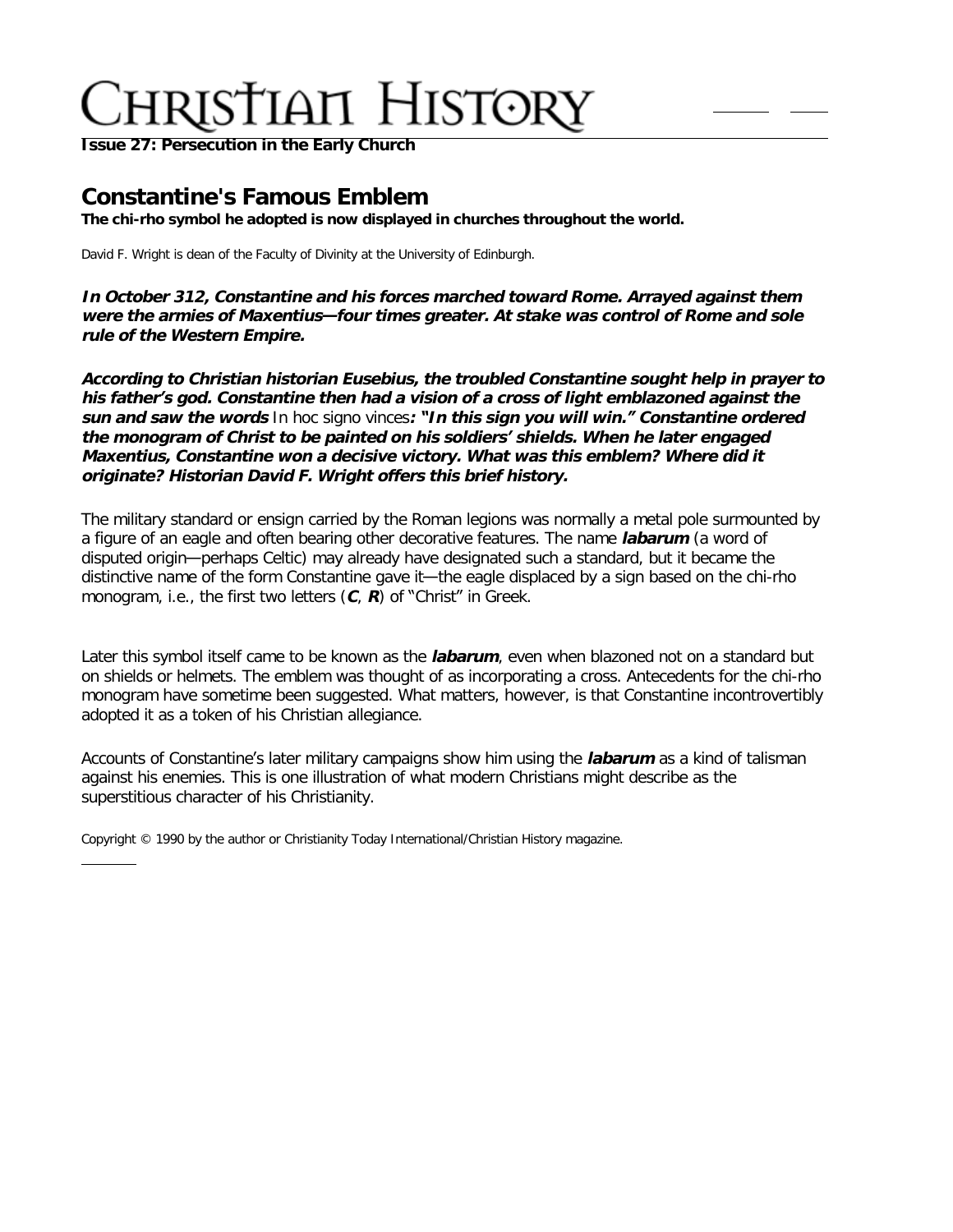# Christian History

**[Issue 27: Persecution in the Early Church](http://ctlstaging/ch/cdrom/collection.html?id=337)**

### **Persecution in the Early Church: A Christian History Timeline**

#### **Many dates are approximate**

#### **Persecution in the Early Church**

- Stephen martyred; Paul converted
- Apostle James beheaded by Herod Agrippa I
- Jews expelled from Rome (for disturbances with Christians?)
- Nero launches persecution
- Peter and Paul executed
- **80s** Domitian develops emperor worship
- Domitian executes or exiles several family members on charges of "atheism"
- Simeon, cousin of Jesus and bishop of Jerusalem, killed for political (anti-Semitic) reasons
- Ignatius, bishop of Antioch, martyred in Rome
- Pliny inquires of Trajan how to treat Christians
- **155 (166?)** Polycarp martyred
- **155, 160** Justin writes **First** and **Second Apology**
- Justin martyred
- Pogrom in Lyons and Vienne: 48 killed
- Celsus's **True Discourse** against Christians
- 12 from Scilli (N. Africa) killed
- Tertullian writes his Apology
- Emperor Septimius Severus forbids conversions to Christianity Judaism)
- Origen's father and Perpetua and Felicitas martyred, among others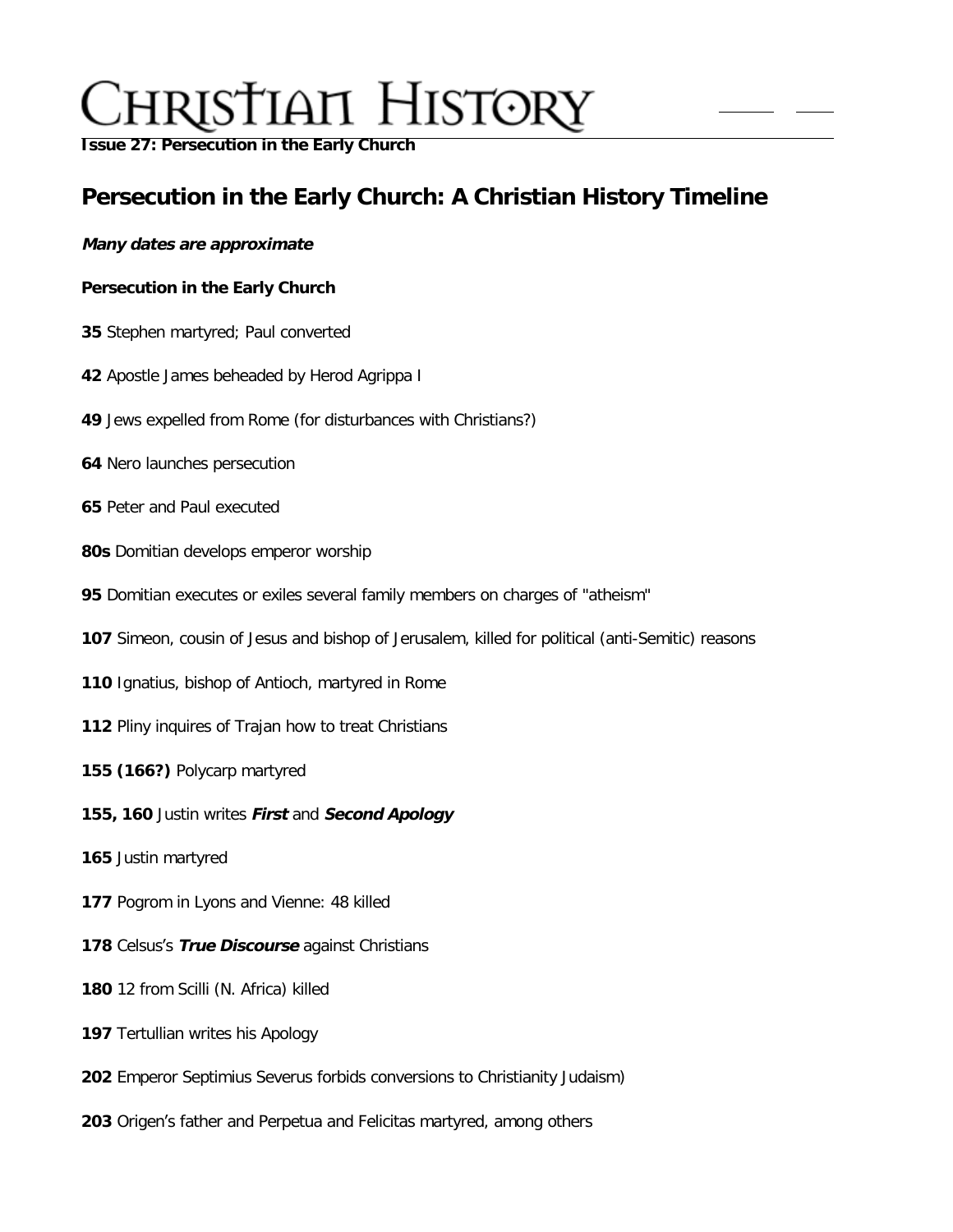#### **–213** North African hostilities

**–36** Emperor Maximin Thrax persecutes church leaders, including Hippolylus

Origen writes **Against Celsus**; persecutions in Alexandna

 Emperor Decius orders universal sacrifice; church leaders arrested; Origen jailed and tortured; Pope Fabian martyred, as are bishops of Antioch and Jerusalem; Cyprian, bishop of Carthage, and Dionysius, bishop of Alexandria, flee

Decius dies; Cyprian returns to Carthage and deals with lapsed Christians; Novationist schism

**–53** Emperor Callus revives persecutions of Decius

Origen, weakened from torture, dies

**–60** Emperor Valerian hounds clergy; Cyprian, Pope Sixtus II, and others martyred

Emperor Gallienus issues rescript ordering toleration

**270s** Emperor Aurelian establishes state cult of the Unconquerable Sun (birthday, Dec. 25) and threatens persecution

Porphyry writes Against the Christians

**–302** Christians in army forced to resign

 Great Persecution begins February 23. Four edicts call for church buildings to be destroyed, sacred writings burned, Christians to lose civil rights, clergy to be imprisoned and forced to sacrifice, and (in 304) all people to sacrifice on pain of death

Diocletian and Maximian abdicate; hiatus in persecution

 Constantine named Augustus by troops; in the East, Maximinus II renews persecution (through 310); Council of Elvira, in Spain, passes severe penalties for apostates

 On death bed, Galerius issues edict of toleration; Maximinus II continues persecution in Egypt; Donatist schism begins

Constantine defeats Maxentius to take control of Western Empire

Constantine and Licinius meet at Milan; resulting "Edict" of Milan grants toleration of Christianity

Constantine defeats Licinius to become sole Roman emperor

#### **Significant Social, Religious, and Political Events**

Caiaphas becomes high priest

Pontius Pilate appointed prefect of Judea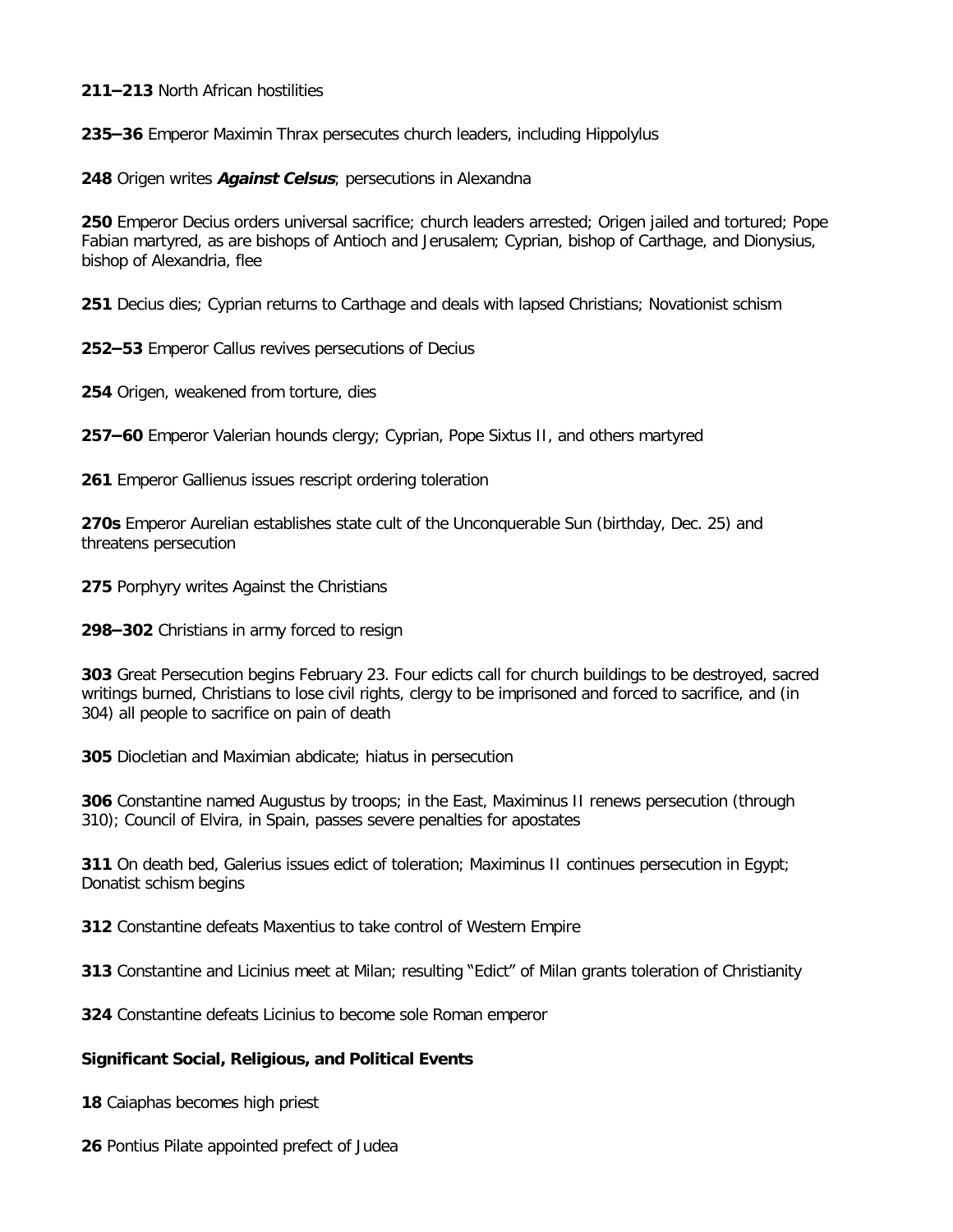- Crucifixion of Jesus
- Herod Antipas dies
- Rome invades Britain; London founded
- **–58** Paul's missionary journeys
- Jerusalem Council
- Great fire in Rome
- Jewish War begins
- Jerusalem taken by Romans
- Masada captured
- Mt. Vesuvius erupts, destroying Pompeii
- **95?** John exiled to Patmos; Book of Revelation written
- **–102, 105–6** The Dacian Wars; Empire reaches greatest extent
- Second Jewish War led by bar Kokhba (through 135)
- **–160** Heretic Marcion and Gnostic teacher Valentinus active
- Fifteen-year plague breaks out
- Montanism, an apocalyptic movement later condemned, begins in church
- Theological writer Tertullian converts to Montanism
- Roman citizenship extended to every freeborn person
- Mani, the founder of Manichaeism, a non-Christian sect, born of
- First Persian War (further wars in 243–44, 254)
- First known house-churches built
- Goths attack Rome
- Shapur I of Persia captures Valerian in battle
- Goths sack Athens, Corinth, and Sparta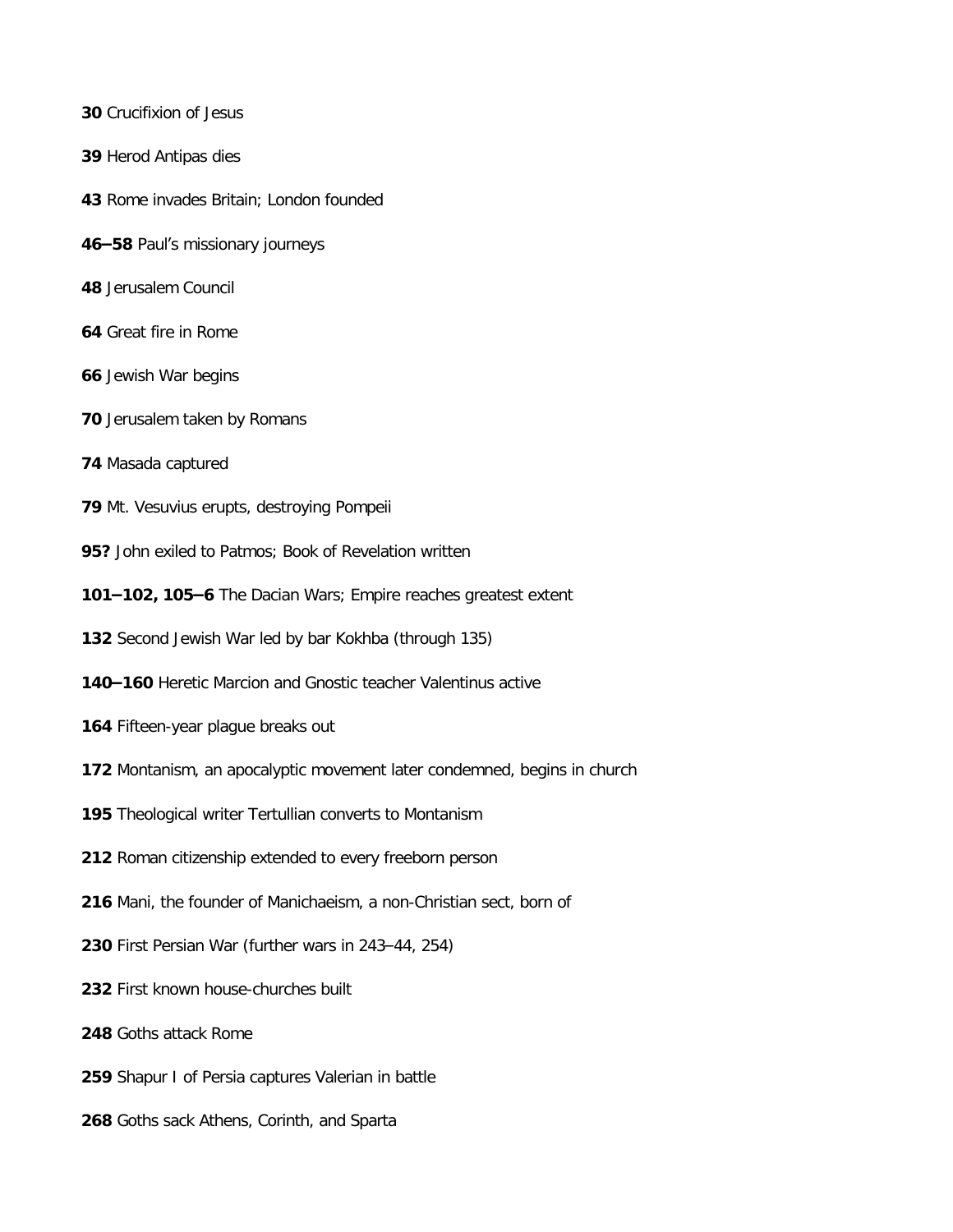Saint Antony, monastic pioneer, seeks solitude in Egyptian desert

Roman Empire divided into western and eastern empires

**–303** Emperor Diocletian creates administrative Tetrarchy; reforms army, currency, and taxatation; establishes price controls

Eusebius writes **Ecclesiastical History**

 Constantine summons Council of Arles to deal with Donatist schism; Lactantius writes **On the Death of the Persecutors** 

Arian controversy begins

Constantine summons First Council of Nicea to deal with Arian question

Athanasius, defender of orthodoxy, elected bishop of Alexandria

- Constantinople dedicated as Empire's new seat
- Constantine baptized shortly before death

#### **Key Roman Emperors**

#### **31 B.C.–A.D. 14** Augustus

- **–37** Tiberius
- **–54** Claudius
- **–68** Nero
- **–79** Vespasian
- **–96** Domitian
- **–117** Trajan
- **–38** Hadrian
- **–61** Antoninus Pius
- **–80** Marcus Aurelius
- **–92** Commodus
- **–211** Septimius Severus
- **–17** Caracalla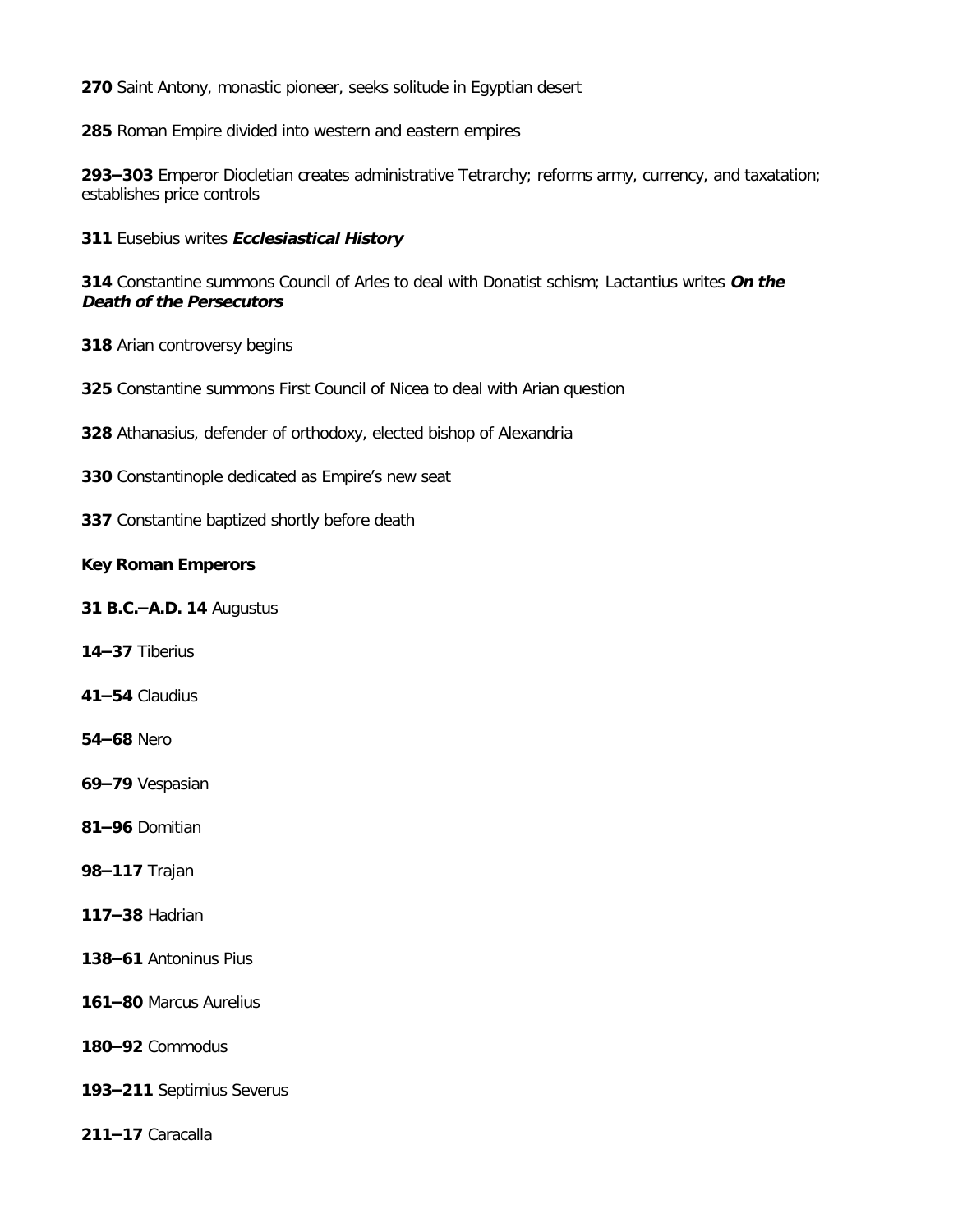**222–35** Severus Alexander

**235–38** Maximin Thrax

**249–51** Decius

**253–60** Valerian

#### **284–311Tetrarchy**

**Augusti** Diocletian (284–305) Maximian (286–305, 307–308) **Caesars** Constatntius I (Aug. 305–306) Galerius (Aug. 305–311]

**284–305** Diocletian

**286–305, 307–308** Maximian

**305–306** Constantius I

**305–311** Galerius

**306–312** Maxentius

**306–337** Constantine I "the Great"

**308–324** Licinius

**310–313** Maximinus II Daia

Primary sources for timeline are **The Rise of Christianity**, by W. H. C. Frend (Philadelphia: Fortress Press, 1984); **The Triumph of the Meek** by Michael Walsh (London: Roxby, 1986); **A History of Christianity**, edited by Ray C. Petry (Englewood Cliffs,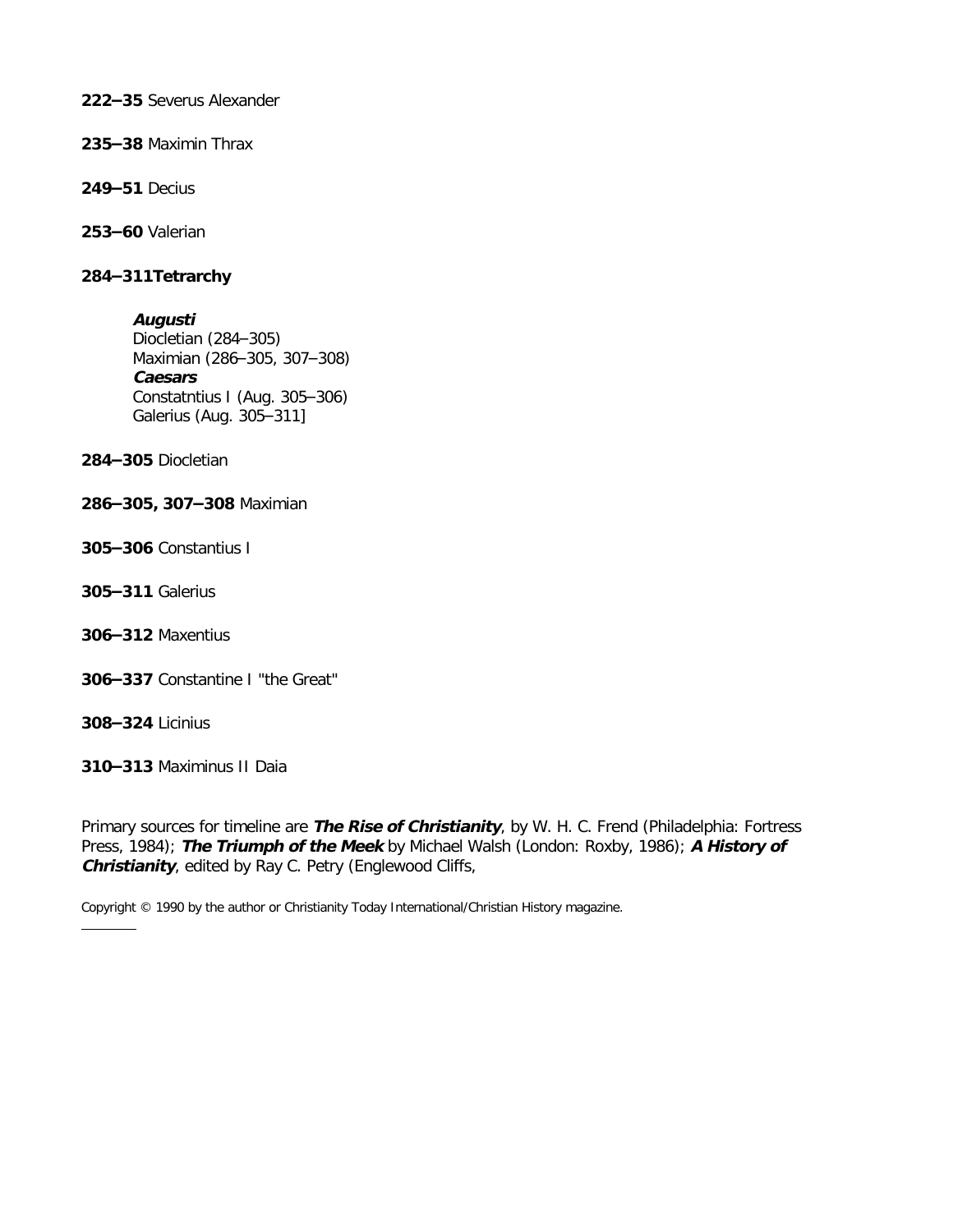# hristian Histor

**[Issue 27: Persecution in the Early Church](http://ctlstaging/ch/cdrom/collection.html?id=337)**

### **How the Early Church Viewed Martyrs**

**Christians held a theology of martyrdom that gave them courage to endure.**

William G. Bixler

The early church's theology of martyrdom was born not in synods or councils, but in sunlit, blooddrenched coliseums and catacombs, dark and still as death. The word **martyr** means "witness" and is used as such throughout the New Testament. However, as the Roman Empire became increasingly hostile toward Christianity, the distinctions between witnessing and suffering became blurred and finally nonexistent.

In the second century, then, **martyr** became a technical term for a person who had died for Christ, while **confessor** was defined as one who proclaimed Christ's lordship at trial but did not suffer the death penalty. A passage from Eusebius describes the survivors of the persecution in Lyons (in 177 in what is today France): "They were also so zealous in their imitation of Christ … that, though they had attained honor, and had borne witness, not once or twice, but many times—having been brought back to prison from the wild beasts, covered with burns and scars and wounds—yet they did not proclaim themselves martyrs, nor did they suffer us to address them by this name. If any one of us, in letter or conversation, spoke of them as martyrs, they rebuked him sharply.… And they reminded us of the martyrs who had already departed, and said, 'They are already martyrs whom Christ has deemed worthy to be taken up in their confession, having sealed their testimony by their departure; but we are lowly and humble confessors.' "

#### **Roots of the Martyr Ideal**

The ideal of martyrdom did not originate with the Christian church; it was inspired by the passive resistance of pious Jews during the Maccabean revolt (173—164 B.C.). Antiochus IV, the tyrannical Seleucid king, ignited the revolution by a variety of barbarous acts, including banning Palestinian Jews from religious practices such as circumcision. Stories abounded of steadfast Jews, such as Eleazar the scribe (2 Macc. 6), who chose torture and death rather than violate the Law by eating pork. Two hundred years later, the Jewish War of A.D. 70 saw thousands become martyrs for their faith rather than capitulate to Roman paganism. This noble tradition helped shape the church's emerging theology of martyrdom.

#### **Why Not Armed Resistance?**

The Maccabean period also, however, gave stories of avenging rebels such as Judas Maccabeus. What prompted Christians to emulate the passive resisters such as Eleazar, rather than armed revolutionaries like Judas Maccabeus?

To answer this question one need look no further than to Jesus himself. The church understood martyrdom as an imitation of Christ. The Lord was the exemplar of nonviolence at his own trial and execution, declaring that his servants would not fight because his kingdom was not of this world.

Jesus' words burned themselves deeply into the collective psyche of the Ante-Nicene church: "If someone strikes you on one cheek, turn to him the other also (Luke 6:29); do not resist an evil person (Matt. 5:39); blessed are those who are persecuted because of righteousness (Matt. 5:10); if they persecuted me, they will persecute you also (John 15:20)."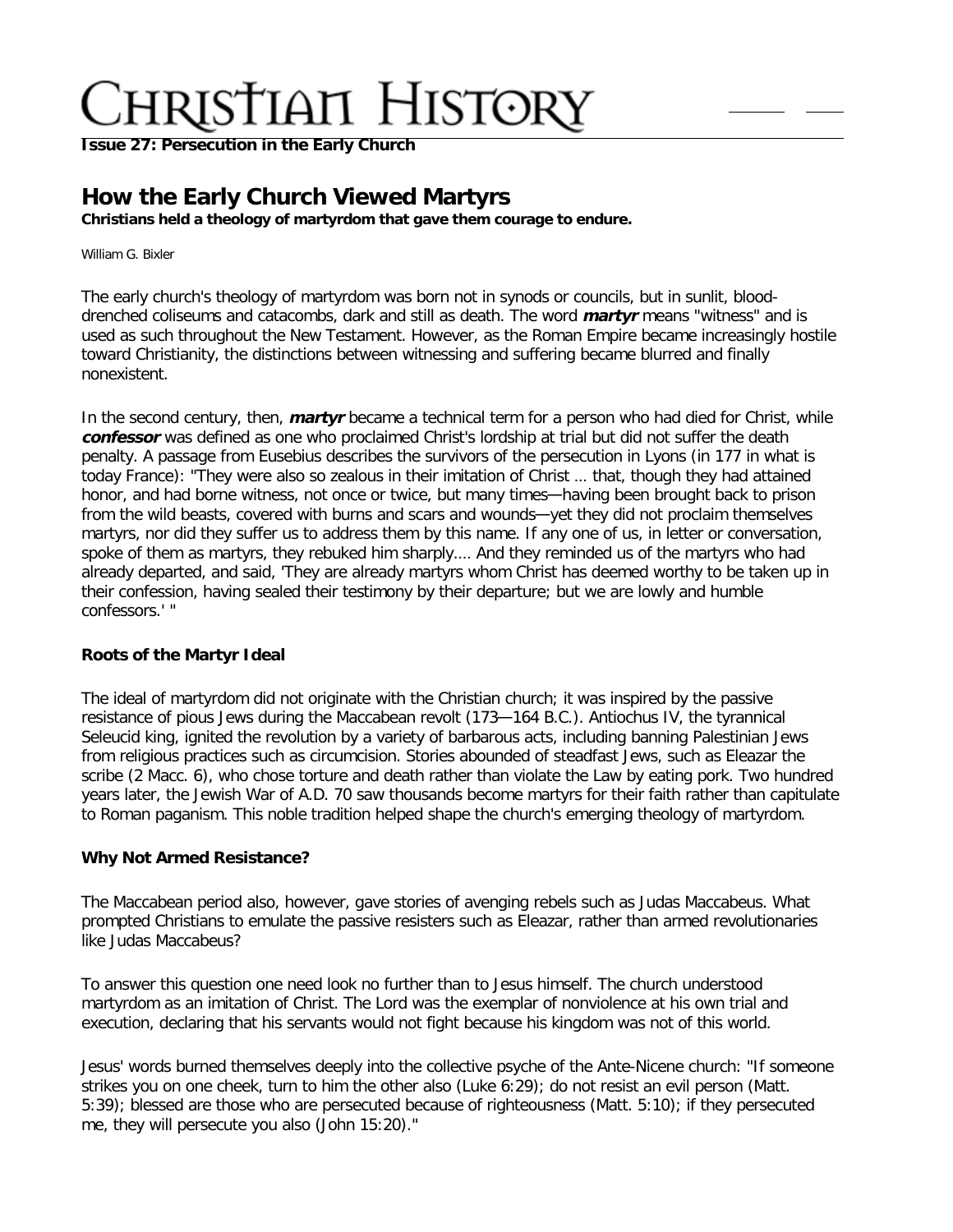Paul and the other New Testament authors sustained and developed the theme that followers of Christ were to suffer, not fight, for their Lord. A believer's weapons were not composed of iron or bronze but were made of sterner stuff (Eph. 6:13ff.).

Stephen, the first Christian martyr, died a Christlike death, praying earnestly for his tormentors. Eusebius, the church historian, called Stephen "the perfect martyr"; thus he became a prototype for all martyrs to follow.

#### **The Ultimate Contest**

The martyr's nonviolent response to trial and torture was never equated with passivity or resignation. For the early church, the act of martyrdom was a spiritual battle of epic proportion against the powers of hell itself. Justin, for example, wrote an apologetic to Emperor Antoninus Pius charging that his punishment of Christians without examination was "by the instigation of demons. "

Despite their moral opposition to gladiatorial and athletic contests, Christians freely appropriated the language of the games to describe their spiritual bouts with evil. Eusebius wrote effusively of "the discipline and much-tried fortitude of the athletes of religion, the trophies won from demons, the victories placed upon all their heads."

This imagery was used, with some irony, to depict women and children doing battle against spiritual wickedness. Prior to her death, Perpetua recorded in her prison diary that she had a vision in which she defeated an Egyptian wrestler (a common participant in the games) before Christ, the heavenly umpire. Conquering this symbol of the Evil One, she was awarded apples, the prize in Apollo's games at Carthage. Another martyr, Blandina, was described as "she the small, the weak, the despised, who had put on Christ the great and invincible Champion, and who in many rounds vanquished the adversary and through conflict was crowned with the crown of incorruptibility. "

These vivid athletic metaphors echo the thoughts of another martyr who died years before Blandina and Perpetua, during the Neronian persecution: "Run in such a way as to get the prize. Everyone who competes in the games goes into strict training. They do it to get a crown that will not last; but we do it to get a crown that will last forever" (1 Cor. 9:24—25).

#### **The Ultimate Companion**

For early Christians, such a battle was not waged alone. The church, as G. W. Lampe notes, understood the believer's suffering and death as a concrete and literal realization of death and burial with Christ, enacted figuratively in every convert's baptism (Rom. 6:3). Ignatius of Antioch, on his way to martyrdom at Rome, wrote the church there to take no action to prevent his death, for he wished to "attain to Christ" and to be an "imitator of the passion of Christ, my God."

The New Testament afforded to the early church numerous explications of this theme: To persecute Christians is to persecute Jesus himself (Acts 9:5); Christ's disciples would suffer as he did (John 15:20); believers are to be crucified with Christ (Gal. 2:20); Christians are to "rejoice in so far as you share Christ's sufferings that you may rejoice and be glad when his glory is revealed" (1 Pet. 4:13).

Martyrs not only represented Christ, but also found Christ actually present with them, in a mystical way, during their torment. At the death of Blandina (in Lyons in 177), it was said "they saw … him who was crucified on their behalf in the person of their sister." And this was written about Sanctus, who suffered at nearby Vienne: "But his poor body was a witness to what he had undergone—one whole wound and bruise contracted, having lost the outward form of a man—in which body Christ suffered and accomplished mighty wonders, bringing the adversary to nought."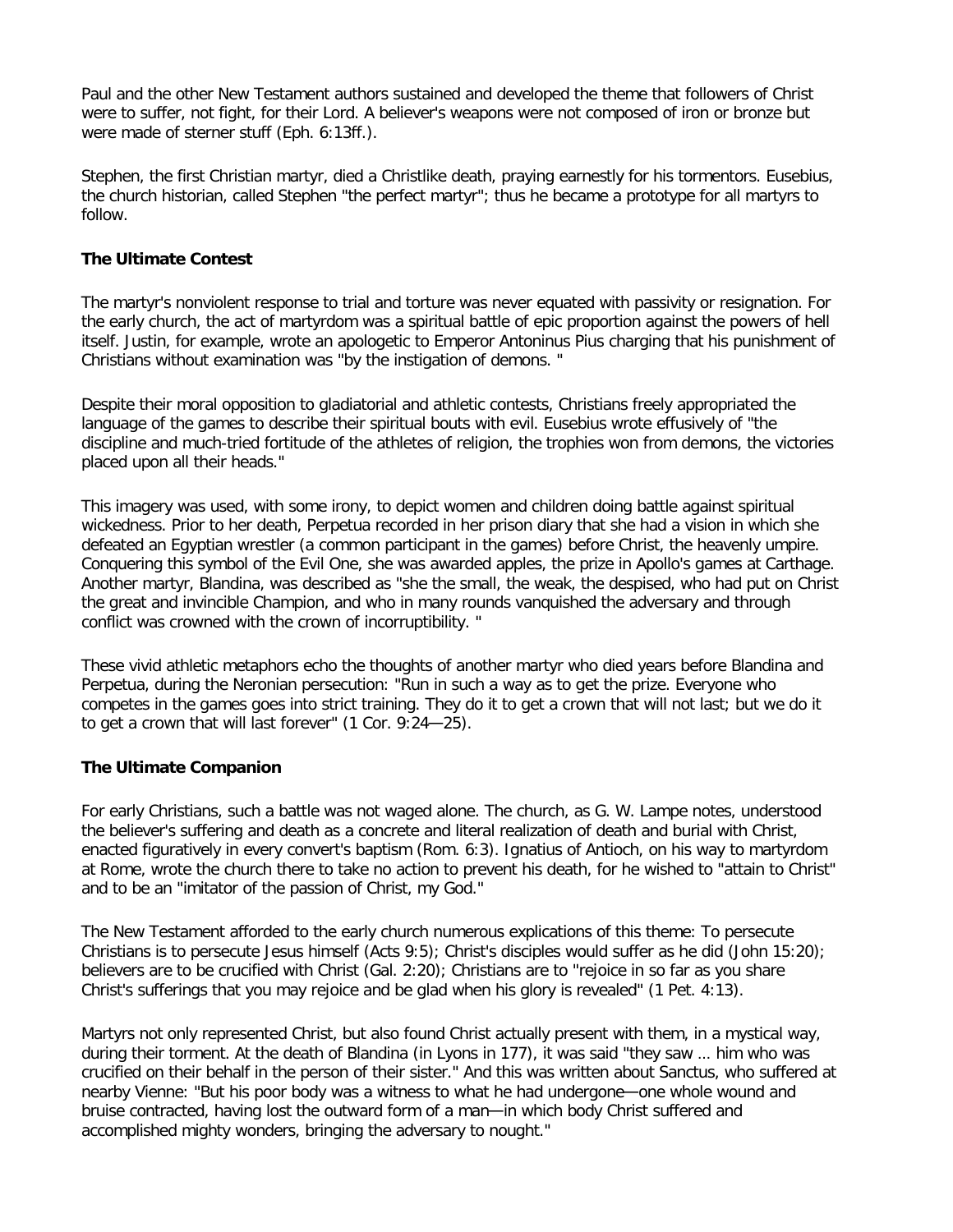The church understood the source of the martyr's strength and testimony to be the Holy Spirit. Only by his inspiration could such powerful proclamation be given before hostile authorities. The martyrs relied on Jesus' promise: "Whenever you are arrested and brought to trial, do not worry beforehand about what to say. Just say whatever is given you at the time, for it is not you speaking, but the Holy Spirit" (Mk. 13:11).

Those who confessed their faith in the face of persecution were seen as receiving a word of revelation and proclamation much like the Old Testament prophets. Vettius, spokesman for the martyrs of Lyons, was described as having "in himself the Paraclete, that is, the Spirit of Zechariah," (who was identified in Luke 1:67 as a Spirit-possessed prophet).

The Spirit fell on slave and free, baptized and unbaptized, granting dreams and visions as he saw fit. For example, Polycarp (the bishop of Smyrna martyred c. 155) saw his pillow on fire, understanding the vision as a prophecy regarding the kind of death he would die. Basileides, an Alexandrian soldier, was granted a vision of the martyred Potamiaena, who informed him that he would soon have the privilege of dying for Christ. In both instances the prophetic visions were fulfilled.

#### **The Ultimate Crown**

The negative side to the assurance of inspiration during trial and torture was the danger of apostasy under the same conditions. The Shepard of Hermas declared that a servant who denies the Lord is evil. Cyprian went further, reminding the lapsed that apostasy is equivalent to blasphemy of the Holy Spirit: "For that it is a very great crime, they themselves know who have committed it; since our Lord and Judge has said, 'Whoever shall confess me before men, him will I also confess before my Father which is in heaven, but whosoever shall deny me, him will I deny.' And again he has said, 'All sins shall be forgiven unto the sons of men and blasphemies, but he that shall blaspheme against the Holy Spirit shall not have forgiveness, but is guilty of eternal sin.' "

Because they stood against apostasy, and because they possessed gifts of prophecy and visions, martyrs and confessors were held in high regard in the church. Their spiritual authority, in fact, rivaled that of bishops. The Spirit, R. L. Fox notes, enabled them to "bind and loose," pronounce on heresy and orthodoxy, and forgive sins. In one instance, Saturus of Carthage saw a vision in which he and Perpetua, both martyrs-to-be, were called upon to mediate a dispute between a bishop and his elders.

The early church also believed in martyrs as master intercessors. The First Epistle of John alludes to the power of intercession: "If anyone sees his brother commit a sin that does not lead to death, he should pray and God will give him life" (1 John 5:16). Numerous stories were circulated of almost legendary feats of prayer performed by martyrs during their lifetimes. Thus it was not difficult for Christians at that time to imagine these same prayer warriors interceding at the heavenly court after death. This belief is illustrated by an inscription, one of many similar, in the Roman catacombs: **Paul ed(t) Petre pro victore** —"Paul and Peter pray for Victor."

It was said the rewards of a virgin were 60 times greater than an ordinary Christian's, but a martyr's were 100 times greater. While Christ's death remained central to the early church's understanding of salvation, it was believed that a martyr's death effaced all sins committed after baptism. Melito of Sardis claimed, "There are two things which give remission of sins: baptism and suffering for the sake of Christ." Tertullian echoed this, writing to martyrs: "Your blood is the key to Paradise."

The belief in the virtue of martyrdom generated the phenomenon of "volunteering," whereby numbers of Christians actively sought persecution and death. In one account, a Roman governor was interrupted in his courtroom by a Christian named Euplus who shouted, "I am a Christian. I want to die." His request was granted. The early church did not advocate voluntary martyrdoms and, in fact, Origen and Clement specifically warned against them. Jesus himself in Matthew's gospel advised fleeing when persecution was imminent. Thus, those who volunteered to die were a small minority.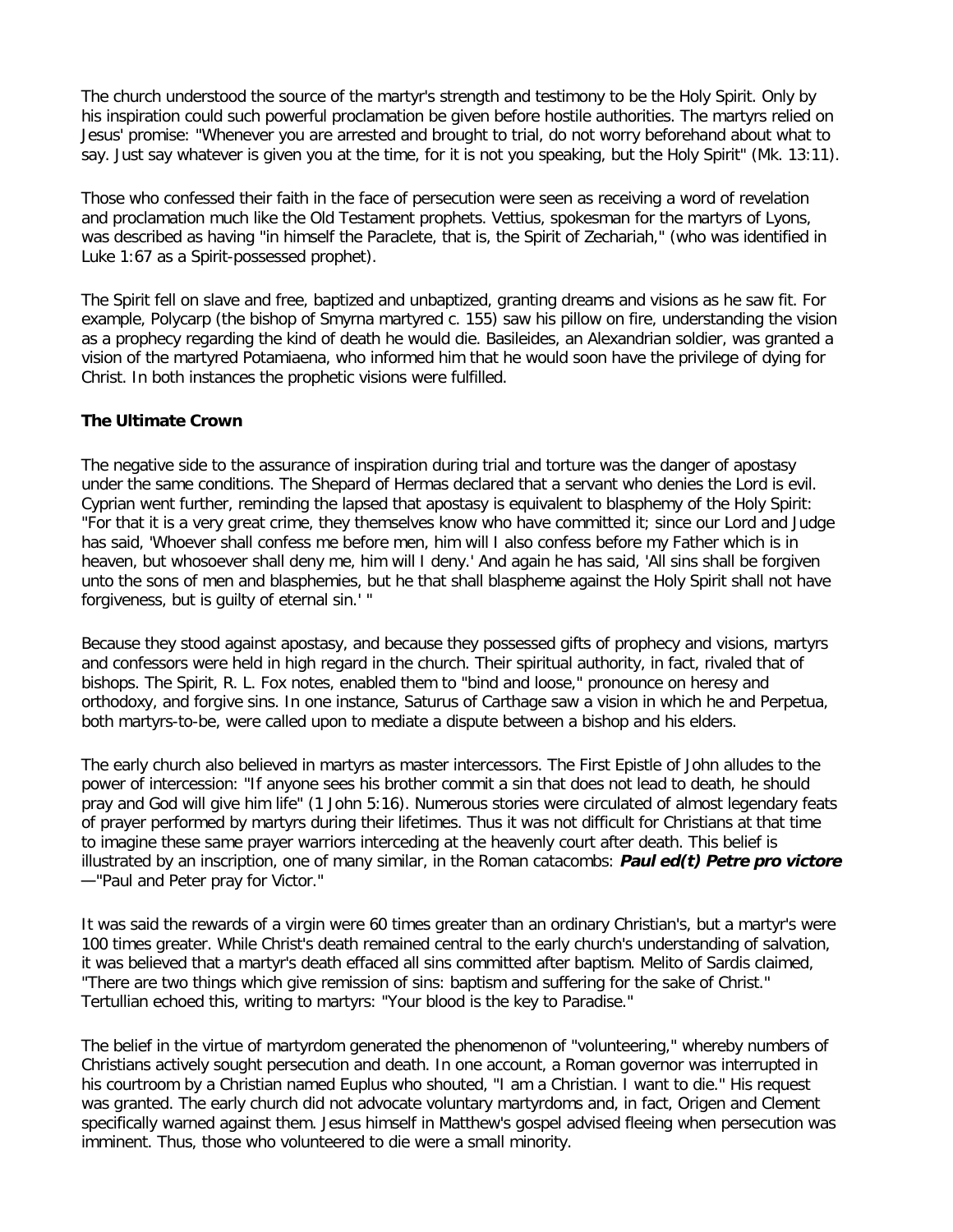#### **From Love to Veneration**

The sentiment of the early church toward its martyrs moved from love to reverence to veneration. The author of the account of the martyrdom of Polycarp wrote: "For him as Son of God we adore; the martyrs, as disciples and imitators of the Lord, we reverence as they deserve on account of their unsurpassable loyalty to their King and Teacher."

Martyrs were honored by having their "heavenly birthdays" (i.e., the anniversaries of their deaths) celebrated annually. The celebration service was held at the grave of the deceased with prayer, oblations, Communion, and a reading of the martyr's history of suffering and death. This practice was quite contrary to Christianity's Jewish roots, for Judaism, following the Mosaic law, held that a grave was unclean. Thus a third-century Syrian Christian advised fellow believers to meet in their cemeteries without fear of impurity.

It is not certain exactly when the honor paid to the martyred dead was transferred to their physical remains, but the account of the martyrdom of Polycarp, written in the second century, includes a statement that the church of Smyrna counted the bones of the saint "more valuable than precious stones and finer than gold." Believers in Antioch held the remains of Ignatius in high esteem, while Cyprian's blood and clothing became objects of veneration.

The emphasis on procuring martyrs' relics produced many abuses but did not dampen the church's desire to honor its faithful dead. The importance of relics grew to such proportion that the Seventh Ecumenical Council (in Nicea in 787) decreed that relics must be placed in the altar of a new church before it could be consecrated.

Any abuses surrounding the honoring of the martyrs should not blind us to the spiritual debt the whole church owes to these brave souls. By their faithfulness to Christ in spite of torture and death, these men, women, and children proclaimed to the world that Jesus, and not Caesar, is Lord. In the words of the Book of Revelation, "They overcame him by the blood of the Lamb and by the word of their testimony; they did not love their lives so much as to shrink from death (12:11)."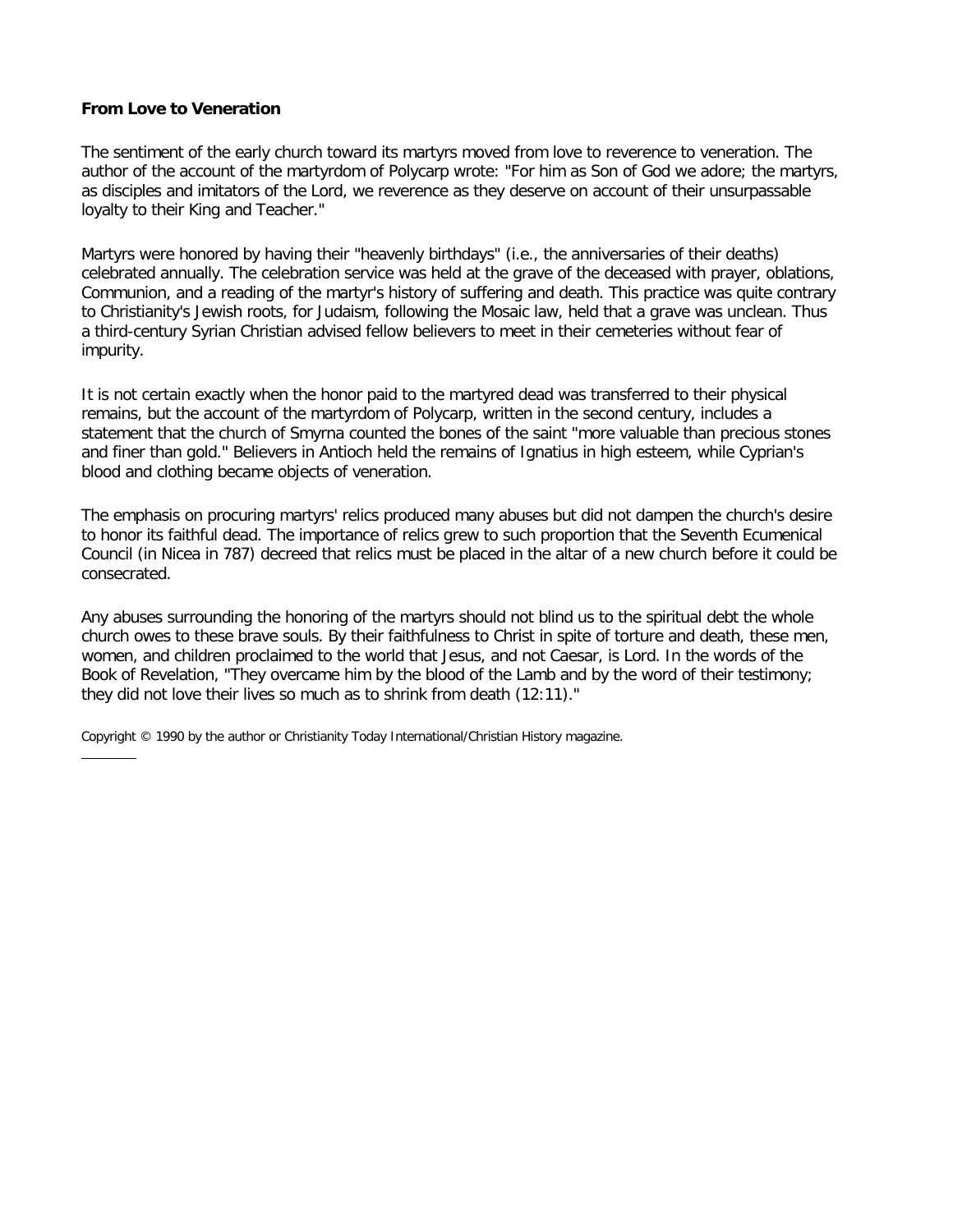# hristian Histor

**[Issue 27: Persecution in the Early Church](http://ctlstaging/ch/cdrom/collection.html?id=337)**

### **The Gallery: Martyrs and Confessors**

#### **Ignatius of Antioch (d. c. 107–117) Escorted to his death by ten Roman soldiers**

"I am the wheat of God and am ground by the teeth of the wild beasts, that I may be found the pure bread of God." So wrote Bishop Ignatius of Antioch (in Syria) as he was being taken to Rome under close military guard.

It is unsure why Ignatius had been arrested, but his journey was more like a triumphal procession than a journey to death. At nearly every stop, he met leaders of the local church, and he wrote letters to a series of churches and one to Bishop Polycarp in Smyrna. Yet there is no indication that anyone else was ever in danger of arrest.

We know almost nothing about Ignatius's life except his journey to Rome and his death. In his letters we see a man with a passion for Christ, for martyrdom, and for the right faith. He warns against a heresy with Docetic elements (the belief that God's Son only appeared to be human). Ignatius was so concerned for sound doctrine that he wrote that anyone who said Christ only seemed to suffer could not really be a martyr. Further, Ignatius taught that the bishop is the proper safeguard for sound teaching and, in fact, there can be no church without the bishop.

Ignatius's letters give us rare insight into the mind of a martyr. He wanted to die and considered his death an imitation of the passion of Christ and an atoning sacrifice. One reason for his letter to Rome was to be sure they did nothing to secure his release.

Ignatius was martyred in Rome during the reign of Emperor Trajan, and tradition holds that he died in the Colosseum.

#### **Justin (and six friends, d. c. 165) "You can kill us," he wrote the emperor, "but not hurt us."**

Justin was born in Samaria around A.D. 130. As an adult, he searched for truth in pagan philosophy but was not satisfied, and around A.D. 130 he converted to Christianity. Justin taught for a while at Ephesus and later moved to Rome, where he gathered disciples into a philosophic "school."

Justin's **First Apology**, addressed to Emperor Antoninus Pius, was published in 155. Apologies were explanations of the faith, designed to show that Christianity was not a threat to the state and should be treated as a legal religion. Today, the First Apology also is important for what it tells us about secondcentury baptismal and eucharistic practices.

Soon after 155, Justin published his **Dialogue with Trypho**, an argument with a Jew about the true interpretation of Scripture. The **Dialogue with Trypho** teaches three main points: The Old Covenant is passing away to make place for the New; the Logos is the God of the Old Testament; the Gentiles are the new Israel.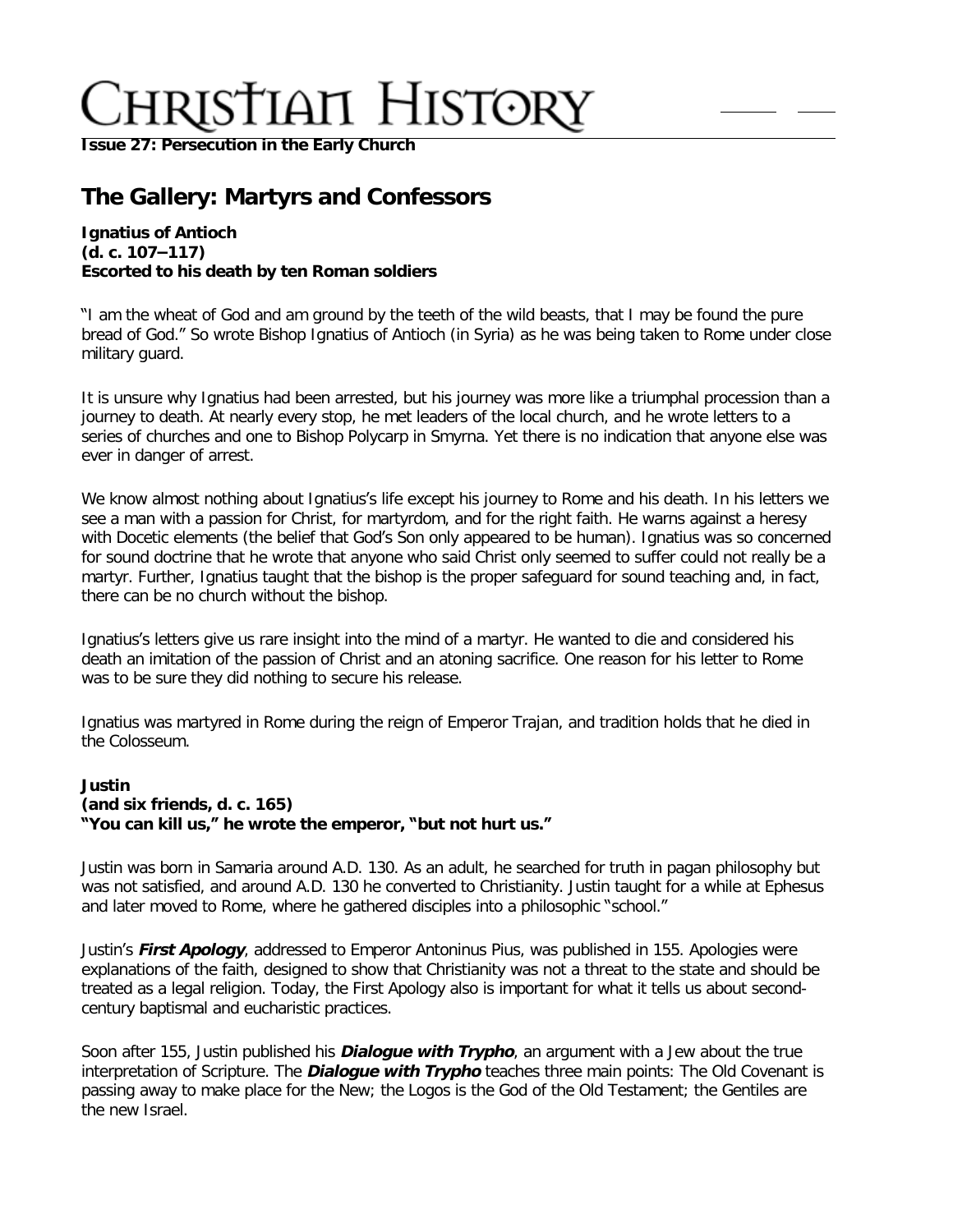Justin's **Second Apology** was written soon after Marcus Aurelius became emperor in 161. In these writings Justin tried to show that the Christian faith alone was truly rational. He taught that the Logos (Word) became incarnate to teach humanity truth and to redeem people from the power of the demons.

Justin and some of his disciples were denounced as Christians sometime in 165 and taken before the prefect of Rome. The prefect asked them if they were Christians, and if they would sacrifice to the gods. Justin replied, "No one who is rightly minded turns from true belief to false."

When the prefect threatened them with death, Justin said, "If we are punished for the sake of our Lord Jesus Christ, we hope to be saved.… "

They were taken out and beheaded.

#### **Martyrs of Lyons and Vienne (d. 177) Victims of a bloody pogrom**

Lyons was the Roman capital of Gaul and one of the most important cities in the Empire. The persecution there (and in nearby Vienne) in 177 was local, inspired perhaps by a celebration in honor of the goddess Roma, the genius of Rome.

To gain evidence against the Christians, citizens of Lyons (modern Lyon, France) tortured several of the Christians' slaves. The slaves quickly said their owners were guilty of incest and cannibalism, two common charges against the Christians. These accusations inflamed the prejudices of the mob, who demanded action. In all, 48 Christians died either in prison or in the arena.

Blandina, a Christian slave girl, is typical of the incredible suffering endured by this church. As a letter from the church says, "Blandina was filled with such power that those who by turns kept torturing her in every way from dawn until evening were worn out and exhausted, and themselves confessed defeat from lack of aught else to do to her; they marveled that the breath still remained in a body all mangled and covered with gaping wounds, and they testified that a single form of torture was sufficient to render life extinct, let alone such and so many."

Blandina stood firm in her faith, however, and when she was returned to the prison, she encouraged the other prisoners to stand firm in their faith.

Blandina's ordeal was far from over, however. Later she was tied to a cross in the arena and wild beasts were let loose on her. The letter says that others who were being tortured in the arena gained strength by looking at Blandina and hearing her prayers, for they saw in her the image of the Christ who had suffered for them all. Since none of the beasts would touch her, Blandina was cut down and put back in prison.

Later, Blandina was brought back into the arena, scourged, put on a redhot iron grill, and finally gored and tossed by a bull before she died.

Like their counterparts in Asia and North Africa, the martyrs at Lyons saw their suffering as part of the battle against the Antichrist and a sign of the end of the age and the final victory of Christ. They believed their faithfulness was a key part of Christ's victory.

Irenaeus says that soon after this persecution the church began a mission to the rural population of the area. So the faith of the martyrs not only saw the church through a time of terrible suffering, it also helped lay the foundation for mission in the next decade.

#### **The Martyrs of Scilli**

#### **(d. 180)**

#### **"I do not recognize the empire of this world," their leader declared.**

Seven men and five women were brought before the Roman proconsul Saturninus in Carthage, North Africa, on July 17, 180. The charge: They were Christians.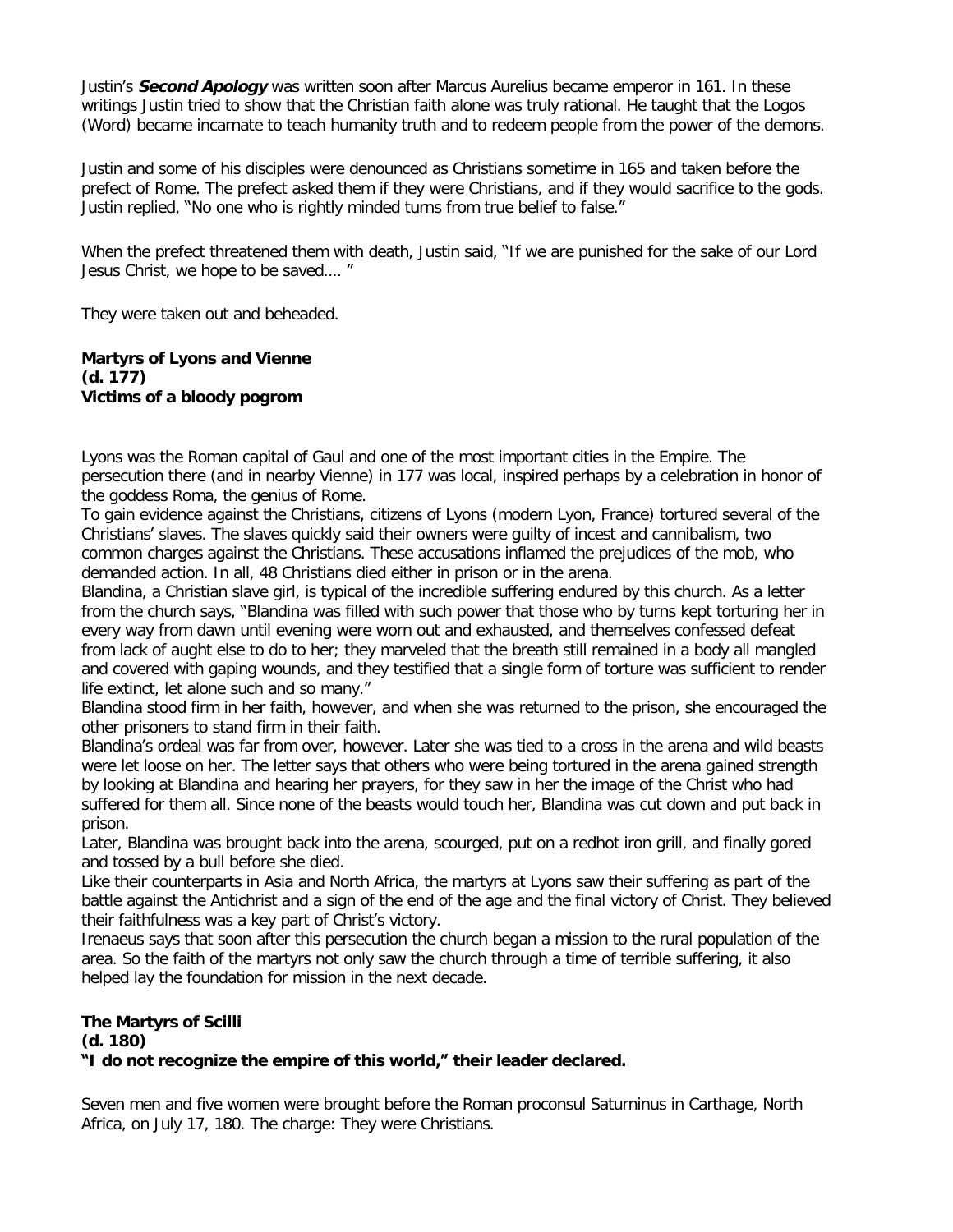#### J. E. Stevenson includes the "Acts" of their martyrdom in his **New Eusebius:**

"The proconsul Saturninus read out the sentence from his notebook: 'Whereas Speratus, Nartzalus, Cittinus, Donata, Vestia, Secunda, and the rest have confessed that they live in accordance with the religious rites of the Christians, and, when an opportunity was given them of returning to the usage of the Romans, persevered in their obstinacy, it is our pleasure that they should suffer by the sword.'

"Speratus said: 'Thanks be to God.'

"Nartzalus said: 'Today we are martyrs in heaven: thanks be to God!' "

They were beheaded.

The account of these martyrs from Scilli, a village near Carthage, is the earliest document demonstrating the existence of Christianity in North Africa. It shows what was at stake between Rome and the church: two opposing ways of life. When these African Christians refused to return to "the usage of the Romans," the Roman authorities recognized there was a profound danger to the Empire.

The story of these seven men and five women is also important for the development of the canon of Scripture. When the Christians were arrested, they were carrying "the sacred books, and the letters of Paul, a just man." "The sacred books" may mean the Hebrew Scriptures, thus making this an early indication that Paul's letters were treated as Scripture. Or "the books" may refer to the Gospels, which would likewise give insight into the history of the New Testament's formation.

#### **Crispina of Numidia (d. 304) St. Augustine praised her**

When Emperor Diocletian decreed that all Christians should sacrifice to the Roman gods, many hastened to do exactly that. Crispina did not.

Crispina was a wealthy woman, married, with several children, so she had many "good" reasons to sacrifice. The proconsul begged her to conform to the imperial edict. She replied, according to **The Penguin Dictionary of Saints**, "I do observe the edict: that of my Lord Jesus Christ." The proconsul reasoned with her, even threatened her with death. Finally, he said, "We cannot put up with this impious Crispina any longer." She was tortured and finally killed by the sword. Once again we find a North African martyr. Crispina became such a prominent martyr that Augustine called attention to both her birthday and her feast day in his sermons. In a sermon delivered (over one hundred years later) on her birthday, he said, "Is there anyone in Africa, my brethren, who knoweth her not? For she was most illustrious, noble in birth, abounding in wealth." In another sermon in his **Expositions on the Book of Psalms**, Augustine says of Crispina, "She rejoiced when she was being seized; when she was being carried before the judge; when she was being put into the prison; when she was being brought forth bound; when she was being condemned."

#### **The Forty Martyrs of Sebaste (d. 320) Soldiers left naked on a frozen lake**

Never was Rome in more danger from the church than when Christians refused military service. When the Empire was threatened on three borders at once, the pacifism of the church threatened the Roman way of life. Roman officials saw clearly that a vast organization with many conscientious objectors, and opposed to Roman ideals, could not be tolerated in a time of war. Thus, Christians were purged from the army in the early fourth century.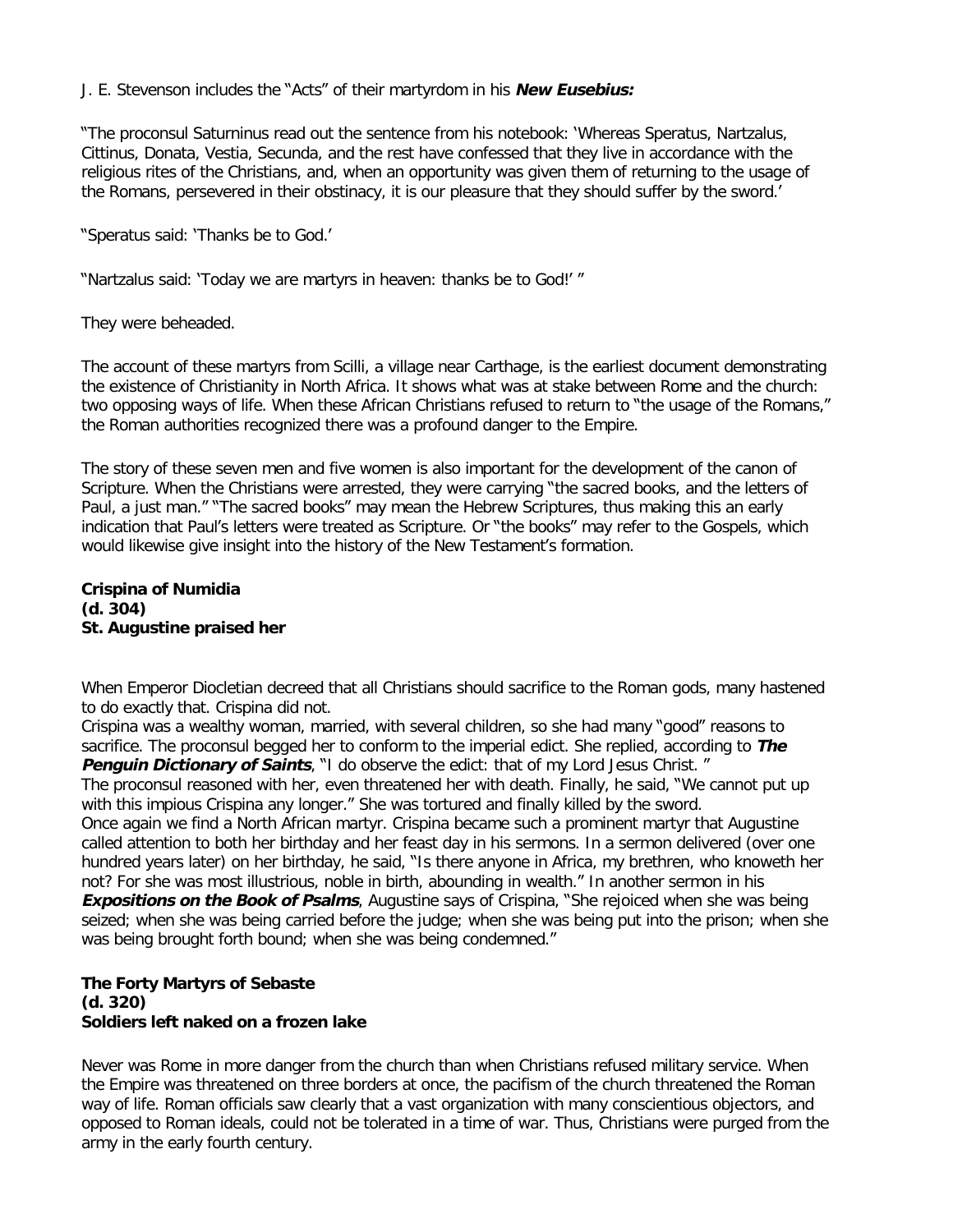In 320, near the end of the Great Persecution, the emperor Licinius ordered all Christians to renounce their faith on pain of death. Forty soldiers of the Twelfth Legion, stationed at Sebaste in Armenia, refused. They were stripped naked, forced out onto a frozen lake, and left to die from exposure. Fires were built on the bank, however, and warm baths were prepared for anyone who would recant.

Only one gave in. Yet when he did, another soldier, moved by the example of the suffering Christians, declared himself a Christian and took the apostate's place.

Within 24 hours, most of the 40 were dead. The others were then put to death.

#### **Paphnutius (tortured c. 306–313) Maimed in the Great Persecution**

Emperor Constantine entered the Council of Nicaea in 325 in all the splendor of the imperial state. Eusebius, in his **Life of Constantine**, says the emperor was as "resplendent as one of God's angels in heaven." In spite of the show of power and wealth, Constantine was also conscious of the pain suffered by the church during the Great Persecution.

The monk/bishop Paphnutius had been tortured in the persecutions of Maximinus Daia. His left knee had been shattered and his right eye ripped out. In that crippled condition he had been sent to work in the mines, probably in Palestine. It may be one of the minor miracles of the persecutions that Paphnutius survived at all.

When Paphnutius and Constantine met at the Council of Nicaea, Constantine, as a sign of respect for the suffering of the old man, kissed his empty eye socket.

Paphnutius was a disciple of St. Antony and a solitary monk when he was called to be a bishop in Upper Egypt. At the Council of Nicaea he argued against the proposal that married clergy should separate from their wives. Because of his fame as an ascetic and confessor (one who suffered in the persecution but was not killed) his words carried the day. A historian, Socrates, says in amazement that one who had never known a woman but could argue with such compassion for married clergy, moved the council in a way no one else could. Paphnutius also supported Athanasius and the understanding of Christ as true God that would emerge as orthodox. His was a powerful voice in a period when the orthodox position was actually the minority one. The long persecutions were over. Constantine's kissing the empty eye socket of Paphnutius signaled that a new day had begun for the church.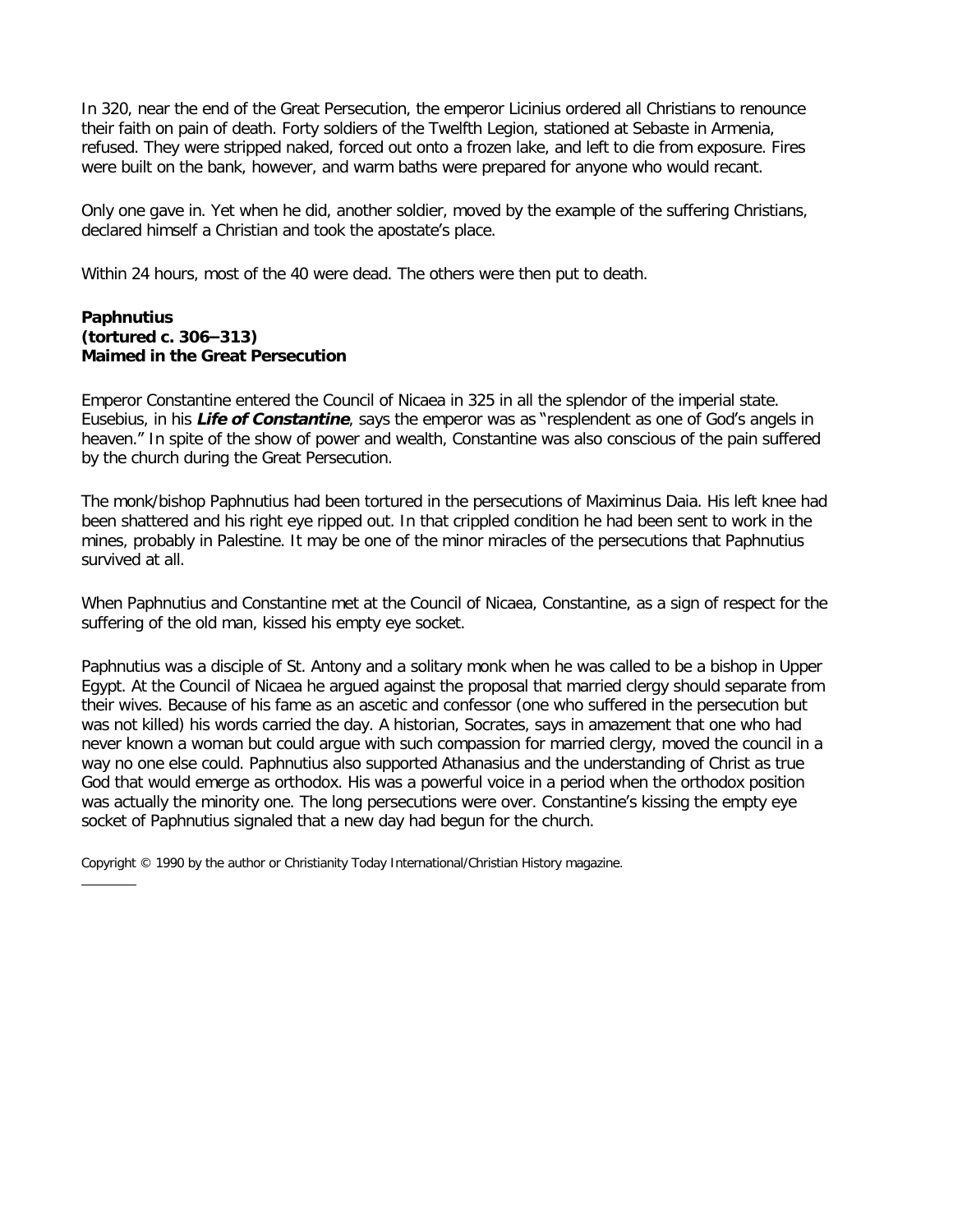# hristian Histor

**[Issue 27: Persecution in the Early Church](http://ctlstaging/ch/cdrom/collection.html?id=337)**

### **Cowards Among the Christians**

Decius became emperor in 249, at a time of crisis. Externally, the Empire was threatened by invasions on the northern frontiers. Internally, the citizens lacked cohesion and moral fiber.

Decius decided to strengthen and unite the Empire on the basis of religion. He ordered that all citizens take part in a general sacrifice, pouring out a libation to the Roman gods and eating part of the sacrificial meat. This order was aimed particularly at prominent Christian leaders. Decius operated on the theory that if you cut off the head, the body will die of itself.

Citizens who refused to sacrifice were imprisoned, tortured, and killed. Great bishops such as Fabian of Rome, Babylas of Antioch, and Alexander of Jerusalem were killed or died in prison. Others, like Cyprian of Carthage, Dionysius of Alexandria, and Gregory the Wonderworker, were banished or went into hiding.

Eusebius describes the torture of Origen, the great theologian, in his **Ecclesiastical History**: "The dreadful cruelties he endured for the word of Christ, chains and bodily torments, agony in iron and the darkness of his cell; how for days on end his legs were pulled four paces apart in the torturer's stocks the courage with which he bore the threats of fire and every torture devised by his enemies.… " Origen survived and was freed but died as a result of his torture.

#### **Fallout for the Faithful**

While the government targeted Christian leaders, mobs in Alexandria and other cities attacked the rank and file. Eusebius preserves a letter from Dionysius of Alexandria describing the attacks of a mob: "Next they took a female convert named Quinta to the idol's temple and tried to make her worship. When she turned her back in disgust, they tied her feet and dragged her right through the city over the rough paved road, bumping her on the great stones and beating her as they went, till they arrived at the same place, where they stoned her to death. Then they ran in a body to the houses of the Christians, charged in by groups on those they knew as neighbors, raided, plundered, and looted."

The church practically collapsed. Thousands of Christians either offered sacrifices or obtained a certificate (**libellus**) saying that they had sacrificed.

In 251 Decius died in battle, ending the persecution (which still ranks as one of the bloodiest in the history of the church). But then the church found itself facing a tempestuous internal struggle. What was the church to do with all these apostates who, when the crisis was over, wanted to rejoin the church? On what basis could they be readmitted? The struggle for an answer reflects a deeper tension about the nature of the church.

#### **Is the Church a Pure Bride?**

Behind the struggle lies the question of post-baptismal sin. In **Against Marcion**, Tertullian listed what seems to have been a common understanding of the benefits of baptism: remission of sins, deliverance from death, rebirth to new life, and endowment with the Holy Spirit. In his work **On Pennance**, Tertullian said that because baptism is so important, there can be no second repentance after baptism. Particularly could there be no forgiveness of what would later be called mortal sins—adultery, murder, apostasy. Since the lapsed had apostatized, the answer was clear: they could not be received back.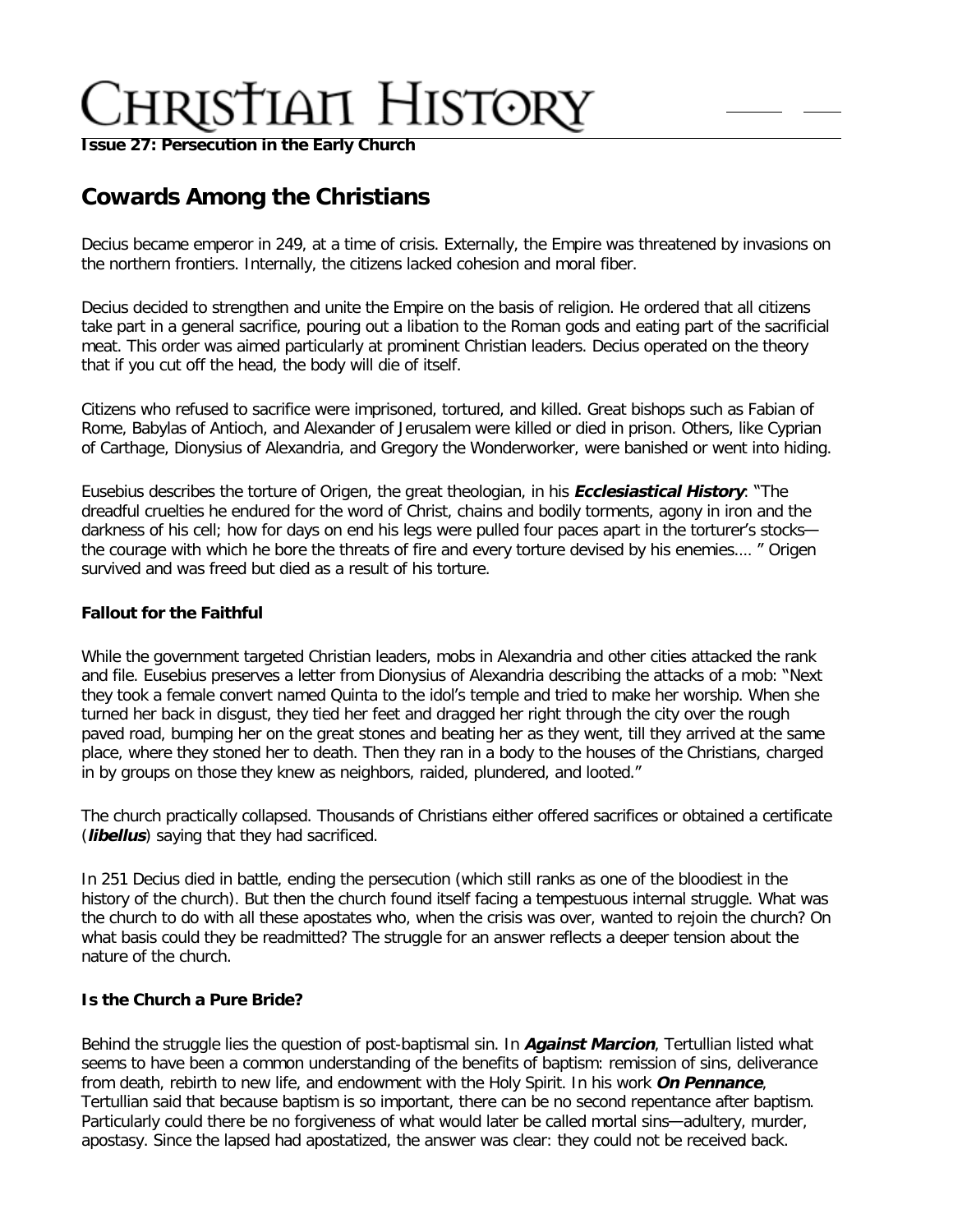Tertullian's strict position was based on an understanding of the church as the pure body and bride of Christ. The church stood separate, against the Empire.

#### **Is the Church a Field with Tares?**

Another view of the church led to a different understanding of penance and of how to treat the lapsed. Hermas, in **The Shepherd** (c. 150), had said there could be one repentance after baptism. Hermas even suggested that apostasy might be forgiven once. Callistus, the bishop of Rome from 217 to 222, apparently was willing to offer penance and forgiveness for adultery and murder (at least Hippolytus and Tertullian accused him of that).

But forgiveness was not easy. Penance was public and lasted a long time. No clergy who sinned were admitted again to their office. Origen, writing **Against Celsus**, describes the penitential system: "They admit [those who have sinned] some time later as though they had risen from the dead, provided that they show a real conversion, though their period of probation is longer than that required of those who are joining the community for the first time. But they do not select those who have fallen after their conversion to Christianity for any office or administration in the church of God."

This more open approach to penitence saw the church as a body of sinners; tares grow along with the wheat.

#### **A Bitter Focus**

Yet these questions of purity and penance remained moot; for over 200 years, very few Christians committed adultery or murder, and only a few more apostatized.

But with the great persecutions under Decius (and 50 years later under the Tetrarchy), one could no longer talk about exceptions. The majority of Christians sacrificed (**sacrificati**) or obtained certificates to that effect (**libellatici**). The questions of penance and the nature of the church now became a bitter focus of the church's life.

In Carthage, for example, there were at least 18 martyrs and 17 confessors. Bishop Cyprian had gone into hiding at the beginning of the persecution. From his exile he had tried to hold the church together. At the same time, the confessors were exerting what they considered to be their ancient right to forgive sins and were readmitting the lapsed without penitence.

Cyprian returned to Carthage in 251 to handle the crisis. A council at Carthage in June of that year decided that all should be admitted to penance, though not to the church. Those who had obtained a certificate (without having actually sacrificed) were to be readmitted after a penance varying in length in proportion to the amount of pressure they had endured. Those who had performed sacrifice were to be readmitted only at the point of death. Lapsed clergy could be readmitted to the church in the face of death, but they were removed permanently from office. The confessors had no power to readmit persons to the church; that power lay only with the bishop. The decision of the council was a great victory for Cyprian and for the long-standing tradition of penance and forgiveness for even post-baptismal sin. The view of the church as a mixed body had prevailed.

But such a stance did not win without conflict. With the martyrdom of Fabian (Fabianus), Rome had been left without a bishop. In 251 Cornelius was elected bishop of Rome and immediately offered penance to the lapsed. Novatian, one of the leading clergy in Rome, set himself up as head of a rival church and ordered that no forgiveness for the lapsed was possible. The conflict between Novatian and Cornelius was again a conflict between two views of the church. Novatian saw the church as a small group of the spiritually elite, in conflict with the world. Cornelius saw the church as a mixed people, one that had room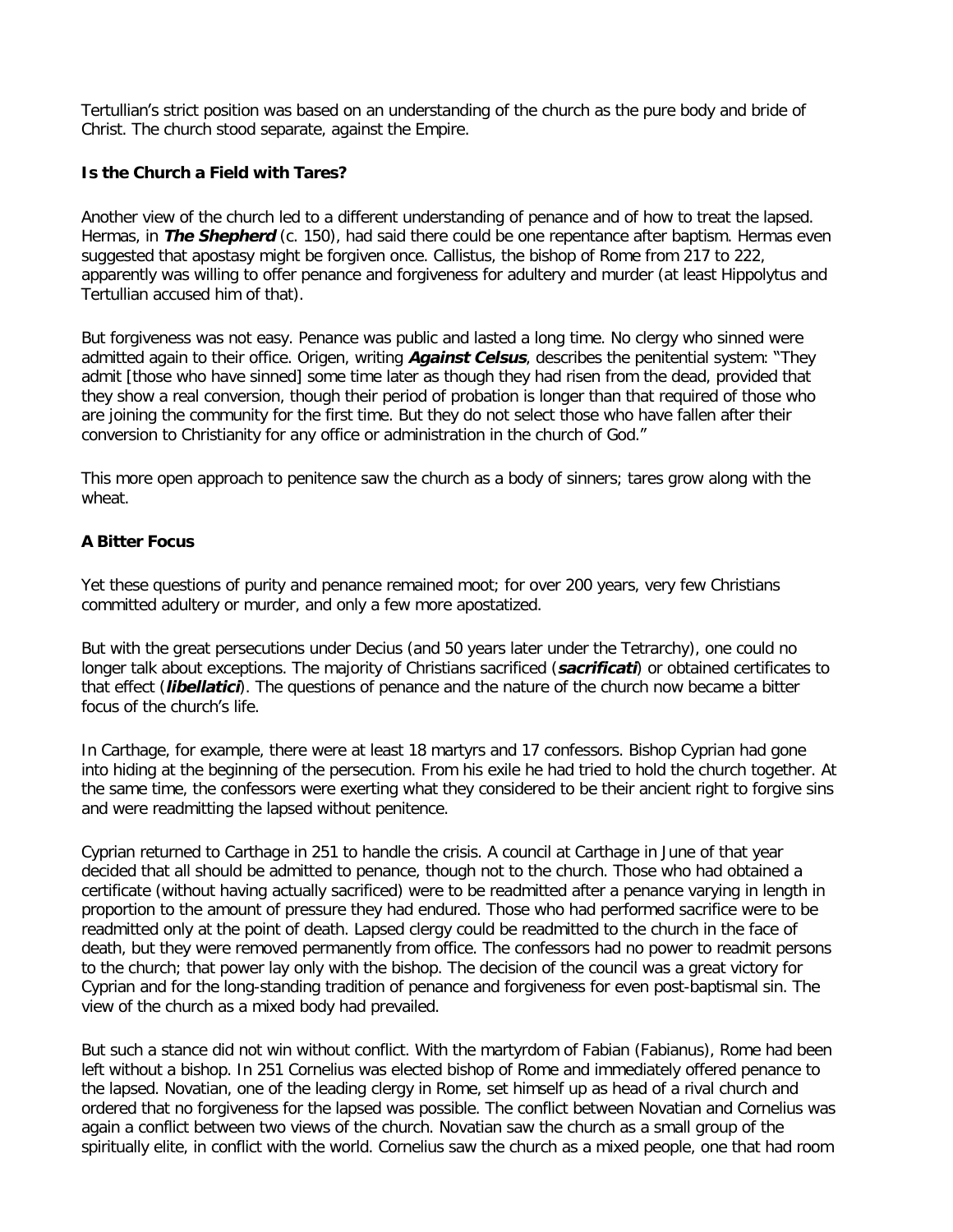for the elite but also for ordinary Christians. Ultimately, the traditional view prevailed, although the followers of Novatian remained a powerful force in the Roman church for years.

#### **Responses in Five Regions**

A similar crisis came later in the great persecution under the Tetrarchy (the reign of four rulers initiated by emperor Diocletian in 293). The church's response varied widely, according to evidence from five regions of the Roman world.

**Asia Minor:** Here the church was more tolerant. The Synod of Ancyra (modern day Ankara, Turkey) said that lapsed clergy who came back to the church and suffered for the faith were allowed to keep their office but not to celebrate the sacrament. The laity could be readmitted after a period of three to five years of penance. Wounds in Asia Minor healed fairly quickly.

**Rome:** Struggle continued between the followers of Novatian and the followers of the bishops. Bishop Miltiades won, but the Novatianists elected Victor as a rival pope, and tension remained for another hundred years.

**Egypt:** Epiphanius's **Heresies** tells the story of the struggle in an Egyptian prison between Bishop Peter of Alexandria and Meletius. Peter wanted a policy of leniency, for fear that the church might lose the lapsed completely. Meletius wanted severe punishment for any who lapsed, for fear that the church might lose its integrity.

Peter sent a letter to the churches saying that those who lapsed under severe pressure could be restored after forty days of fasting and penance. All who confessed were to be restored to fellowship within three years.

Yet Meletius and his followers argued that none could be restored until after the end of the persecution, and in no case could lapsed clergy resume their of rice. By the time of Peter's martyrdom in 311, the Egyptian church had split.

**North Africa:** The most serious split over the status of the lapsed clergy came in Africa. There, the real issue was not so much the securing of certificates but the surrender of Scriptures. Donatist, for whom the Donahst opposition was named, took the crime of handing over the Scriptures (**traditio**) so seriously, he said that simply being in communion with one of the guilty was enough to make one equally guilty of **traditio** and thus an apostate. Donatus said that all sacraments given or received by a **traditor** were invalid. On this basis, the Donatists argued that the consecration of Bishop Caecilian of Carthage was invalid, because one of the consecrating bishops allegedly had been a **traditor**. The Donatists considered themselves the true church of the saints, making no compromise. This time there was no Cyprian at the head of the church, and the religious question, combined with political and economic ones, split the church.

The Donatist struggle forced the Latin church to more fully develop its theology of the unity of the church and to hold the sacraments as valid **ex opere operato**, that is, regardless of the moral character of the person administering them.

#### **Two Visions of the Church**

The struggle over whether to allow penance for apostates during the persecutions was, at the same fume, a struggle over two visions of the nature of the church. One saw the church as an elite body of the sanctified; the other saw the church as a mixed body of both the sanctified and those on the way.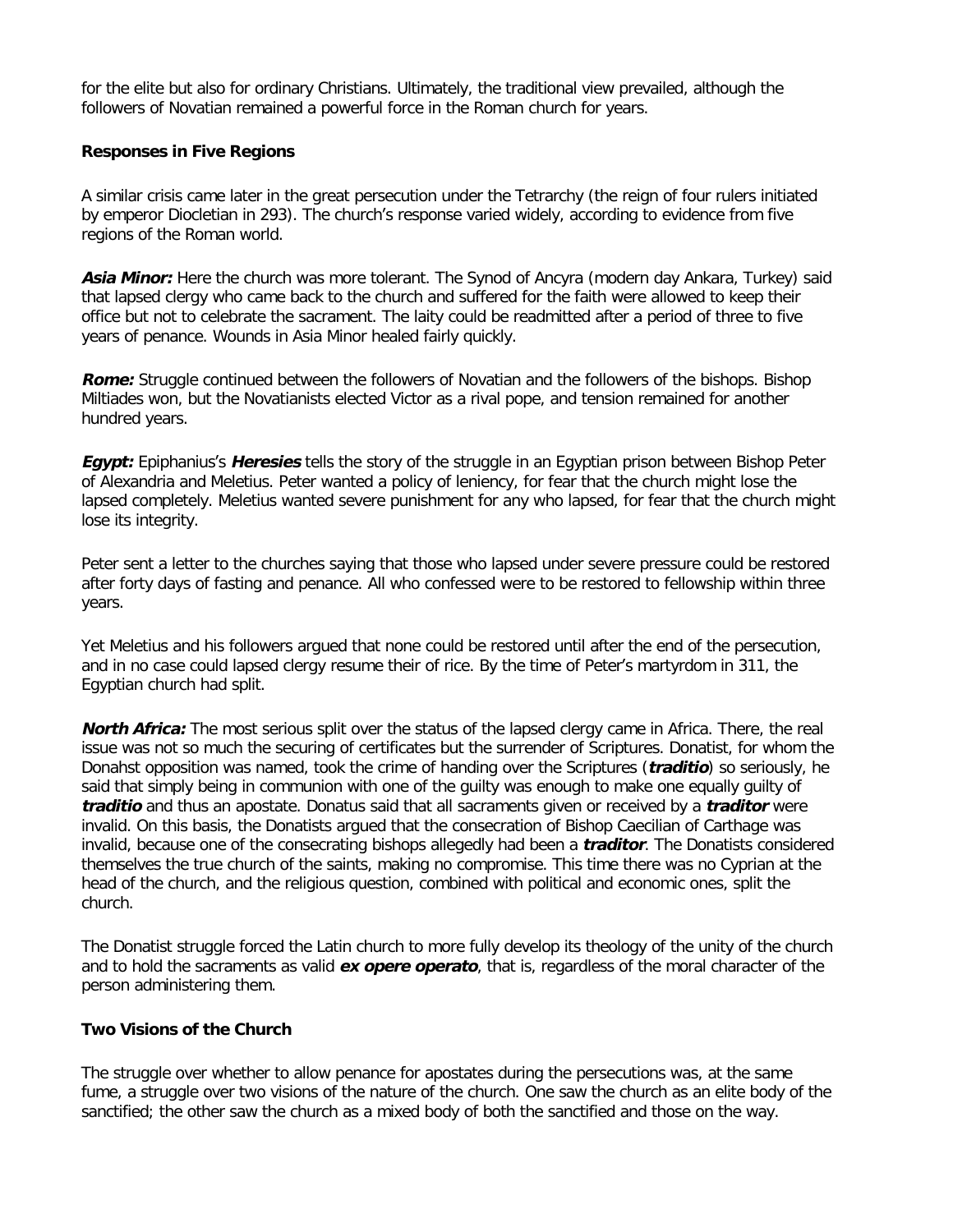The view of the church as a mixed body had the weight of pastoral care and forgiving love on its side, and it prevailed. But the call for sanctification continues to raise many of the same issues for the church in our day.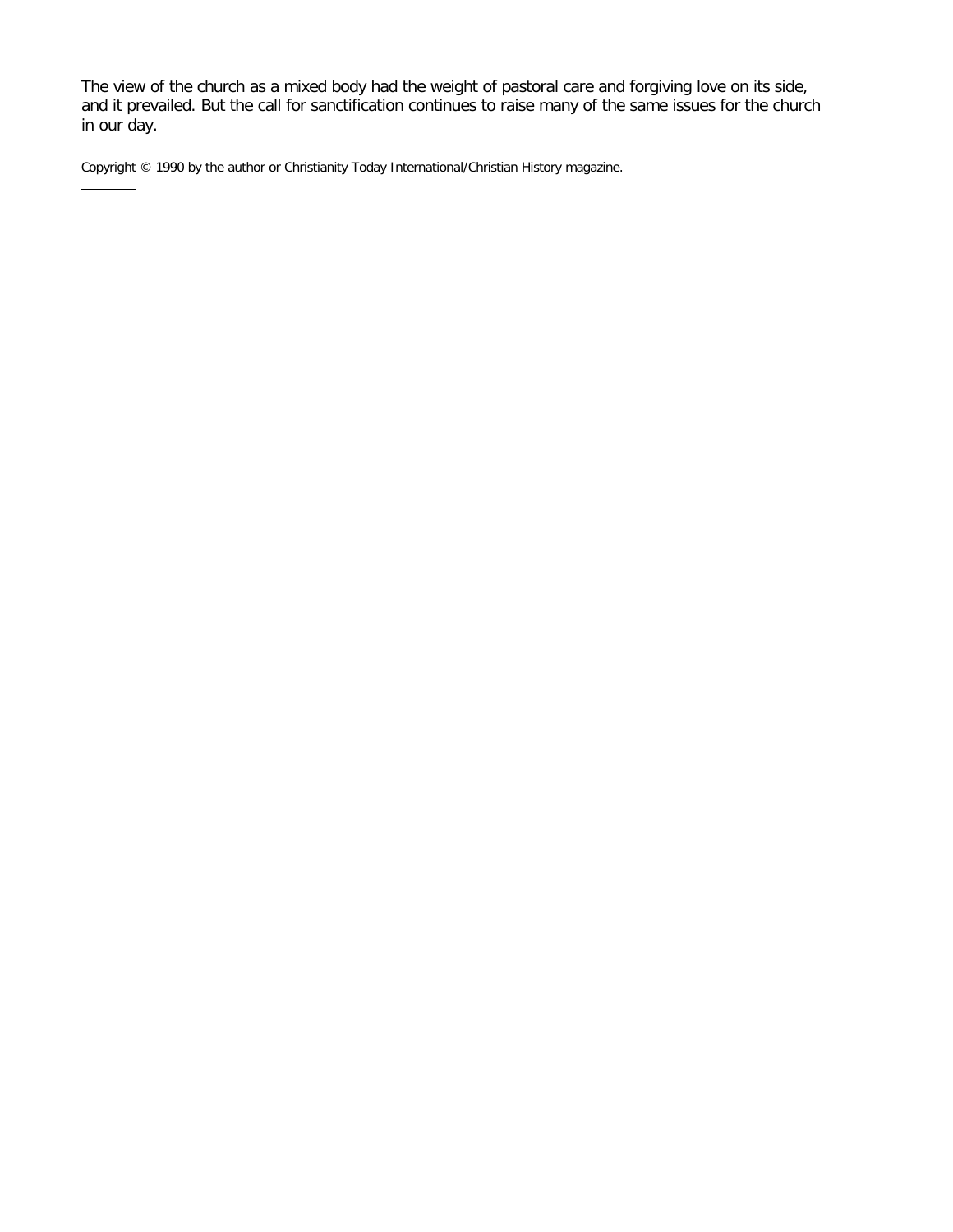# hristian Histor

**[Issue 27: Persecution in the Early Church](http://ctlstaging/ch/cdrom/collection.html?id=337)**

### **From the Archives: Cyprian's Letter to Banished Christians**

**Encouragement for believers sentenced to the Roman mines.**

#### **While imprisoned, and soon to be beheaded, Cyprian sent a letter to comfort nine Christian friends who had been exiled to the mines at nearby Sigua.**

Cyprian to … the brethren in the mines, martyrs of God the Father Almighty, and of Jesus Christ our Lord, and of God our preserver, everlasting greeting … As golden and silver vessels, you have been committed to the mine that is the home of gold and silver, except that now the nature of the mines is changed, and the places which previously had been accustomed to yield gold and silver have begun to receive them.

Moreover, they have put fetters on our feet and have bound your blessed limbs and the temples of God with disgraceful chains.… To men who are dedicated to God and attesting their faith with religious courage, such things are ornaments, not chains; nor do they bind the feet of the Christians for infamy but glorify them for a crown.…

Let cruelty, either ignorant or malignant, hold you here in its bonds and chains as long as it will, from this earth and from these sufferings you shall speedily come to the kingdom of heaven. The body is not cherished in the mines with couch and cushions, but it is cherished with the refreshment and solace of Christ.… Your limbs unbathed, are foul and disfigured with filth and dirt: but within they are spiritually cleansed.… There the bread is scarce; but man liveth not by bread alone, but by the word of God. Shivering, you want clothing; but he who puts on Christ is both abundantly clothed and adorned.…

This temporal and brief suffering, how shall it be exchanged for the reward of a bright and eternal honor, when, according to the word of the blessed apostle, "The Lord shall change the body of our humiliation, that it may be fashioned like to the body of His brightness!"

… Farewell in the Lord, and always and everywhere remember me.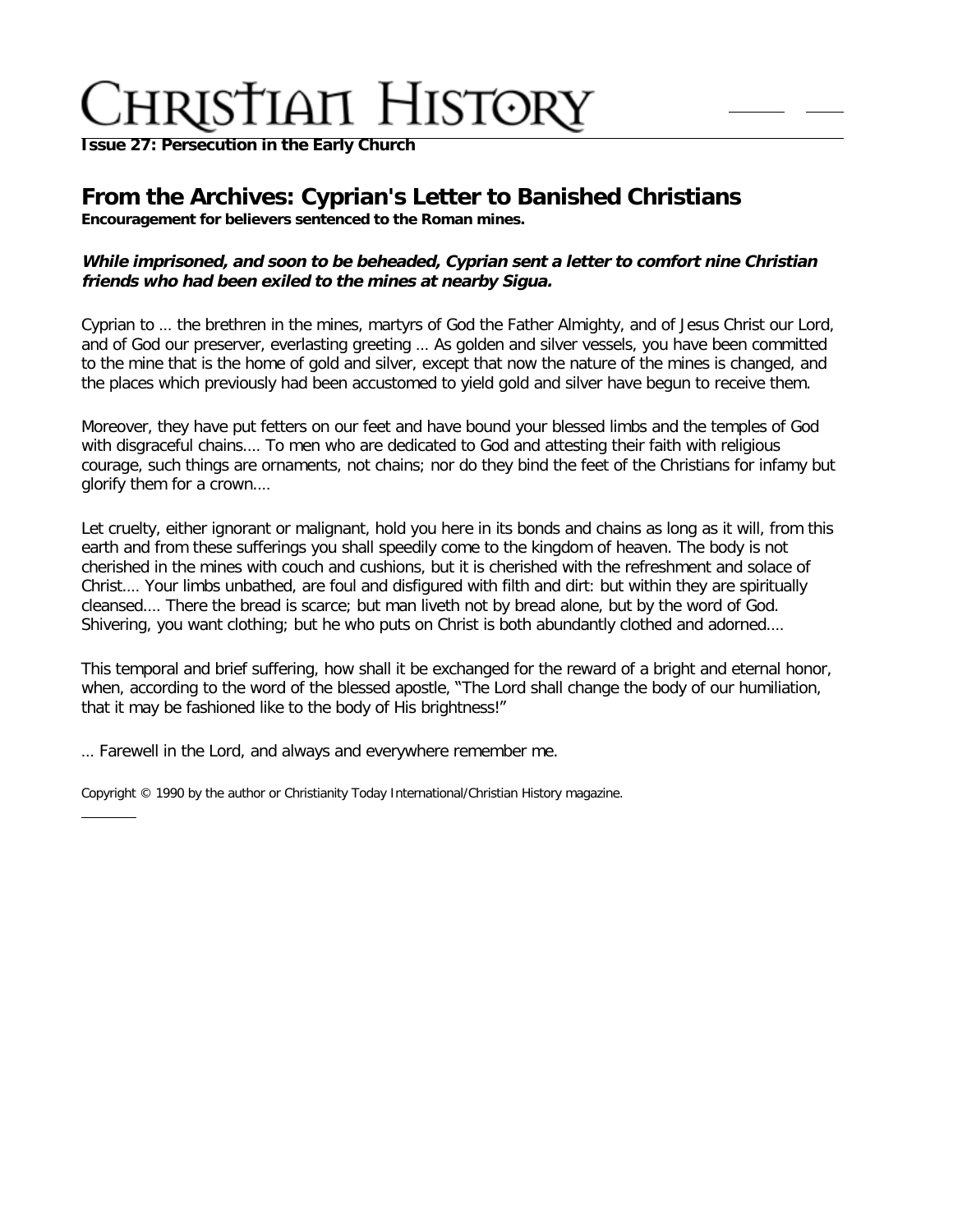# hristian History

**[Issue 27: Persecution in the Early Church](http://ctlstaging/ch/cdrom/collection.html?id=337)**

### **Persecuted Christians Today**

"Martyrdom is a regular, ongoing feature of church life in the 25 percent of global Christianity that we call the 'underground church'," claims David Barrett of the World Evangelization Research Center. "In one part of the globe, over 10,000 Christians have been killed every year since 1950, due to clashes with anti-Christian mobs, infuriated relatives, state-organized death squads, and so on."

Such staggering statements remind us that Christian martyrdom is not confined to the early centuries of Christianity and the Middle Ages. In fact, Barrett's statistics show martyrdoms increasing, from 35,000 in 1900 to an estimated 260,000 this year. Asked to explain the dreadful upsurge, Barrett says: "All the longterm underlying factors which produce martyrdoms seem to be gradually increasing in our day." Such factors include widespread social, economic, and political unrest.

#### **From the USSR to Uganda**

"The church in the USSR has suffered more severe and sustained persecution than that of any nation in recent history," claims Patrick Johnstone, compiler of **Operation World**. The USSR's anti-Christian activities have gone through peaks and valleys since the 1917 Bolshevik Revolution, but at one time 88 percent of Russian Orthodox churches were closed and 400 leaders of unregistered Baptist churches were in prison. About 10,000 Christians were sent to Siberian gulags or exiled. In a peculiarly cruel kind of persecution, some 1,000 Christians were prisoners in psychiatric wards. Barrett estimates that of the 60 million killed and 66 million imprisoned between 1917 and 1953, half were Christians.

During China's Cultural Revolution (1966–76), religious activity was forced underground, most Bibles were destroyed, believers' homes were looted, and many Christians were imprisoned or executed. In 1983 the government arrested hundreds of church leaders and cracked down on illegal house-church meetings.

Beyond the Soviet Union and China, Christians have laid down their lives for their faith in some 180 countries. In Uganda, under Idi Amin, some 400,000 Christians died, disappeared, or fled the country between 1971 and 1976. The most notable martyr was Anglican Archbishop Janani Luwum, apparently shot by Amin himself.

In Vietnam, congregations were disbanded and buildings destroyed. Hundreds of pastors were sent to reeducation camps. Other Christians died of starvation and disease because their fields were confiscated and their harvests stolen.

Today, persecution seems most severe in Nepal, where conversions are outlawed, and in Peru, where Christians are caught in a brutal Maoist-inspired guerrilla uprising.

The ever-present possibility of persecution for many Christians calls for response. Daniel Kyanda, who escaped execution under Idi Amin, now represents Christian Solidarity International in Nairobi, Kenya. He goes about Africa giving seminars on preparation for persecution. Why? "When I see more and more Africans being converted, I just conclude that each one is a candidate for persecution," he says.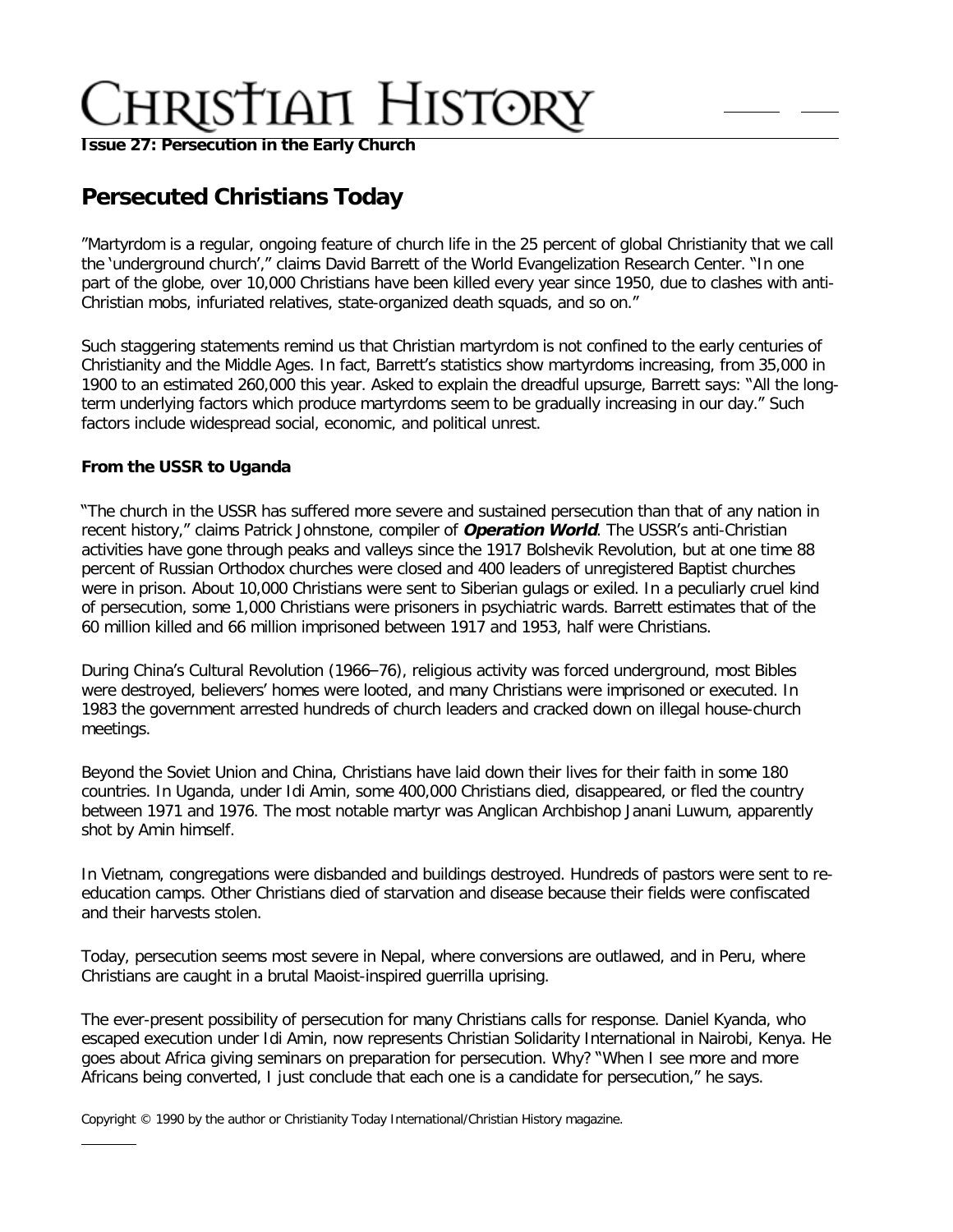## hristian Histor

**[Issue 27: Persecution in the Early Church](http://ctlstaging/ch/cdrom/collection.html?id=337)**

### **Persecution in the Early Church: Recommended Resources**

Recommendations provided by Kenneth R. Calvert, Th,M. candidate in patristics at Harvard Divinity School in Cambridge, Massachusetts.

#### **General Histories**

W. H. C. Frend,**The Rise of Christianity** (Fortress Press, 1984). A well&ndash documented and easy–to– read coverage of early Christianity.

Adolf von Harnack, **Mission and Expansion of Christianity in the First Three Centuries**, 2nd ed., 3 vols., trans. by J. Moffatt (London: Williams & Norgate, Ltd., 1908). In classic German style Harnack provides an excellent introduction to the early church.

Kenneth Scott Latourette, A History of Christianity, Vol. 1, Beginnings to 1500 (Harper and Row, 1975). Written by a scholar of faith, this church history is well composed and researched. The coverage of martyrdoms and persecutions is good.

#### **Secondary Literature**

Stephen Benko, **Pagan Rome and the Early Christians** (Indiana University Press, 1986). A more recent work focusing on issues relative to pagan and Christian relations. Excellent background material to the persecutions.

W. H. C. Frend, **Martyrdom and Persecution in the Early Church** (Baker, 1981). The most complete and documented modern accounting of the persecutions in the first three hundred years of Christian history. It is readable and accurate.

E. G. Hardy, **Christianity and the Roman Government, 3rd ed.** (London: G. Allen & Unwin, 1925). This book focuses less on religious tensions and more on legal issues and Roman administration.

W. M. Ramsay, **The Church in the Roman Empire Before A.D. 170** (Putnam's, 1893). A broad coverage of New Testament times and the early church.

H. B. Workman, **Persecution in the Early Church** (Oxford, 1980). An edited version of an earlier work by the same author. It is short, and easy to read, yet well documented.

#### **Popular Works**

Edward Gibbon, **Decline and Fall of the Roman Empire** (Penguin, 1983). Though regarded as outdated, this popular work makes for good reading.

John Foxe, **Foxe' Book of Martyrs** (Baker, 1978). A popular text, not known for objective historical work, that details some of the gruesomeness that came with persecution.

#### **Specific Persecutions**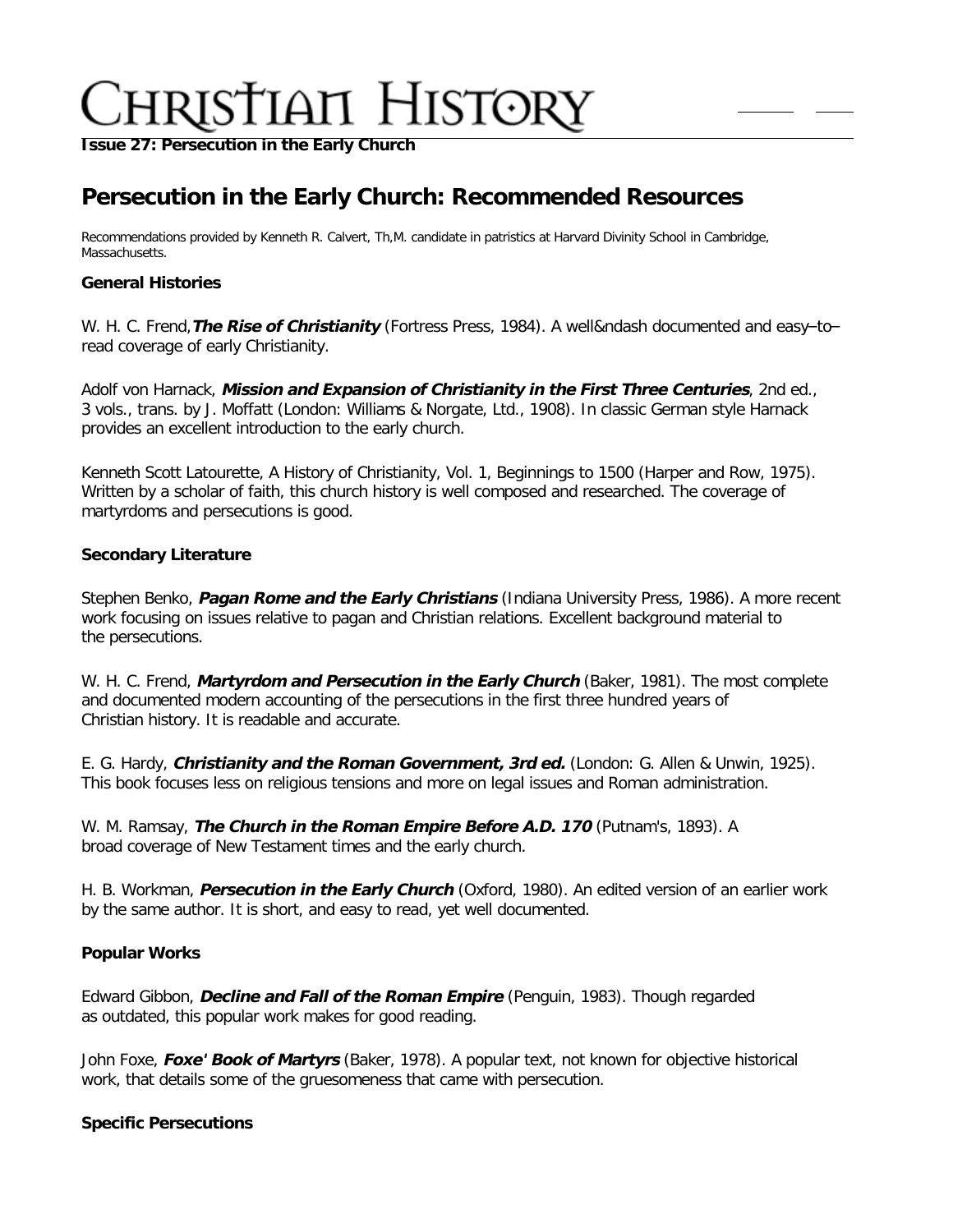Timothy Barnes, **Constantine and Lu sebiu** (Harvard University Press, 1981). The book offers a good look at the Diocletian persecution with the subsequent triumph of Christianity in the rise of Constantine.

N. H. Baynes, ed., "The Imperial Crisis and Recovery," Vol. XII in **The Cambridge Ancient History**  (Cambridge University Press, 1939). Chapter 6 treats the Decian persecution, and chapter 19 the Diocletian.

Patrick Healy, **The Valerian Persecution** (Houghton, Mifflin and Co., 1905). A good review of crucial events leading to the persecution, and the results for the Empire and the church.

#### **Primary Sources**

**The Ante–Nicene Fathers,** Vols. 1—10 (Eerdmans, 1981). This classic set, covering the first three hundred years of Christian writings, includes martyrdoms, apologies, and letters of exhortation. Despite the old translations, still the best collection.

Eusebius, **Ecclesiastical History** (Penguin, 1981). This first history of Christianity, written in the fourth century, is a compilation of Christian texts, with running interpretation.

J. B. Lightfoot, ed. and trans., **Apostolic Fathers** (Baker, 1984). Including the earliest post– biblical writings, this text gives a good idea of Christian thinking in the early years of the persecutions. Good translations.

Herbert Musurillo, ed., **The Acts of the Christian Martyrs** (Clarendon Press, Oxford, 1979). The Greek and Latin texts, alongside English translations, of all the recorded martyrdoms of the Christian period.

J. Stevenson, ed., **A New Eusebius, Documents Illustrative of the History of the Church to AD. 337** (SPCK, 1977). A good collection of edited texts, both Christian and Roman. The text is in the style of Eusebius, though without the Eusebian interpretation of Christian history.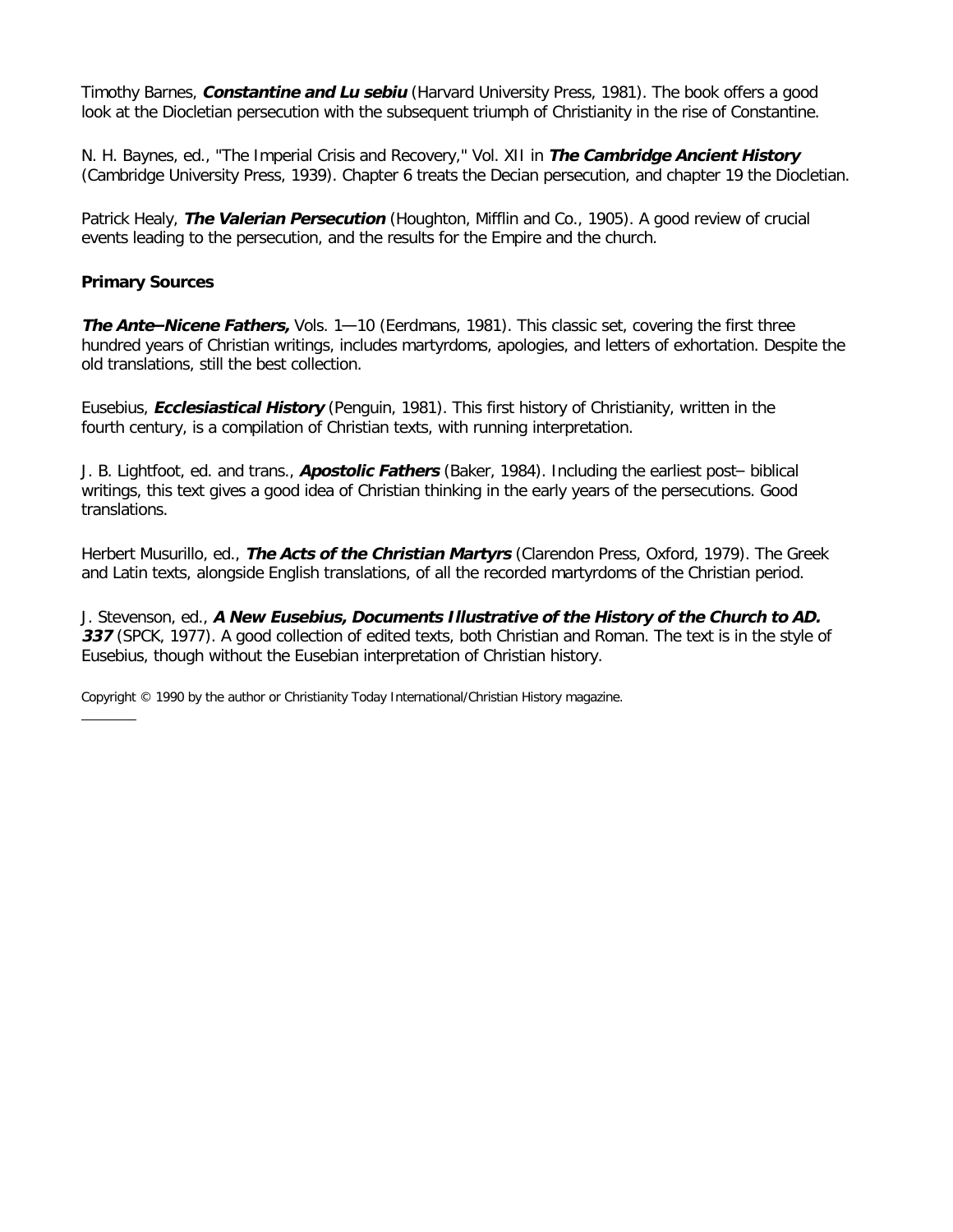# hristian Histor

**[Issue 27: Persecution in the Early Church](http://ctlstaging/ch/cdrom/collection.html?id=337)**

### **The Faith Behind the Famous: Charles Dickens**

**Some of his novels mercilessly lampoon Christians. Yet the great Victorian author also wrote a reverent account of Jesus' life.**

Stephen Rost, a writer from Mesquite, Texas, is the editor of eight volumes in the Christian Classics Series (Nelson, 1988–9).

Charles Dickens has been called "perhaps the greatest of English novelists." Some may consider such a tribute an exaggeration, but no one can deny his genius and tremendous contribution to literature.

Throughout his life, Dickens was a champion of the poor and oppressed, as well as a critic of aristocratic and High-Church elitism. Popular works such as **David Copperfield**, **A Christmas Carol**, and **Pickwick Papers** reveal his contempt for the corruption and folly in Victorian England's business, law, religion, and education. "In **Our Mutual Friend**," writes Neil Philip, citing one example, "[Dickens] depicts a [religious] leacher 'drawling on to My Dearerr Childerrenerr … about the beautiful coming to the Sepulchre; and repeating the word Sepulchre (commonly used among infants) five hundred times, and never once hinting what it meant.' "

#### **Taste of Poverty**

Dickens's life follows a classic rags-to-riches story. He was born at Landport, in Portsea, on February 7, 1812. His father, John Dickens, was a clerk in the navy—a job that enabled the family to live at a comfortable, but not overly indulgent, middle-class level.

Unfortunately, careless money management and difficult times contributed to John Dickens's financial decline in the 1820s. Household items had to be sold, and Charles was given the unsavory task of taking treasured family books to the local pawn shop. At the tender age of 12, Charles was sent to work in a dingy blacking house. This dashed all hope of his getting a proper education. To make matters worse, his father ended up in debtors' prison.

Work in the blacking house lasted from 8 A.M to 8 P.M., with one hour for dinner and 30 minutes for tea. He made the best of his situation, and in time it became apparent to the foreman that Charles was different. He not only carried himself in a manner unlike the other boys', he also outworked them.

Upon his father's release from prison, Charles went back to school. He developed shorthand and landed a job as a parliamentary reporter—first for **The True Sun**, then the **Morning Chronicle**. And he contributed articles to the **Monthly Magazine** and **Evening Chronicle**.

#### **Disenchantment with Religion**

The influence of religion was ever present in Dickens's life, even though he didn't engage in religious activity to any noticeable degree. Biographer Edgar Johnson writes that Dickens's parents "were Church of England, though not at all devout, or interested in matters of doctrine.… They did not even attend church very regularly." Young Charles was also subjected to the boring messages of Baptist minister William Giles. With these experiences to reflect upon, Dickens developed a dislike for the church. G. K. Chesterton wrote that "the tone of Dickens towards religion, though like that of most of his contemporaries, philosophically disturbed and rather historically ignorant, had an element that was very characteristic of himself. He had all the prejudices of his time. He had, for instance, that dislike of defined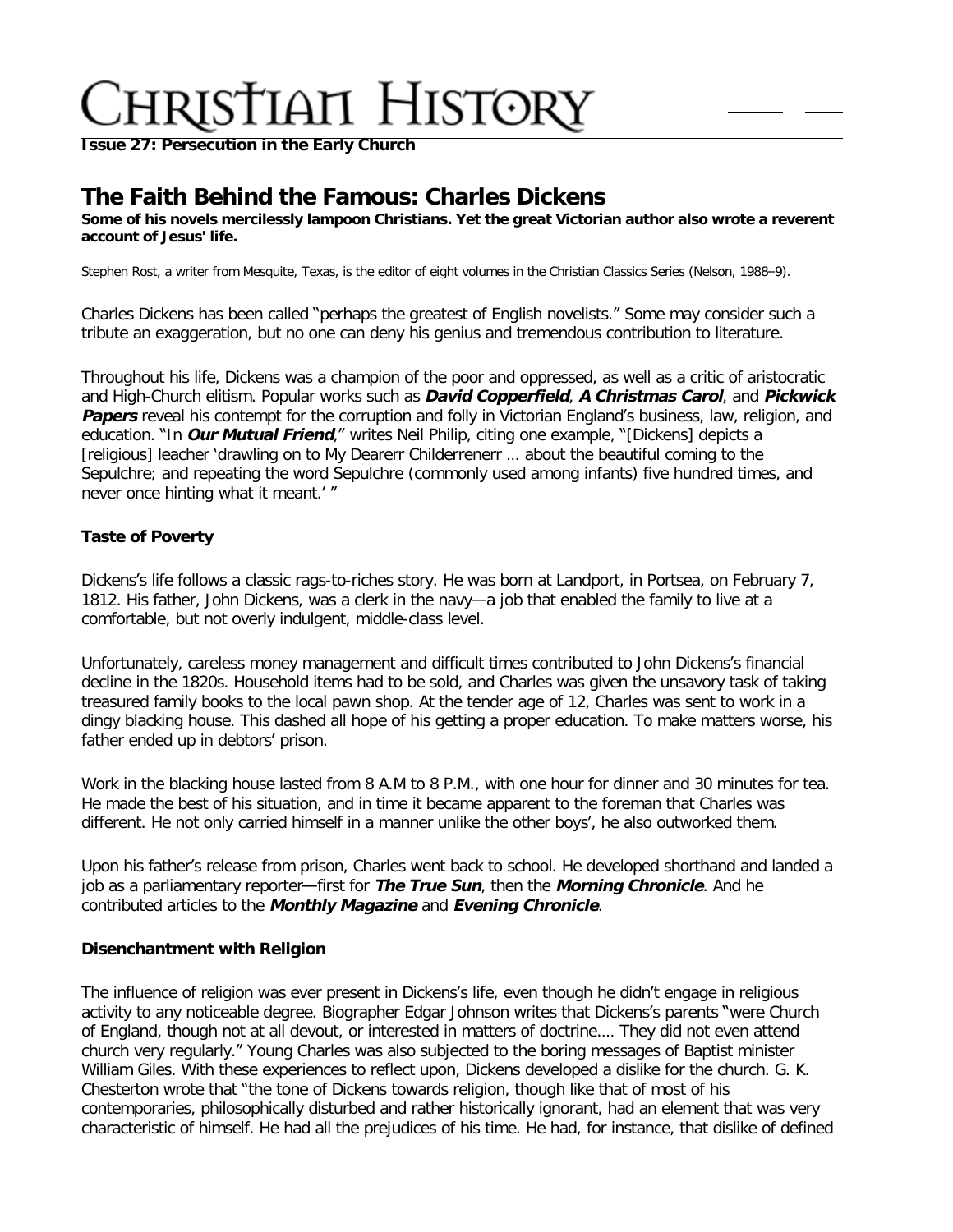dogmas, which really means a preference for unexamined dogmas."

This attitude did not come by accident; it was neatly cultivated by a life of unpleasant experiences with formal religion. Dickens's contempt should not be construed, however, as a hostility toward God or Jesus Christ. He merely observed that the church, for all its dogma and ceremony, failed to realize, at least in practice, the need for social action.

In 1834, for example, Sir Andrew Agnew attempted to pass a bill prohibiting recreation and work on Sunday. This infuriated Dickens, for it reflected the fanatical side of religion he had grown to hate. The wealthy enjoyed leisure throughout the week because their money enabled them to hire others to do their work, but the poor worker had to labor six days, leaving only Sunday for recreation and other needed activities. Now the religious zealots wanted to take that brief source of pleasure from those who needed it most.

Dickens attacked the bill with a pamphlet titled **Sunday Under Three Heads: As it is; As Sabbath Bills would make it; As it might be made**. The bill was never enacted, but the issue did entrench his disdain for rabid religiosity.

Dickens became involved with a system that attracted many fellow intellectuals: Unitarianism. It enabled him to live without the dogmatic creeds of historic Christianity, yet affirm the existence of God and the humanity and divine mission of Jesus Christ. And Unitarianism promoted social awareness. Writer Robert Browning remarked that "Mr. Dickens is an enlightened Unitarian." After 1847, however, he did attend the Anglican church near his home. And he prayed each morning and night.

#### **Settling Down to Success**

The year 1836 was pivotal for Dickens. He married Catherine Hogarth on April 2 and began a family that eventually expanded to ten children. Also, his writing career was launched in earnest. Chapman and Hall hired him to write the brief text for a series of sporting plates by illustrator Robert Seymour. Dickens initiated an alternate plan that gave birth to the **Pickwick Papers**. At the same fume, **Oliver Twist** was coming out in the periodical **Bentley's Miscellany**. Dickens was now an established writer with a growing reputation. His popularity crossed the Atlantic, and soon he was on his way to America, where he was received with enthusiasm.

Dickens conveyed his social concerns to a vast number of people via his novels. He made it a point to expose injustice. A case in point is the anti-Catholic riots of that era. By no means was Dickens sympathetic toward Catholicism, but he hated bigotry. In 1841 he wrote **Barnaby Rudge**, which exposed the foolishness of the anti-Catholic period and those who encouraged it.

#### **"God Bless Us, Every One"**

Even though Dickens hated established religion, he maintained a sensitivity toward the social principles of Christianity, principles he made quite clear in one of his most popular and endearing novels, **A Christmas Carol**.

Written when Dickens was 31, this tale of ghosts and greed so thrilled him that he literally wept and laughed over it. The protagonist, Scrooge, is an oppressing, greedy, lover of money—a cold, wretched shell of a man who has lost all sense of kindness. Of all the characters in the Dickens gallery, the old miser is the most memorable representation of that which Dickens hated in individuals and society.

The moral and spiritual values sprinkled throughout the story are priceless. For example, Scrooge equates happiness with wealth; ironically, he is the most unhappy character. Scrooge remarks that those who are unable to care for themselves would do society a favor by dying, thereby helping decrease the surplus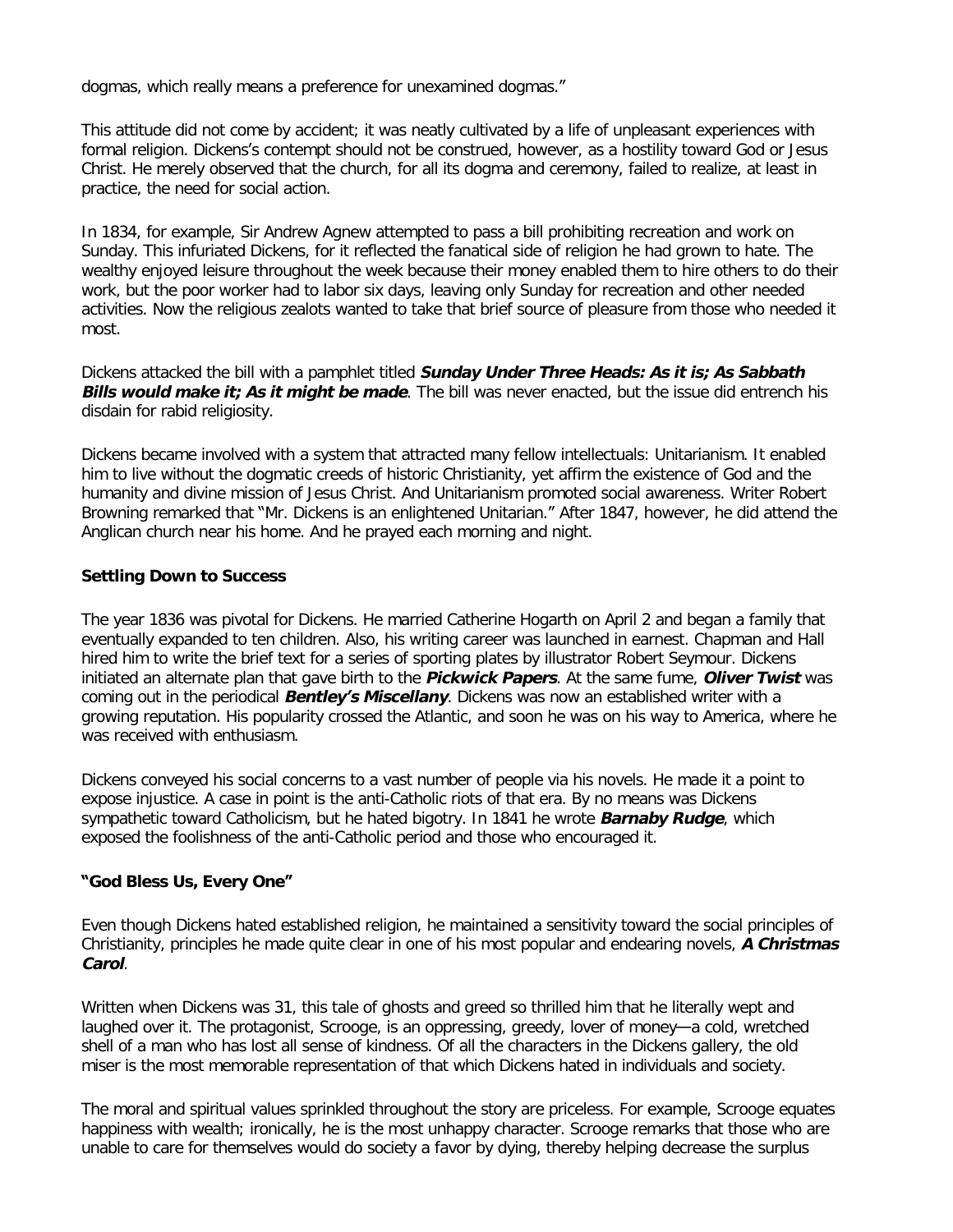population. Later, however, Scrooge is taken by the second Spirit to visit the home of his impoverished employee Bob Cratchit. Scrooge develops a personal interest in Tiny Tim, the lovable boy who suffers from a potentially fatal ailment. Scrooge inquires about Tim's health, and the Spirit states that the boy will die unless the old miser changes his ways. But who cares, for "If he be like to die," says the Spirit, "he had better do it, and decrease the population." Scrooge hangs his head in shame.

Eventually, Scrooge sees the folly of his way and exclaims, "I am not the man I was. I will not be the man I must have been but for this intercourse." A religious conversion? The "salvation" of Scrooge comes not from an encounter with Christ, but an encounter with self. He displays the Dickensian view that salvation is achieved by loving your neighbor, giving a cup of water to those in need. The New Testament teaches that such acts are the result of spiritual conversion; for Dickens, they were the means.

#### **A Secret Work Revealed**

In 1849, Dickens wrote an important manuscript that would not be printed until 1934. This work was so personal to him that he requested it not be made public for 85 years. The work was a retelling of the Gospel narratives, titled **The Life of Our Lord**. Marie Dickens, Charles Dickens's daughter-in-law, offered this fitting description of Dickens's secret work:

"This book, the last work of Charles Dickens to be published, has an individual interest and purpose that separate it completely from everything else that Dickens wrote. Quite apart from its Divine Subject, the manuscript is peculiarly personal to the novelist, and is not so much a revelation of his mind as a tribute to his heart and humanity, and also, his deep devotion to Our Lord."

Dickens wrote **The Life of Our Lord** so that his children would become familiar with Jesus Christ, and he often read the story to them. When his children left home, he gave each a New Testament (though not an entire Bible). To one, he wrote, "I put a New Testament among your books, for the very same reasons, and with the very same hopes that made me write an easy account of it for you, when you were a little child; because it is the best book that ever was or will be known in the world.… " **The Life of Our**  Lord most clearly expresses Dickens's religious disposition. He respected Christianity's founder, Jesus Christ, who practiced what Dickens so desperately wanted to find in humanity. Jesus loved all people. He rubbed shoulders with social castaways, rebuked wealthy elitists, and severely condemned hypocrisy. If ever a man could gain Dickens's utmost respect and favor, Christ could, and did.

While certain statements about Christ appear orthodox, the overall picture that Dickens paints cannot be considered orthodox when measured by Scripture or the historic creeds of Christianity. Dickens portrays Jesus as a good man who is loved by God like a son. He writes of the Resurrection, yet glosses over the Virgin Birth and Communion, and he states that one becomes acceptable for heaven by doing good.

One thing is certain, however: Dickens respected the Bible and Christ and sought to instill in his children the same reverence. Near the end of his life he wrote to a reader: "I have always striven in my writings to express veneration for the life and lessons of Our Saviour; because I feel it; and because I re-wrote that history for my children—every one of whom knew it from having it repeated to them—long before they could read, and almost as soon as they could speak. But I have never made proclamation of this from the house tops."

#### **Unfinished Business**

In 1858, Dickens separated from his wife. Some speculate that a chief cause of the marriage's breakup was his tendency to put himself and his writing first. Dickens then devoted himself increasingly to traveling and public readings of his works. He also developed a relationship with a young actress.

Dickens pushed himself to the limit for so long that his health began to break down. Eventually, he was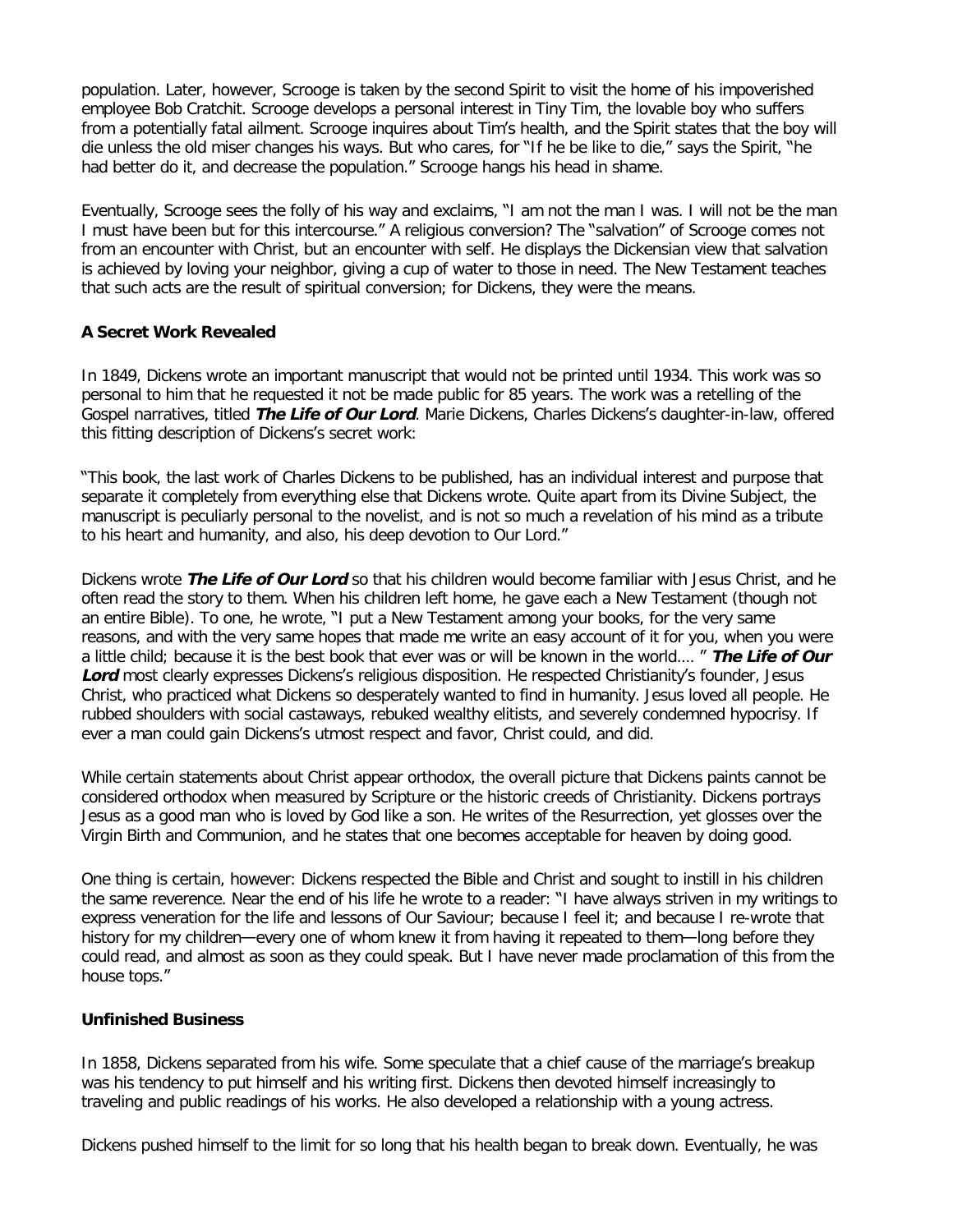forced to cease most of his public speaking and resign himself to writing. In 1869 he began work on **The Mystery of Edwin Drood**, which was interrupted by his untimely death from a seizure on June 9, 1870. He was 58. He was buried in Poets' Corner, Westminster Abbey.

In his last will and testament, written on May 12, 1869, Dickens wrote, "I commit my soul to the mercy of God through our Lord and Saviour Jesus Christ, and I exhort my dear children humbly to try to guide themselves by the teaching of the New Testament in its broad spirit, and to put no faith in any man's narrow construction of its letter here or there."

Dickens despised, and in his books eloquently portrayed, the gross injustices and shoddy lifestyle of many who laid claim to the teachings of Christianity. Yet a fair examination of his life and work shows that he was not a hater of Christ or of Christianity. His friend John Forster concluded that Dickens's will demonstrates his "unswerving faith in Christianity itself, apart from sects and schisms."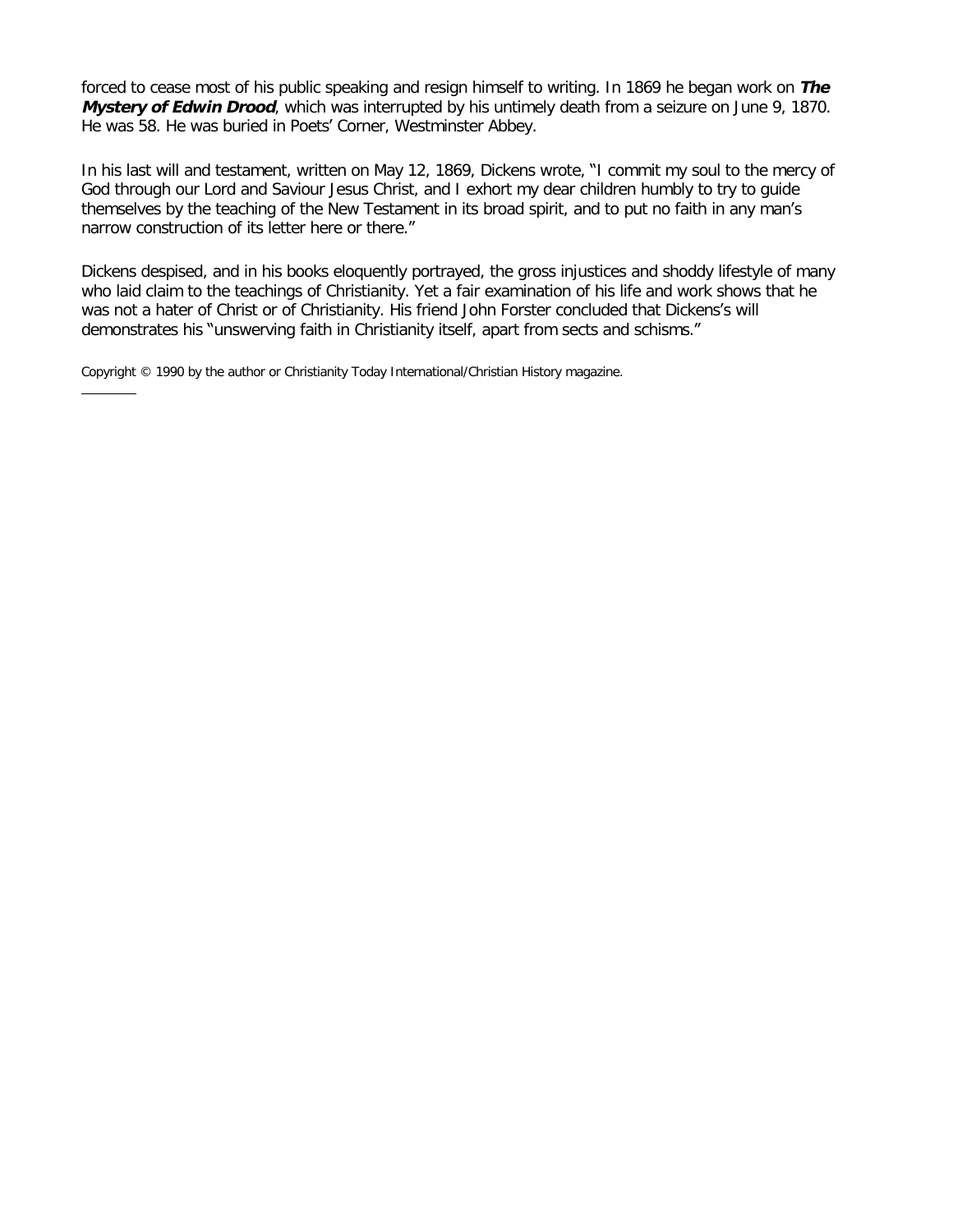# hristian Histor

**[Issue 27: Persecution in the Early Church](http://ctlstaging/ch/cdrom/collection.html?id=337)**

### **Events in the Life of Charles Dickens**

Stephen Rost, a writer from Mesquite, Texas, is the editor of eight volumes in the Christian Classics Series (Nelson, 1988–9).

**1812:** Birth at Landport, Portsea, on February 7, 1812.

**1824:** Father, John Dickens, imprisoned for debt.

**1836:** Writes **Sunday Under Three Heads**. Begins **Pickwick Papers**. Marries Catherine Hogarth on April 2.

**1837:** First child, Charles Culliford Boz Dickens, born.

**1838: Oliver Twist** published in three volumes.

**1842:** First visit to the United States.

**1843: A Christmas Carol** published; it immediately sells 6,000 copies.

**1849:** Writes **The Life of Our Lord** for his children; publication delayed at his request until 1934.

**1850: David Copperfield** published. Dickens starts his own magazine, **Household Words**.

**1852:** Tenth and final child, Edward Dickens, born.

**1853:** First public reading of **A Christmas Carol**.

**1858:** Separated from his wife.

**1859: A Tale of Two Cities** published.

**1861: Great Expectations** published.

**1869:** Begins work on his last novel, **The Mystery of Edwin Drood**.

**1870:** Dies from a seizure June 9, leaving **The Mystery of Edwin Drood** unfinished. Buried in Poets' Comer, Westminster Abbey.